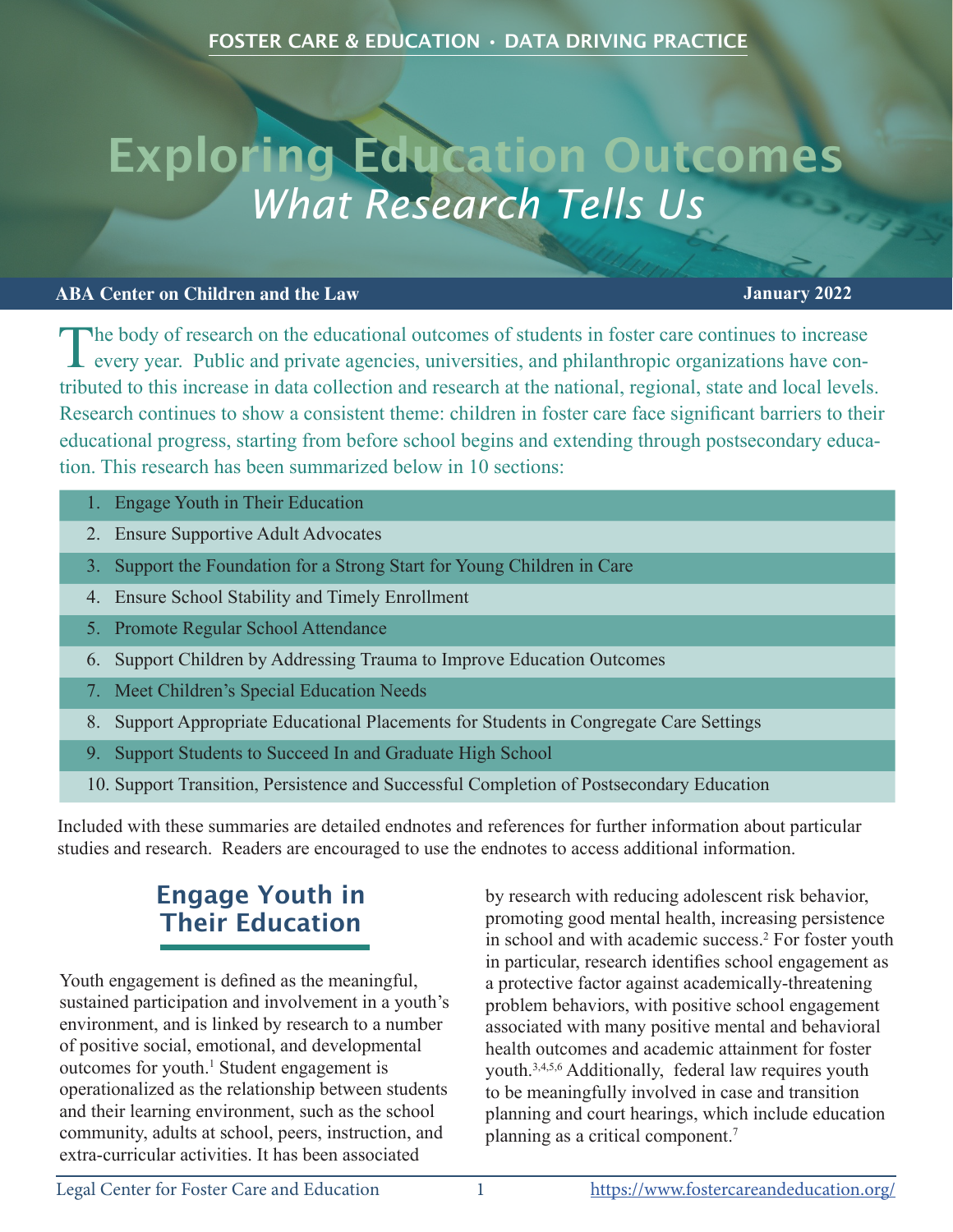# Ensure Supportive Adult Advocates

Youth in foster care need supportive adults to help them achieve their educational goals. In addition, all students in foster care must have an identified education decision-maker. Students with disabilities particularly need an identified education decisionmaker to help ensure specific education rights and protections. Research examining legal education decision-making for students in foster care is limited. Some research indicates that students in foster care are less likely to have an advocate present during their special education meetings.<sup>8</sup> Besides education decision-makers, a growing body of research indicates that having supportive adults and advocates, which can include parents, other family members, foster parents, caseworkers, teachers, children's attorneys, among others, can help students in foster care succeed in their education.9,10,11,12,13,<sup>14</sup>

### Support the Foundation for a Strong Start for Young Children in Care

Almost half of the children in foster care are five years of age or younger.15 As the child welfare field has evolved, we have learned that in many cases, separating young children from their parents can do more damage than providing full wraparound services to keep families together and keep children safe.

Separating these children from their parents, who are often themselves struggling with mental health and substance abuse trauma, is a decision rife with the potential for severe consequences. In addition, parents of children with a high degree of special needs sometimes face placing their children in foster care to access the services they desperately need.

Many infants and young children living in out-ofhome care are vulnerable. Many infants in care have been prenatally exposed to alcohol and/or dangerous drugs. Forty percent of children in care under age five are born with low birth weight and/or are premature, which puts them at greater developmental risks, and more than half suffer from serious physical health problems. Developmental delays occur at a rate fourto-five times greater than that of children in the general population.16 More than half of children in foster care had experienced caregiver violence or caregiver incarceration and almost two-thirds had lived with someone with an alcohol or drug problem. Estimates for children in other nonparental care subgroups were lower than for foster care, but still elevated above those of children living with biological parents.<sup>17,18,19</sup>

Research has consistently found a high need for early intervention and early childhood education services among young children in foster care as a result of their developmental, emotional, and behavioral problems.20,21,22,23 While data suggest that effective interventions exist to improve the performance of children in foster care when entering kindergarten, several studies indicate that many young children do not receive the early intervention or early childhood education services they need to address problems (See Figure 1).<sup>24,25</sup> Studies show children in foster care



Figure 1: Of all children who may qualify for early intervention services, percentage who receive those services and percentage who do not receive *those services by their foster care placement (Casanueva, Smith, Ringeisen, Dolan, Testa, & Burfeind, 2020); Data are from NSCAW-II.*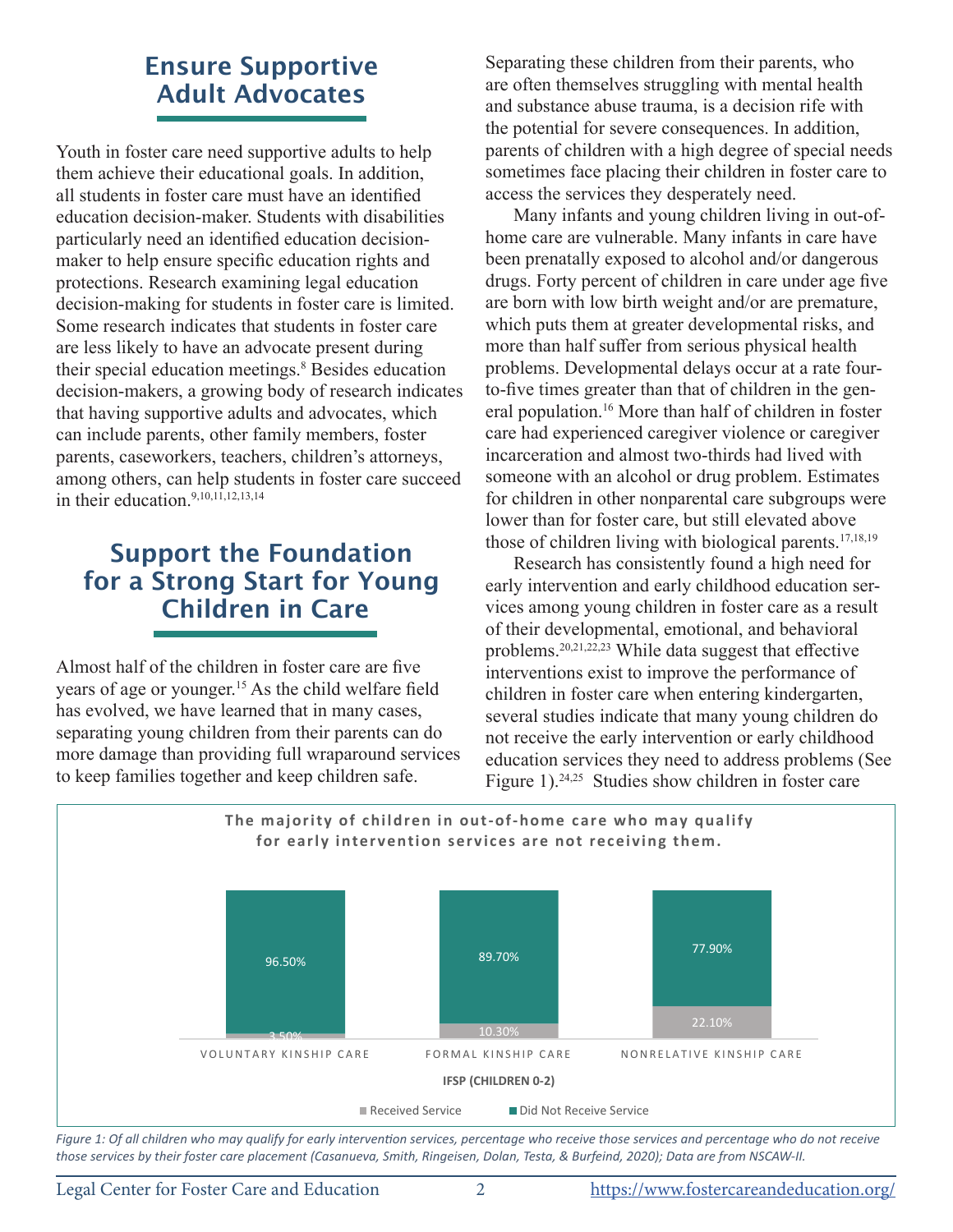as a group are less likely to be enrolled in Head Start than eligible, low-income children, $26,27$  or to participate in other high-quality early childhood education programs.28,29 Even when children in care receive high-quality early childhood education, some data suggest they continue to have academic and social difficulties indicating the need for continued support into their K-12 years in addition to earlier intervention.<sup>30,31</sup> Recent research, however, shows that even though children enter care having experienced adverse events, some are resilient despite these conditions.<sup>32</sup>

#### Ensure School Stability and Timely Enrollment

School-age children in foster care commonly experience several living placement moves while in out-ofhome care<sup>33,34</sup> (see Figure 2). School changes are also a significant problem for children and youth in foster care. Numerous studies have found that children in foster care frequently experience school changes.<sup>35</sup> ,36,37,38These school changes often occur when children are first removed from home, and when they move from one foster care living arrangement to another.<sup>39,40</sup> The rate of school mobility for children in foster care is greater than for their non-foster care peers. $41,42$  Black and Hispanic students in foster care are more likely to experience school changes than their white peers in foster care.<sup>43</sup> LGBTQ youth in care also experienced more living placement changes than their heterosexual peers.<sup>44</sup> Negative effects of school mobility on academic achievement include lower scores on standardized tests<sup>45,46,47,48,49,50,51</sup> and greater risk of dropping out.52,53,54 In multiple national studies, placement

stability results in better graduation outcomes,<sup>55</sup> with one study finding that youth who had even one fewer change in living arrangement per year were almost twice as likely to graduate from high school before leaving foster care.<sup>56</sup> Placement security contributes to a positive future orientation for youth in foster care and higher levels of school engagement,<sup>57</sup> while children who experience frequent school changes may have trouble developing and sustaining supportive relationships with teachers or with peers.<sup>58,59</sup> Supportive relationships and a positive educational experience can contribute to developing resilience and are vital for healthy development and overall well-being.

Placement security contributes to a positive future orientation for youth in foster care and higher levels of school engagement, while children who experience frequent school changes may have trouble developing and sustaining supportive relationships with teachers or with peers.

School enrollment delays can occur when a child changes schools upon first entering foster care, or when the child's living arrangement changes while in foster care.<sup>60</sup> These delays can negatively impact attendance and have other harmful effects, such as students having to repeat courses previously taken, schools failing to address the special education needs of students, and students being enrolled in inappropriate classes.61 Federal law now requires immediate enrollment even without typically required records, and creates state and local education agency points of contact to address barriers students in foster care face, including enrollment barriers.<sup>62</sup>



*Figure 2: AFCARs Data from Child Welfare Outcomes Report to Congress, 2019.*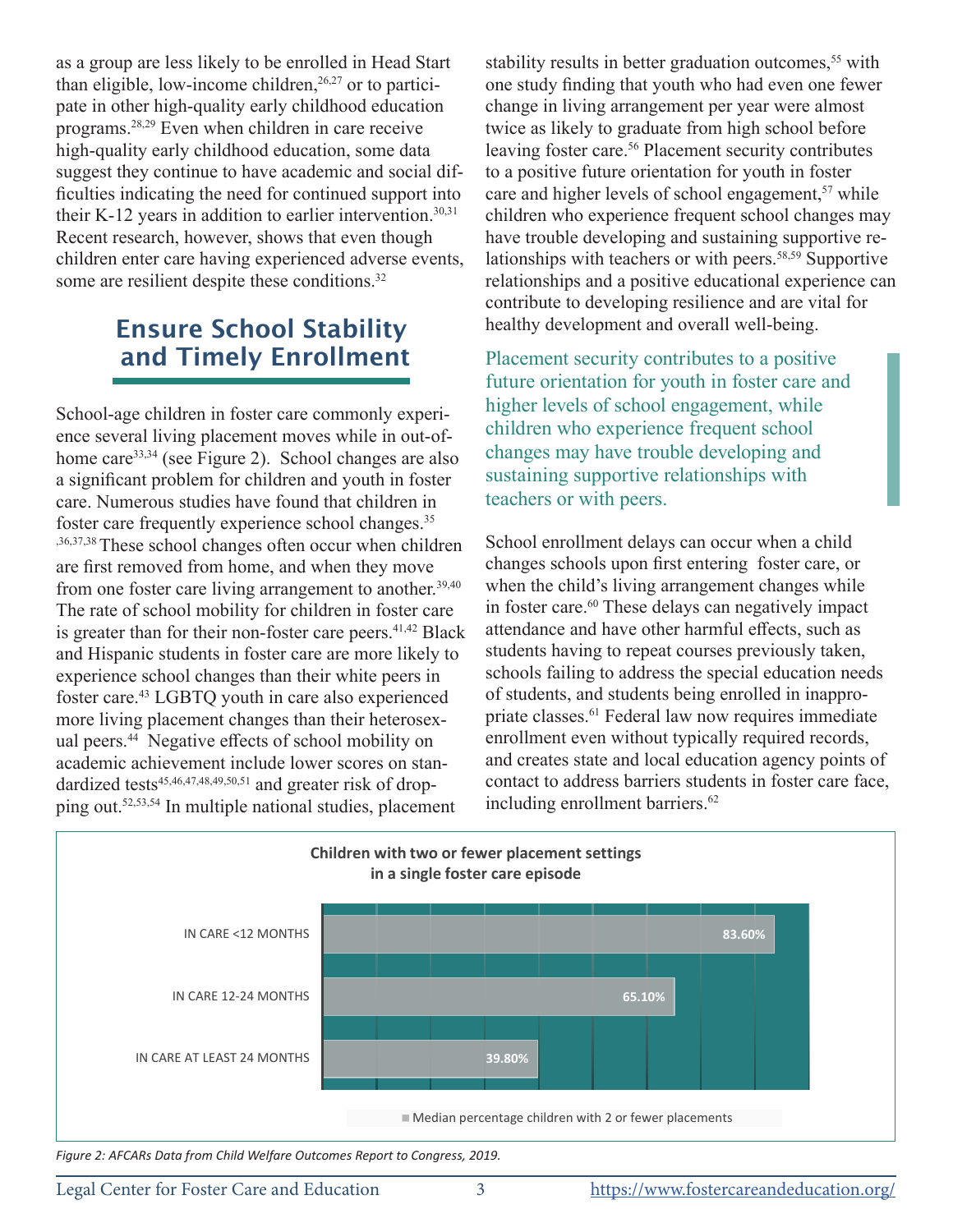# Promote Regular School Attendance

Studies show that children who enter foster care have often missed many school days<sup>63,64</sup> and that once in foster care, children and youth often have higher school absence rates than their non-foster care peers.65,66,67,68,69,70 The extent to which children experience absences from school appears to be influenced by the child's age, their pre-foster care experiences, and their experiences while in care. Children who have early placement stability show less absenteeism than other children in foster care.<sup>71,72</sup> A growing body of research documents the behavioral problems that children and youth in foster care experience—issues that impact their prospects for academic success—in the form of disciplinary infractions and other offenses.<sup>73</sup> Children and youth in foster care experience school suspensions and expulsions at higher rates than their non-foster care peers.74,75,76,77,19 Educational experts believe that failure to address the needs of children in foster care leads to behavioral problems at school.78,79

### Support Children by Addressing Trauma to Improve Education Outcomes

Research suggests that between half and two-thirds of all children are exposed to one or more adverse

childhood experiences (ACEs) that can be traumainducing,<sup>80</sup> and that this can be even more common for children of color.<sup>81</sup> Not surprisingly, children in foster care have experienced ACEs,<sup>82,83</sup> with the effects of childhood maltreatment that remain unaddressed potentially impacting their mental health and manifesting in behavioral and academic problems.84,85,86 From medical centers to courts to child welfare systems, several evidence-supported and evidence-based approaches to address trauma have proven effective. These approaches include trauma-informed systems (approaches that shape organizations to be more trauma sensitive) and trauma-specific treatment interventions (implemented at the individual level to address trauma and its symptoms).

# Meet Children's Special Education Needs

Studies consistently show that significant percentages of children in foster care have special education needs and/or receive special education services.<sup>87,88</sup> Several studies show children and youth in foster care are between 2.5 and 3.5 times more likely to receive special education services than their nonfoster care peers.<sup>89,90</sup> Research also suggests children in foster care who are in special education tend to change schools more, are placed in more restrictive educational settings, and have poorer quality education plans than their non-foster care peers in special



*Figure 3: Of all children who may qualify for special education services, the percentage who receive those services and percentage who do not*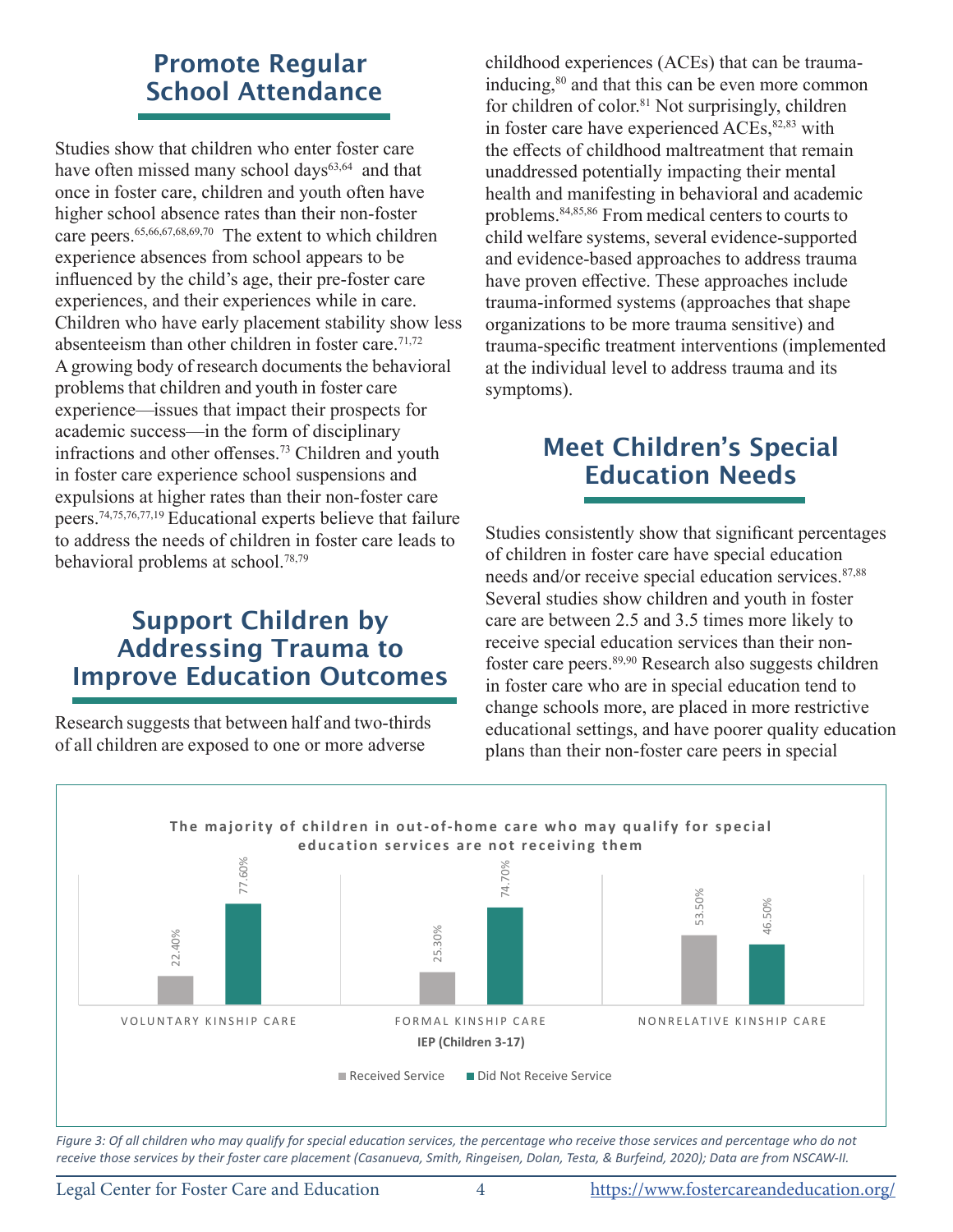education.91 Some studies conducted with caregivers and school liaisons indicate that children in foster care need more intensive educational and support services to succeed in school.<sup>92,93</sup>

While screening youth in foster care for special education needs increases the chance that youth receive needed services, studies have found that children in foster care may not be receiving the special education services they potentially need (see Figure 3).  $94,95,96$ 

#### Support Appropriate Educational Placements for Students in Congregate Care Settings

Rather than family and nonrelative foster care placements, some youth within the child welfare system are placed in congregate care, which can include residential treatment centers or group homes. These placements are considered to be more restrictive.97,98 Various studies have examined the appropriateness of congregate care placement for foster youth, with data indicating that youth residing in congregate care often have behavioral issues, higher justice system involvement, and academic challenges.99,100,101 Exacerbating these challenges, movements to congregate care often result in a change of schools, with research showing that youth in congregate care are more likely to have attended more schools and have a higher number of placement changes – circumstances that previous research associates with poor educational outcomes.102,103,<sup>104</sup> Fewer youth in a congregate care setting graduate high school, compared to their peers residing in foster homes.105,<sup>106</sup> Additional research indicates that graduation rates decline for youth as the length of time they spend in congregate care increases.<sup>107</sup>

The effectiveness of efforts to prepare youth to transition from congregate care settings to independence has been investigated, with research findings questioning the quality of transition services such as independent living, education, and work preparation provided to youth in congregate care.<sup>108,109</sup> Given the disproportionate behavioral and education challenges youth in congregate care settings experience, researchers, policymakers and systems' advocates have concluded that children in foster care should only be placed in nonfamily settings (shelters, group care, residential treatment) when such placements are therapeutically or medically necessary.110 Further, when such placements are needed, clinically effective, evidence-based alternatives to congregate care should be considered.111

# Support Students to Succeed In and Graduate High School

Completing high school is an important social and economic milestone and provides access to employment opportunities and postsecondary education. However, researchers have found that youth in foster care are less likely to complete high school than their non-foster care peers,<sup>112,113,114,115,116</sup> including peers who are homeless.<sup>117</sup> This is troubling considering that high school graduates earn an average of  $$8,500$  more per year than nongraduates.<sup>118</sup> When youth in foster care do complete high school, they often graduate later than expected. <sup>119</sup> Studies consistently show that children in foster care are

Evidence suggests that young people in foster care are less likely to graduate high school if they experience repeated changes in their foster care living arrangements and their school placements.

more likely to be retained,<sup>120,121</sup> and significantly more likely than their peers to perform poorly on standardized reading and math tests and perform below grade levels.122,123,124,125,126 Evidence suggests that young people in foster care are less likely to graduate high school if they experience repeated changes in their foster care living arrangements <sup>127</sup> and their school placements.<sup>128</sup>

Youth in foster care are also more likely to complete high school with a GED than with a high school diploma.<sup>129,130</sup> Youth of color in foster care, in particular, are less likely to have a high school diploma and more likely to have a General Education Development/Diploma (GED) than youth in foster care who are non-Hispanic white.<sup>131,132,133</sup> Having a GED can improve the life chances of individuals who do not graduate high school, however GEDs may not be equivalent to a regular high school diploma when it comes to labor market outcomes and postsecondary educational attainment.<sup>134</sup>

Statistics highlighting difficulties that youth in foster care experience in their academic careers demonstrate the need for interventions (including identifying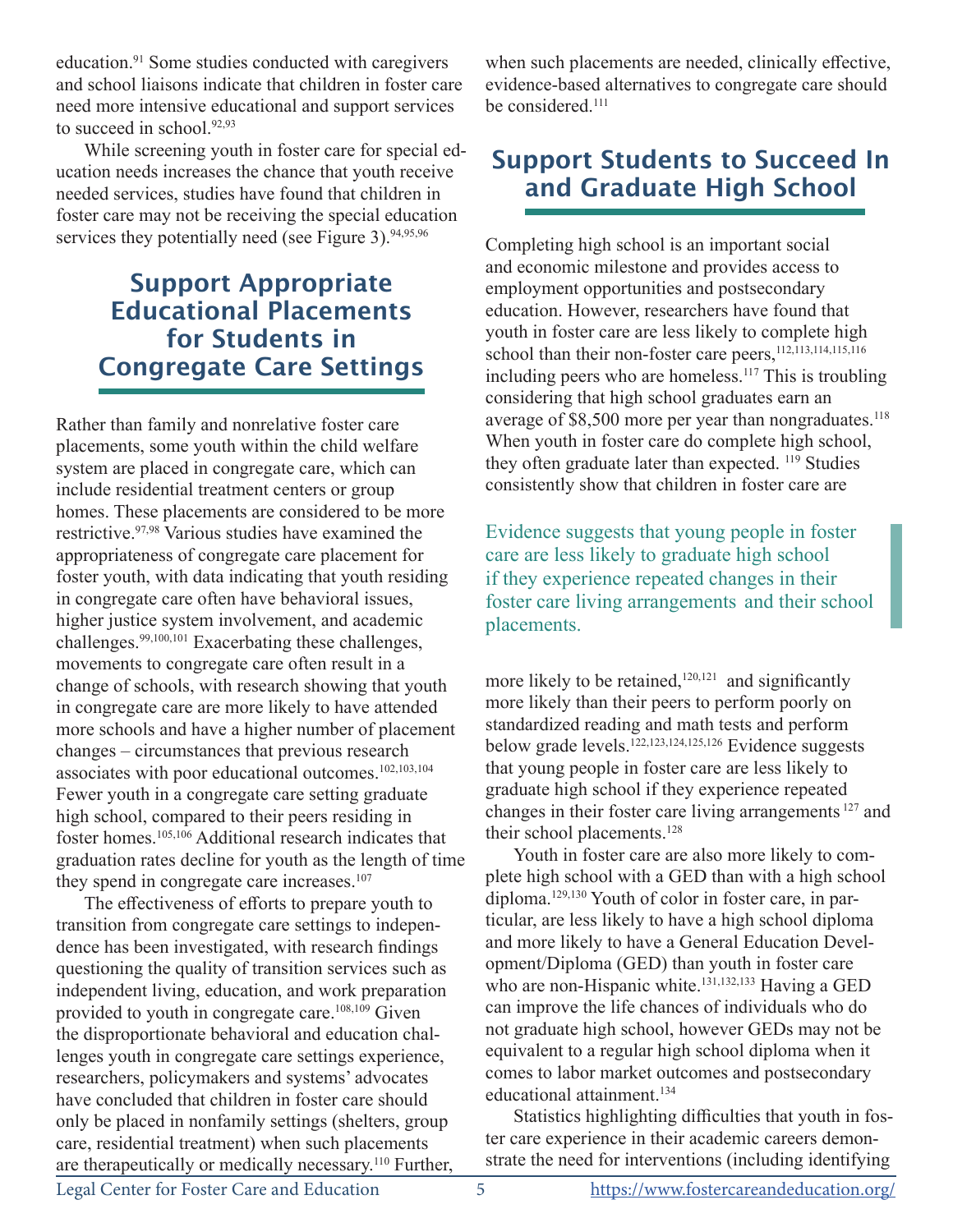and enhancing protective and resilience factors) to improve their academic success. An increasing number of programs support high school completion and college access by students in foster care.<sup>135,136,137,138,139</sup> And for youth, in and from foster care who have been able to find educational success, school can prove to be a "safe haven."140

### Support Transitions, Persistence, and Completion of Postsecondary Education

Although youth in foster care often express college aspirations, numerous studies have found lower college enrollment rates<sup>141</sup> and lower college completion rates<sup>142,143,144, 145</sup> among young people who have been in foster care compared to other young adults. One study suggests that former foster youth who do enroll in college are confident about their academic abilities and optimistic about their chance of success in college; however that same study, as well as others, finds that former foster youth lag behind their college peers in academic performance.<sup>146,147</sup> Research shows college enrollment is more likely when young people have had fewer foster care living arrangement moves<sup>148</sup> and they are allowed to remain in care until age 21149,150 and/or receive campus support, including coaching or mentoring services.151,152,153,<sup>154</sup> Studies have found that foster care alumni were more likely to stay in a postsecondary program if they had independent living stability and tangible supports (tutoring, help with paperwork, access to other campus support programs or services).155,156,157,158,<sup>159</sup> Other studies examining the relationship between postsecondary educational attainment and race/ethnicity among young people who had been in foster care had mixed findings.160,161,<sup>162</sup>

Studies have found that foster care alumni were more likely to stay in a postsecondary program if they had independent living stability and tangible supports (tutoring, help with paperwork, access to other campus support programs or services).

Foster and former foster youth face numerous challenges, each of which they must balance to successfully continue their education. Studies have found that financial difficulties, needing to work, childcare and parenting, and concerns about housing are among the barriers that prevent former foster youth from pursuing and succeeding in postsecondary education.163,164,165,166 Research stresses the importance of taking a holistic approach to ensuring youth have the support and stability to be academically prepared for postsecondary education, the financial assistance to pay for tuition and fees, and the ability to meet their basic human needs.<sup>167</sup>

Increasing postsecondary educational attainment among youth in foster care would increase their average work-life earnings. With a four-year degree, youth in foster care could expect to earn approximately \$481,000 more, on average, over the course of their work life than if they had only a high school diploma. Even if they did not graduate with a degree, completing any college or postsecondary education or training would increase their work-life earnings, on average, by \$129,000.168,169 One study found that increased levels of education have larger benefits for youth who exited care than youth from the general population, and at higher levels of attainment the two groups have similar employment rates and earnings become less pronounced.170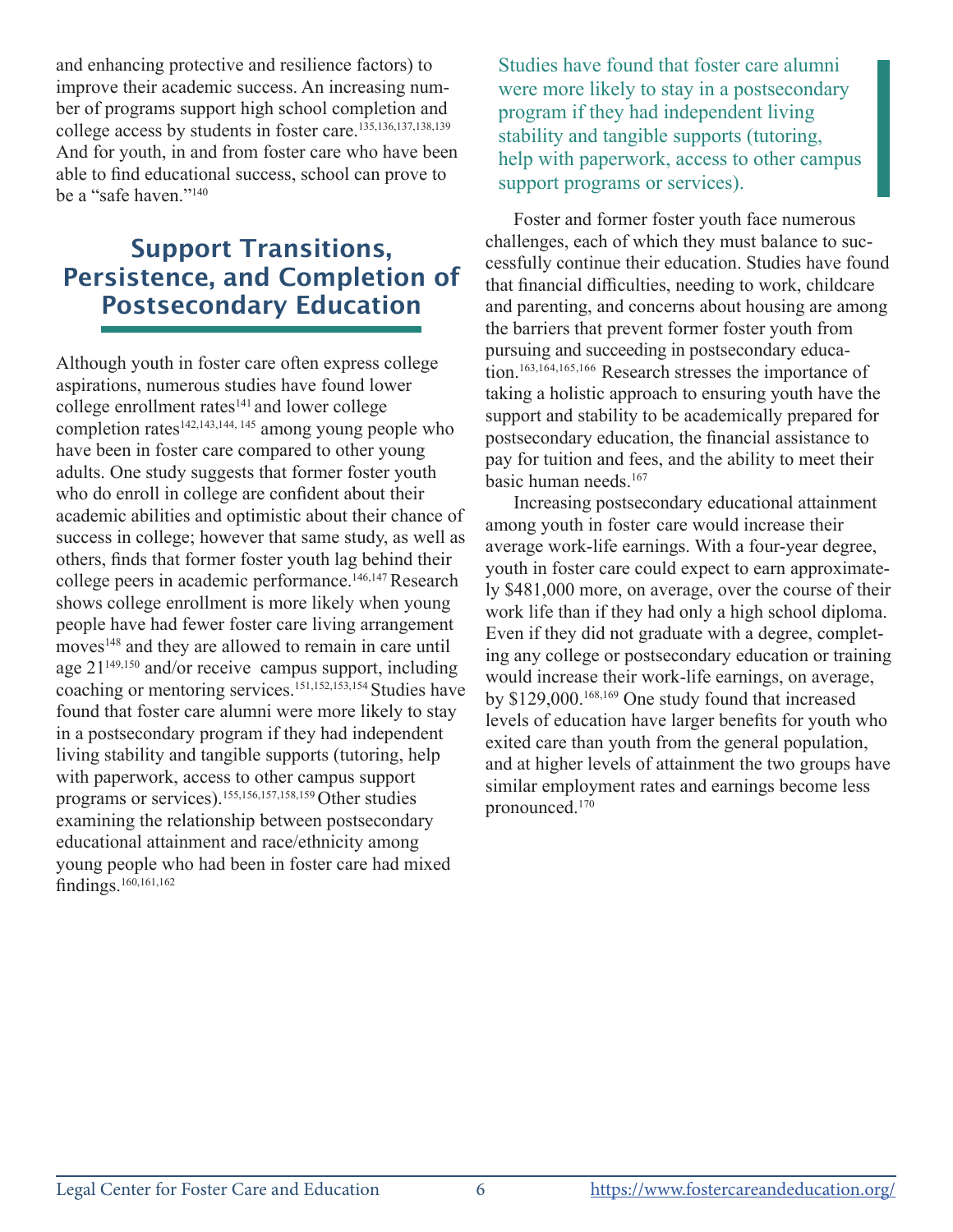# Endnotes

1. Research on attachment and child development indicates when youth engage with their environments in positive ways, healthy social and emotional development can occur (e.g., Brennan, Barnett & Baugh 2007; Brennan, Barnett & McGrath, 2009; Crooks, Chiodo, Thomas, & Hughes, 2009; Ludden, 2011; Agat, Champine, DeSouza, Mueller, Johnson & Lerner, 2014). For example, youth engagement is associated with a number of positive outcomes, such as resiliency, increased emotional and physical health, increased sense of inclusion or belonging, and increased community action (e.g., Scales, Benson, & Roehlkepartain, 2011; Arnett, 2014; Perkins, Caldwell & Witt, 2018; Witt & Caldwell, 2018). Research also connects youth engagement with decreased alcohol and substance use, lower rates of sexual activity and pregnancy, and lower rates of antisocial and criminal behavior (e.g., Mahoney, 2000; Sale et al. 2003).

2. While not focused on foster youth, past school-based longitudinal studies using large samples of adolescents have found youth's level of involvement in school to be important in reducing risk behavior, such as cigarette smoking, alcohol use, marijuana use, delinquency, and violent behavior (Dornbusch, Erickson, Laird, & Wong, 2001; O'Brennan, Waasdorp & Bradshaw, 2014; Waasdorp, Mehari, Milam & Bradshaw, 2019), as well as reducing levels of anxiety and depression, increasing persistence to complete secondary school, and academic success (Bond, Butler, Thomas, Carlin, Glover, Bowes & Patton, 2007; Farrington, Roderick, Allensworth, Nagaoka, Keyes, Johnson, Beechum, 2012; Watson, 2018). In a study of "at-risk" sixthgraders (non-foster care system involved children but from high poverty neighborhoods; N=330), for example, researchers found school involvement was associated with stronger reported feelings of school "connectedness" and better grades (Niehaus, Rudasill, & Rakes, 2012).

3. To explore the relationship between foster youth's sense of school engagement or "school connectedness" and academic performance, one study recruited youth aged 9-11 years of age from a randomized controlled trial of an intervention known as "Foster Healthy Futures" (a 9-month mentoring and skills group program) in a large urban center in an un-named western state. Participants (N=363) were enrolled from 2007 to 2011 in the program and were eligible for participation in the study if (1) they experienced a new episode of out‐of‐home care due to maltreatment by court order within the preceding year, (2) they still resided in foster care at the time of the baseline interview, and (3) their cognitive functioning was sufficient to comprehend the interview questions. Researchers found the intrapersonal variable of "school connectedness" or degree to which the youth reported a sense of school belonging significantly explained variance in academic achievement, with students who reported higher feelings of school connectedness having better grades (Somers, Goutman, Day, Enright, Crosby, & Taussig, 2020).

4. Using data from the NSCAW-II study, researchers examined the protective potential of multiple individual‐level factors (i.e., school engagement, self‐esteem, and social skills) against

academically threatening problem behaviors for youth in foster care aged 11–17 years and living in out-of-home care (N=235). The goal was to investigate the protective potential of self‐esteem and social skills in the association between school engagement and behavior problems that threaten foster youth's educational trajectories. Results indicated significant associations between school engagement and problem behaviors (with more engagement in school significantly associated with fewer foster parent reports of externalizing, problem behaviors), as well as between self‐esteem, social skills, and school engagement (with gains in self-esteem and social skills significantly associated with more school engagement). Overall, school engagement, self‐ esteem, and social skills appeared to be meaningful protective factors regarding behavioral problems among adolescents in this study (Mihalec-Adkins & Cooley, 2019).

5. In a follow-up study using a subsample of youth (N=215; aged 11-17) from the NSCAW-II dataset, Mihalec-Adkins et. al (2020) tested a model of the influences of placementrelated factors on foster youth's school engagement. The study focused on whether foster youth's perceptions of security in their living placements, their self-reports of how involved caregivers were in their education, and the youth's expectations for their future, influenced their level of school engagement. Results found positive future expectations (i.e., belief in the likelihood of positive life outcomes) were linked with positive school engagement (i.e., more social and cognitive/academic engagement) for foster youth. Feelings of placement security (i.e., stability and a sense of belongingness in foster placements) were also linked with positive future expectations, and, ultimately, more school engagement. (Mihalec-Adkins, Christ, & Day, 2020).

6. Findings from a study comparing youth in foster care to their high school peers in a large, representative statewide survey (California Healthy Kids Survey) suggest that negative in‐school experiences may contribute to foster youth's lack of school engagement and poorer educational outcomes. After controlling for age, gender, and race, youth in care reported more negative experiences in school (e.g., violence, victimization, discrimination) than non-foster care students. Youth in care also reported feeling less connected to school, less engagement or participation in school, and lower (self-reported) academic achievements than their peers. The researchers concluded that improving in-school experiences for foster youth can positively impact their levels of school participation or engagement and academic success, even if their experiences outside of school are challenging (Benbenishty, Siegel & Astor, 2018).

7. For a summary of federal laws, including those that support older youth, please see Legal Center for Foster Care and Education. *Key Federal Laws: Supporting Students in Foster Care,* 2021.

8. One study of students aged 13-21 (N=327) in a large urban school district in Oregon compared the academic achievement of youth in foster care who were receiving special education services to youth who were involved in foster care only, special education only, or general education only. Researchers found that foster care youth involved in special education typically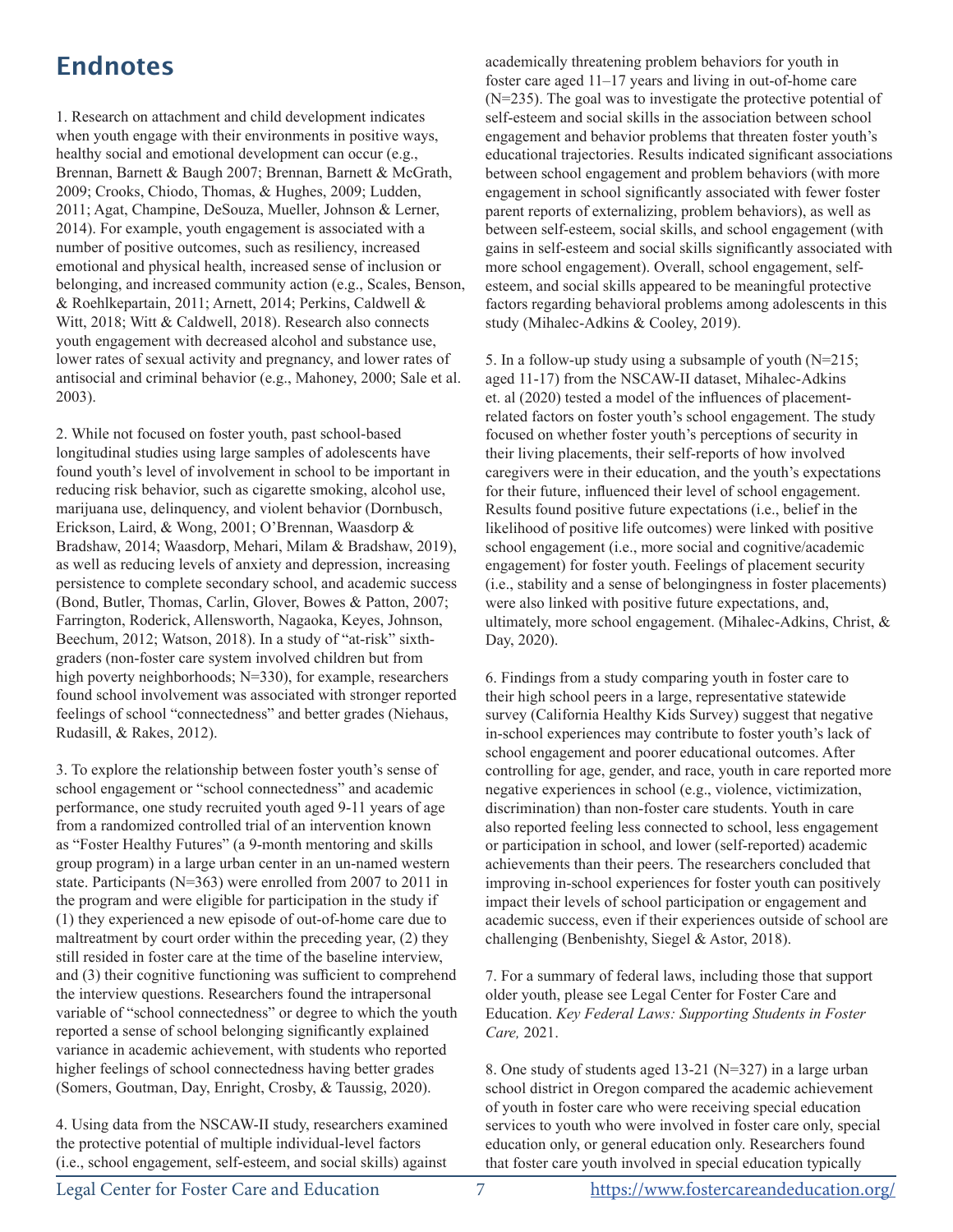performed lower on academic variables in contrast to one or more of the comparison groups, and were also less likely to have an adult advocate present during their special education meetings (Geenan & Powers, 2006).

9. Much of the research exploring the influence of supportive adults or advocates on foster youth's educational outcomes has focused on postsecondary school enrollment, persistence, and graduation. Drawing a representative survey sample of foster youth from the first wave of the CalYouth study (N=763), and accessing administrative data about college admissions, one study sought to identify the protective factors associated with the likelihood that youth who were in foster care would enroll in college. The study found that the number of "institutional agents" (e.g., foster parent, social worker, independent-living-program staff, attorney) identified by foster youth as being supportive, as well as receiving encouragement from school personnel, significantly increased the likelihood of enrolling in college. For each additional institutional agent or supportive adult the youth could identify, their odds of enrolling in college increased by 39% (Okpych & Courtney, 2017).

10. About half (48.5%) of the former foster youth surveyed at age 23 in the CalYouth study said they did not receive enough help from others to attend college ("no help," "only a little help," or "some help, but not enough") while 34.3% said they had received "enough help" or "more than enough" help (Courtney et al., 2020).

11. Much of the research exploring the influence of supportive adults or advocates on foster youth's educational outcomes has been qualitative in nature where students have been surveyed, interviewed, or have participated in focus groups. In one such study, researchers sought to determine which sources of adult support are associated with positive academic functioning for youth who are still in foster care. Participants for the study were 257 foster youth (average age of 13.55 years), their caregivers and teachers. Youth provided a self-report of the level of support they received from parents, caregivers, teachers, friends, and classmates. Information on placement characteristics were obtained from child welfare case files. Teachers provided information on youth's behavioral health in school, and academic grades were obtained from school records. Results suggested that youth-reported teacher social support, as compared to parent, caregiver, friend, or classmate social support, was most influential for academic performance and behavioral health in school. Findings highlight the need for more research on the important role of teachers for promoting academic success among youth in foster care, and the importance of placement changes relating to academic functioning (McGuire, Gabrielli, Hambrick, Abel, Guler & Jackson, 2021).

12. A mixed-method (interview and survey) study explored the characteristics of supportive relationships for foster youth who were transitioning from care to independence and pursuing higher education. A diverse group of foster youth (N=99) from a large unnamed urban center participated in a two-hour interview followed by a survey. Foster youth in the study who reported having a "very important nonparental supportive adult" had a high probability of attending college. The researchers concluded that forming consistent relationships with caring adults, such as caseworkers, foster parents, kin, counselors, teachers, or coaches, had a positive impact on foster youth's pursuit of higher education—including providing critical information about preparing for and applying to college, navigating the college experience, and serving as a supportive person to help them succeed academically (Duke, Farruggia & Germo, 2017).

13. Twenty-three former foster youth enrolled in college participated in interviews about what influenced their preparation for postsecondary education and decision to attend college, as well as what helped them to navigate college successfully. Youth reported relying on caregivers, high school counsellors, social workers, and child welfare staff to prepare them for college and help them decide to apply. In college, they reported relying on campus resources (e.g., extracurricular activities, faculty) to navigate college life. They also reported that lingering family problems, lack of family support, and racial/ethnic stereotyping on campus negatively impacted their college experiences. Study participants managed stress encountered in college by seeking counseling and increasing their involvement in the campus community (Avant, Miller-Ott & Houston, 2021).

14. Another qualitative study focused on high-achieving former foster students who were furthering their education at an academically oriented ("top-tier") university. Using survey and interview methods, former foster youth (N=57) were asked about the specific experiences while in out-of-home care that helped them enroll in a university and succeed while there. The study found that foster youth's hopes and expectations for their future achievement were influenced by various social factors, including home environments and connection to a supportive adult. Former foster youth noted how adult supporters provided guidance, emotional support, and stability, which allowed them to move out of their negative past experiences. Adults' willingness to assist youth and be a part of their lives provided students with a transformative academic and social emotional environment, furthering their ability to persist through high school and gain acceptance to a top-tier university (Neal, 2017).

15. AFCARs Data Report #27, 2020, retrieved from AFCARS Report #27 | The Administration for Children and Families (hhs. gov).

16. Data from the NSCAW-II study shows that 18 months after the close of investigation, children reported for maltreatment were found to be below their peers in social-emotional, cognitive, language, daily living skills, behavioral, and social skill-based domains (Maher, Darnell, Landsverk & Zhang, 2015). NSCAW II data also show that 34.5% of children one to five years old exhibited a risk of developmental delay on standardized measures; 6.5% had both an established medical condition and developmental delay; overall, 42.3% were found to be potentially eligible for services under the IDEA. Less than half of likely qualified infants and toddlers have a Part C Individualized Family Service Plan (IFSP) (Casaneuva, et. al., 2010). The most recent National Child and Adolescent Well-Being Survey (NSCAW III), which began data collection in 2015, was paused in 2020 due to the COVID-19 pandemic.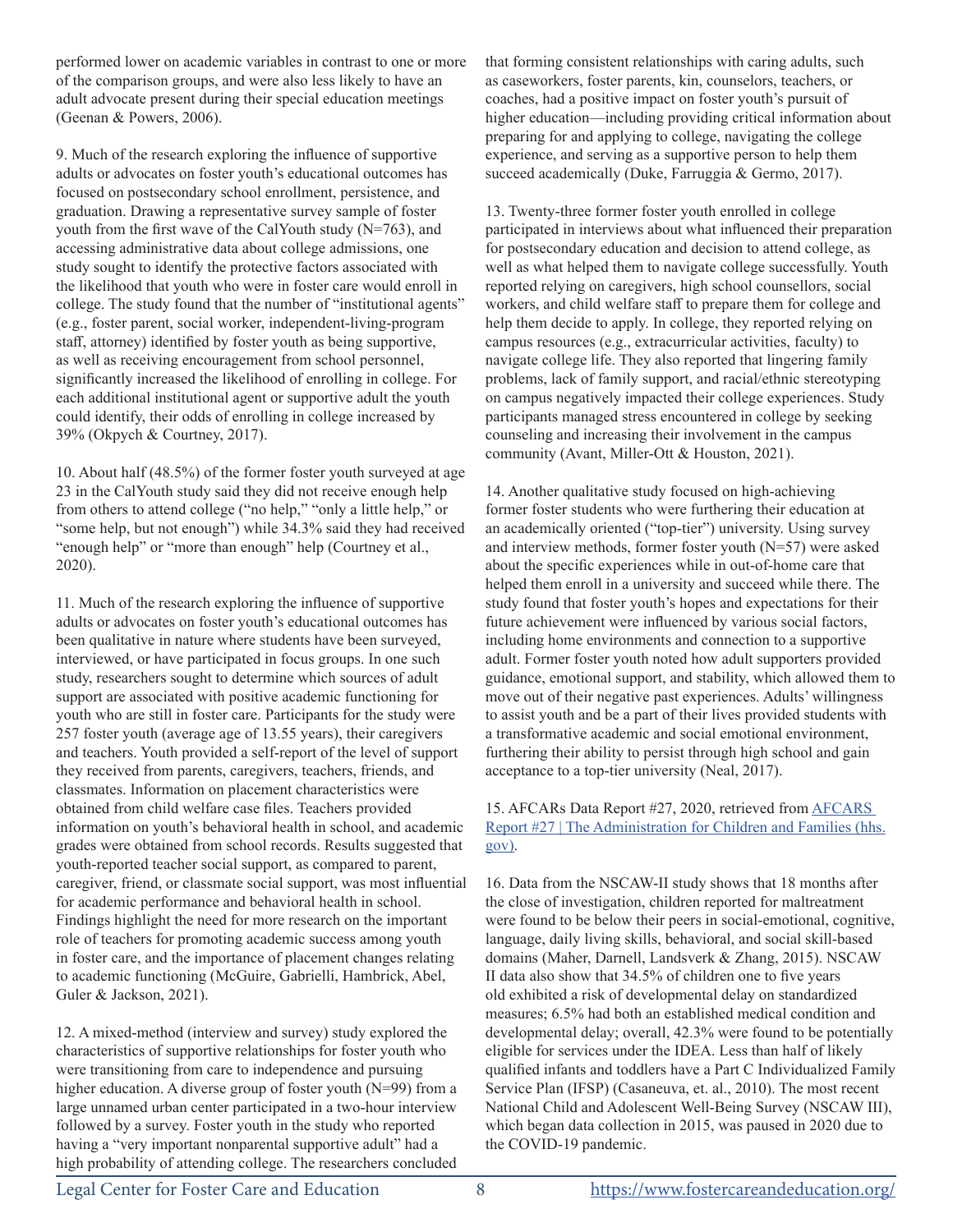17. Children in nonparental care were 2.7 times as likely as children living with two biological parents to have had at least one adverse experience. Children in nonparental care were more than two times as likely as children living with one biological parent (and about 30 times as likely as children living with two biological parents) to have had four or more adverse experiences (Bramlett & Radel, 2014).

18. A report of NSCAW-II data comparing the well-being of children in kinship vs. nonrelative foster care placements indicates that children aged 0-2 who are placed in nonrelative foster care are significantly more likely to have a developmental delay (37%) compared to children placed in a formal kinship placement (22%) or voluntary kinship placement (26%). While differences were not statistically significant, 29% of children aged 3-17 placed in nonrelative care had developmental, cognitive, or academic needs, compared to 36% of children placed in formal kinship care, and 21% of children placed in a voluntary kinship placement (Casanueva, Smith, Ringeisen, Dolan, Testa, & Burfeind, 2020).

19. Researchers investigated whether maltreated children are more likely to demonstrate deficits in early receptive language skills that negatively impact later academic achievement, social competence, and behavioral adjustment. They examined the receptive language skills of children with child protective services (CPS) involvement who were in foster care (n=176) to children with CPS involvement but who placed with their birth parents (n=144). Results showed children in foster care had higher receptive vocabulary scores at ages 36 and 48 months than children who stayed with their birth parents. However, group differences were not significant after controlling for caregiver education level, marital status, and household income. These findings suggest that placement in foster care may be associated with meaningful improvements in children's receptive vocabulary among children with CPS involvement, but that increased supports to caregivers may ameliorate receptive vocabulary deficits in children—particularly supports that promote parent– child interactions that facilitate language development (Zajac, Raby, & Dozier, 2019).

20. Data from the NSCAW-II study was used to determine the extent of developmental problems for 268 children who were one-to-five years old and had been in foster care for approximately one year when the sample was drawn. Researchers found that 57% had a developmental problem in at least one of three domains: 47% had cognitive delays, 49% had language delays, and 52% had behavioral problems. Forty-two percent of the caregivers of these children reported that their child had been assessed for learning problems, special needs, or developmental disabilities, and 23% had been told that they had a learning problem, special need, or developmental disability. However, only half of the children identified as having a learning problem, special need, or developmental disability had an Individualized Family Service Plan (IFSP) or an Individualized Education Program (IEP). Thirty five percent of these children had been referred by their caseworker for an assessment to identify learning problems or developmental disabilities, 7% had been referred for special education services and 20% had been referred for services to address an emotional, behavioral or attention

problem. At the same time, 39% of their caseworkers indicated the child needed an assessment to identify learning problems or developmental disabilities, 22% indicated the child needed services for an emotional, behavioral or attention problem, and 14% indicated the child needed special education services. In addition to the children for whom a referral had been made, another 2-3% were already receiving special education services or other services to address a developmental problem (Ward, Yoon, Atkins & Morris, 2009).

21. In a study of Illinois children who entered foster care without first receiving in-home services, researchers found that over one-third of the three- to five-year olds showed evidence of a possible developmental delay in at least one of the following domains: visual-motor adaptive, language and cognition, fine or gross motor, personal, social, or problem-solving. Fourteen percent of the three-to-five year olds were identified as having behavior problems ranging from lack of focus to aggressiveness (Smithgall, Jarpe-Ratner & Walker, 2010).

22. An Oregon Social Learning Center study found that foster children entering kindergarten showed large pre-reading skills deficits, with average scores in the 30th to 40th percentile (Pears, Heywood, Kim, Fisher, 2011).

23. A study using data from the NSCAW-II study divided a sample of infants who entered foster care into three groups based on their living arrangement 66 months after the initial baseline survey of children in the study. The three groups were children who remained in foster care, children who were reunited with their birth parents, and children who were adopted. The group of children still in foster care at age five to six showed worse developmental outcomes than the other two groups for measures of social skills, math, and reading (Lloyd & Barth, 2011).

24. A study that analyzed data from NSCAW-I for 641 children who were less than six years old and in foster care when the first wave of data was collected found that nearly half had scores on measures of cognitive, behavioral, and social skills that would make them eligible for early intervention services. However, their caregivers reported that just over one-third of these children had received any type of service to address their developmental and behavior problems during the past year. Children at risk for delays in two or more domains were more likely to have received services than children at risk in zero or one domain, and children ages three to five were more than twice as likely to have received services as children ages zero to two (Stahmer, Hurlburt, Barth, Webb, Landsverk & Zhang, 2005).

25. Similarly, in a recent study using NSCAW-II data, researchers found that among children with a condition that would potentially qualify them for Part B or C services, their caregivers reported that half or fewer received early intervention (through an IFSP). Across all placement types (nonrelative foster placement, formal kinship placement, and voluntary kinship placement), most children involved with the child welfare system who potentially needed critical early education services did not receive them. (Casanueva, Smith, Ringeisen, Dolan, Testa, & Burfiend, 2020).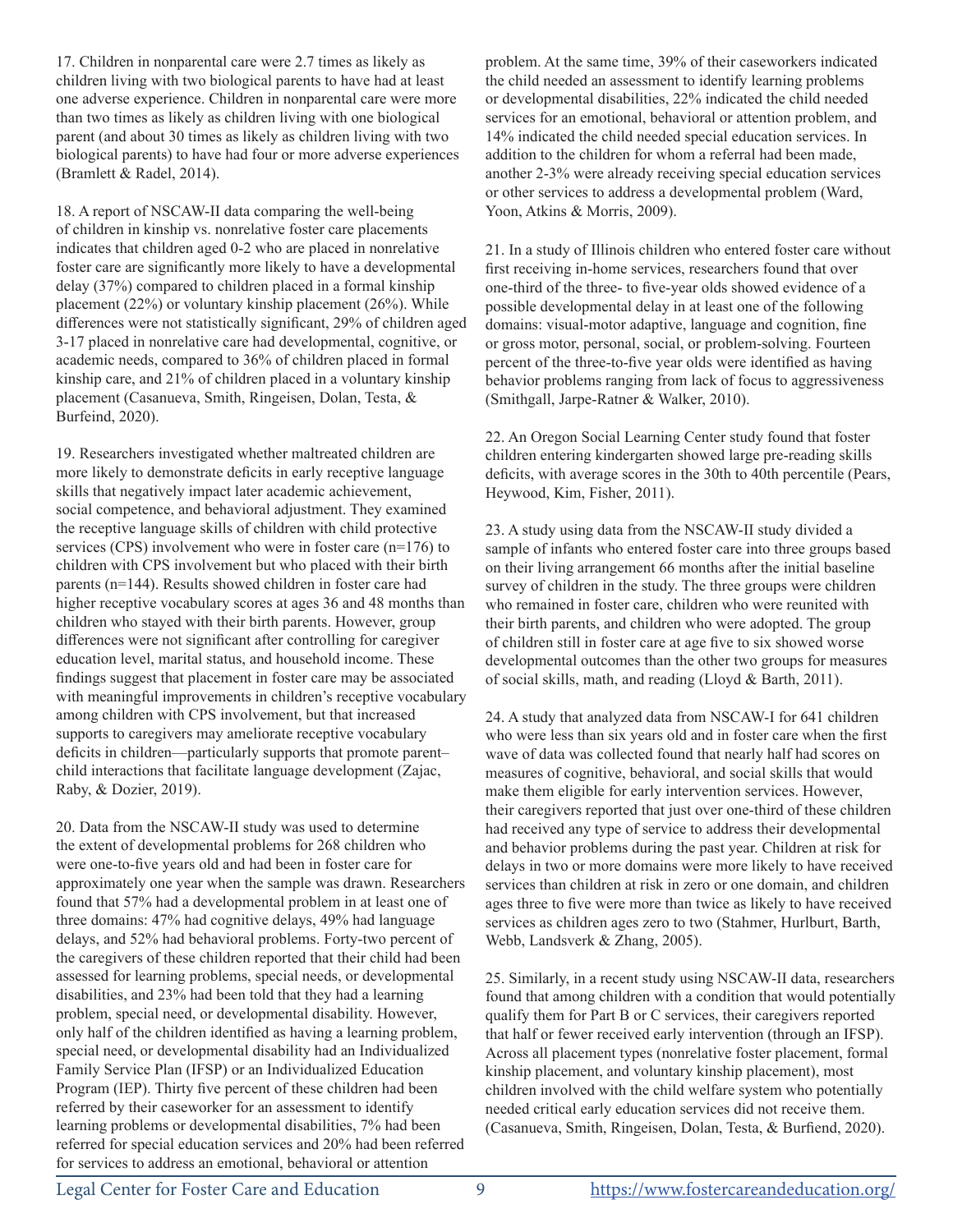26. A study examining Head Start program enrollment in 2011- 2012 found that 42% of all eligible children were served by Head Start but just 4% of those eligible were served by Early Head Start (Schmit, Smith & Robbins, 2013). Between 1991 and 2005, the percentage of all children ages three to four participating in a Head Start program remained fairly constant, ranging between 9 and 11%, and was at 9% in 2005 (Child Trends, 2010).

27. Children in nonparental care who participated in Head Start scored higher than non-Head Start controls on a school readiness measure. Additionally, Head Start participation had a positive impact on teacher-child relationships for children in nonparental care (Lipscomb, Pratt, Schmitt, Pears & Kim, 2013). While several studies over the years have demonstrated the benefits of Head Start, a recent study using an additional decade of data to examine the impacts of Head Start on outcomes in adulthood, found no statistically significant impacts on earnings and mixed evidence of impacts on other adult outcomes (Remy, Pages, Lukes, Bailey & Duncan, 2020).

28. A national study of young children referred to the child welfare system found that those who received highly rated centerbased early childhood education had better language outcomes 18 months later than those who did not receive these services (Merrit & Klein, 2015).

29. One study explored the possibility that early care and education (ECE) services (e.g., childcare, preschool, day care) can help the child welfare system maintain children safely in their homes. Using the NASCW-II data, the researchers measured the relationship between ECE receipt and the likelihood that zero-tofive year-old children in the child welfare system would be placed in foster care approximately 18 months later. Specifically, logistic regression analyses explored the relationship between: (1) regular ECE participation (yes/no), and (2) type of ECE arrangement (Head Start, other center- or home-based ECE, family/friend/ relative ECE, other ECE, and multiple types of ECE), and foster placement risk. After controlling for multiple socio-demographic characteristics and foster placement risk factors, children who received ECE were no less likely to be placed in foster care than children who received no ECE. However, when exploring ECE arrangement type, children who received Head Start were 93% less likely to be placed in foster care than children with no ECE. Children who participated in multiple types of ECE were almost seven times more likely to be placed in foster care than children with no ECE. The researchers concluded that Head Start participation may have helped maltreated children avoid foster care placement and that experiencing multiple types of ECE is a risk factor for foster care placement (Klein, Fries, & Emmons. 2017).

30. Using secondary data from a large midwestern state child protection system and a local ECE evaluation, this study compared the developmental status in the year before kindergarten of low-income children with and without child protection involvement who were enrolled in highly rated early childhood education settings. Findings showed children with child protection involvement were performing worse than their low-income peers without child protection involvement (Kovan, Mishra, Susman-Stillman, Piescher & LaLiberte, 2014).

31. One study sought to determine whether home environments with higher levels of emotional support and cognitive stimulation predict later academic achievement of child-welfare involved children and whether this relationship is moderated by placement type (i.e., biological/adoptive parent care, kinship care, or non-kinship foster care). This study used analyzed data from NSCAW-II, home observation scores (on the Home Observation for Measurement of the Environment instrument or HOME) and achievement scores (on the Woodcock-Johnson III Tests of Achievement or WJ-ACH) of 1,206 children involved with child protective services between ages 2-17. Results were mixed. Although children placed primarily in non-kinship foster care demonstrated higher WJ-ACH scores for Passage Comprehension and Letter-Word Identification subscales, placement type was not significantly associated with HOME scores and with academic achievement. The researchers concluded that child and caregiver-level factors, as well as financial resources available in the environment, may account for the relationship between home environment (as expressed in HOME scores) and academic achievement (Johnson, Perrigo, Deavenport-Saman, Wee, Imagawa, Schonfeld & Vanderbilt, 2021).

32. Another study using data from the NSCAW-I examined school readiness of foster children (N= 1,193 children with a mean age of 7.11 years). Researchers were interested in determining which protective factors across early childhood promote cognitive, social and multidomain resilience at school entry, and if the timing, accumulation, and inconsistency of parenting and neighborhood protective factors matter for resilience. Whether the benefits of parenting and neighborhood protective factors differ for children initially placed out-of-home compared to children placed in-home was also explored. The study controlled for child race and ethnicity, age in months, and sex. Child neurodevelopmental risk was assessed with a standardized instrument (the Bayley Infant Neurodevelopmental Screener). Instability in living arrangement (measured as the number of times the child's caregiver differed from the previous wave of NSCAW data collection) and caregiver characteristics were also assessed (e.g., education, marital status, mental wellbeing and an indicator of whether the child's household received food assistance such as food stamps). The study found little evidence that the timing of protective factors was important for resilience. Rather the cumulative amount of family-level (e.g., cognitive stimulation and emotional support) protective factors seemed to be consistently linked with later resilience – a finding supported by previous research on nonmaltreated populations. There was no evidence that neighborhood quality influenced resilience. Early and overall emotional support was strongly associated with resilience among children in out-of-home care, but unrelated to social resilience for maltreated children who remained in-home. Since this study lacked a comparison group of children who did not experience maltreatment, the researchers were not able to evaluate the differences between maltreated and nonmaltreated children in how little or how much their development of resilience benefits from specific environmental factors and which protective factors uniquely help maltreated children (Sattler & Font, 2018).

33. In the Child Welfare Outcomes Report to Congress (2018), which reports national child welfare data from the AFCARS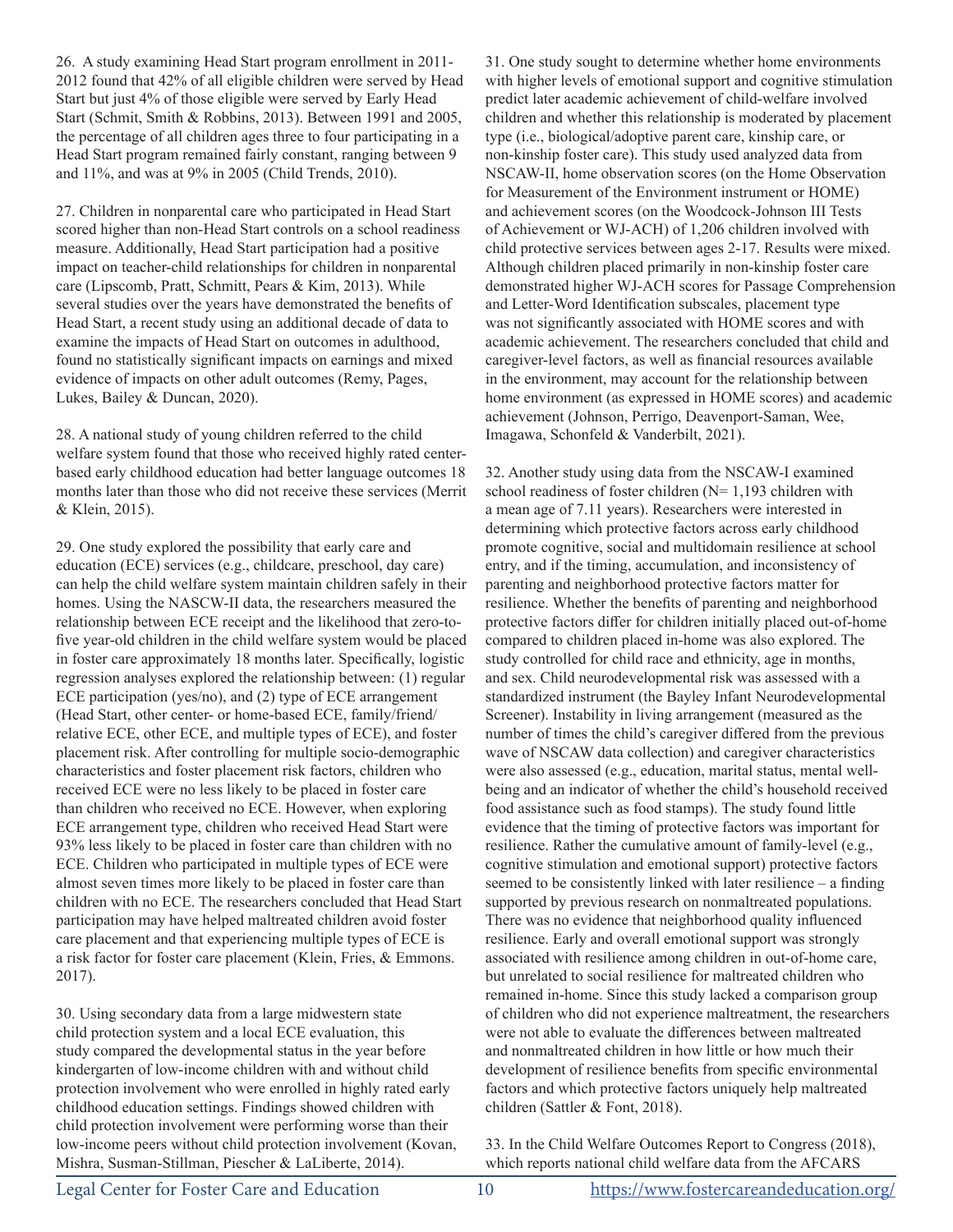and NCANDs reporting systems, the majority (84%) of children in foster care for less than 12 months achieved "placement stability" (i.e., defined in the dataset as having had two or fewer placements in a single foster care episode), while 65% children who had been in care for 12-24 months experienced two or fewer placements, and 41% of children who had been in care for more than 24 months experienced two or fewer placements. Examining this statistic over the last three years of reporting indicates little change in states' achievement of placement stability for children in care under 24 months. However, for children in care at least 24 months, the national median number of children with two or fewer placements while in foster care increased by 17.1 percent from 35.1 percent to 41.1 percent—with nearly two-thirds (63 percent) of states showing improvement in performance (Administration for Children Youth and Families (ACYF), Child Welfare Outcomes Report to Congress, 2018).

34. In response to a request for data from California county child welfare agencies, the Alliance for Children's Rights (2020) found a state median home instability rate for school-aged foster children of 30-40% (i.e., of those child welfare agencies who provided data, 29% reported having 30-40% of school-aged foster children experiencing a placement change each year for the past three years). An older focus group consisting of school liaisons from one California school district identified instability in the lives of foster children, including school stability, as the most serious problem facing students in foster care (Zetlin, Weinberg, & Shea, 2010).

35. An analysis of California Department of Education data found that youth in foster care in California changed schools an average of eight times while in care (Alliance for Children's Rights, 2020).

36. PolicyLab's Children's Stability and Well-being (CSAW) study found that study participants in Philadelphia, on average, attended 2.7 different schools within the two-year study period (Zorc, O'Reilly, Matone, Long, Watts, Rubin, 2013).

37. In this study, researchers examined school changes throughout high school for students in foster care. They found that Colorado students in foster care typically change schools three or more times after initially entering ninth grade. They found that only 10% of students did not change high school at all while 59% changed high schools three or more times (Clemens & Sheesley, 2016).

38. Researchers from Boston University's School of Social Work, in partnership with the Massachusetts Court Improvement Program, matched administrative datasets from the Department of Children and Family Services, the Courts, and the Department of Elementary and Secondary Education to analyze the factors associated with school stability and success. The matching process identified 6,269 students in foster care during the 2014- 2015 school year and found that one in four of those students attended two or more schools during the academic year, with 4% attending three or more schools. The report authors note the number of school changes may be underreported because it is only collected by the Department of Elementary and Secondary Education three times during the school year. About 23% of

students experienced a school change when they moved to a new foster care placement (Massachusetts Court Improvement Program, 2019).

39. A study by the Center for Social Services Research and the Institute for Evidence-Based Change showed that three-quarters of California foster youth changed schools the year they entered foster care compared to only 21% of the comparison group (Frerer, Sosenko, Pellegrin, ManChik, Horowitz, 2013).

40. A study examining administrative data for 1,420 youth who had aged out of foster care in an unnamed southwestern state found that youth had an average of 13 different placements during their time in foster care, and that each placement change could involve a school move (Crawford, Pharris & Dorsett-Burrell, 2018).

41. During the 2001 through 2003 school years, elementary school-aged foster children in the Chicago Public Schools were more than twice as likely to change schools as students who had no history of child welfare services involvement. School mobility was especially high among children who entered foster care during the school year, with over two-thirds experiencing a school change. Among those children who entered foster care in 2008 without first receiving in-home services, over one-half of the 6-to-10 year-olds and almost two thirds of the 11-to-17 yearolds had changed schools at least once within the past two years (excluding normative transitions from elementary to high school) (Smithgall, Jarpe-Ratner, & Walker, 2010).

42. In a WestEd study of California foster youth, two-thirds of foster youth stayed in the same school over the course of a school year compared to 90% of non-foster youth from low socioeconomic backgrounds. In addition, approximately 10% of foster youth went to three or more schools over the course of the school year as opposed to only 1% of non-foster youth from low socioeconomic backgrounds (Barrat & Berliner, 2013).

43. A study conducted in Colorado by the University of Northern Colorado between the 2007-08 and 2013-14 academic years found that Black and Hispanic students are more likely than their White peers to change schools. Black students were also more likely to change schools more than once in the same school year. (Clemens & Sheesley, 2016).

44. Researchers used secondary data from a randomized control study of independent living programs for foster youth in California and Massachusetts to examine challenges faced by LGBTQ youth compared to their heterosexual peers. Researchers found that by age 19 sexual minority foster youth had experienced significantly more living placements than their peers (an average of 5.62 compared to 3.98) (Shpiegel & Simmel, 2016).

45. Data from the California Child Welfare Indicators Project, a longstanding university-agency data collaboration between the University of California, Berkeley and the California Department of Social Services, found the number of placements students in foster care experienced during the school year was correlated with low performance in English language arts and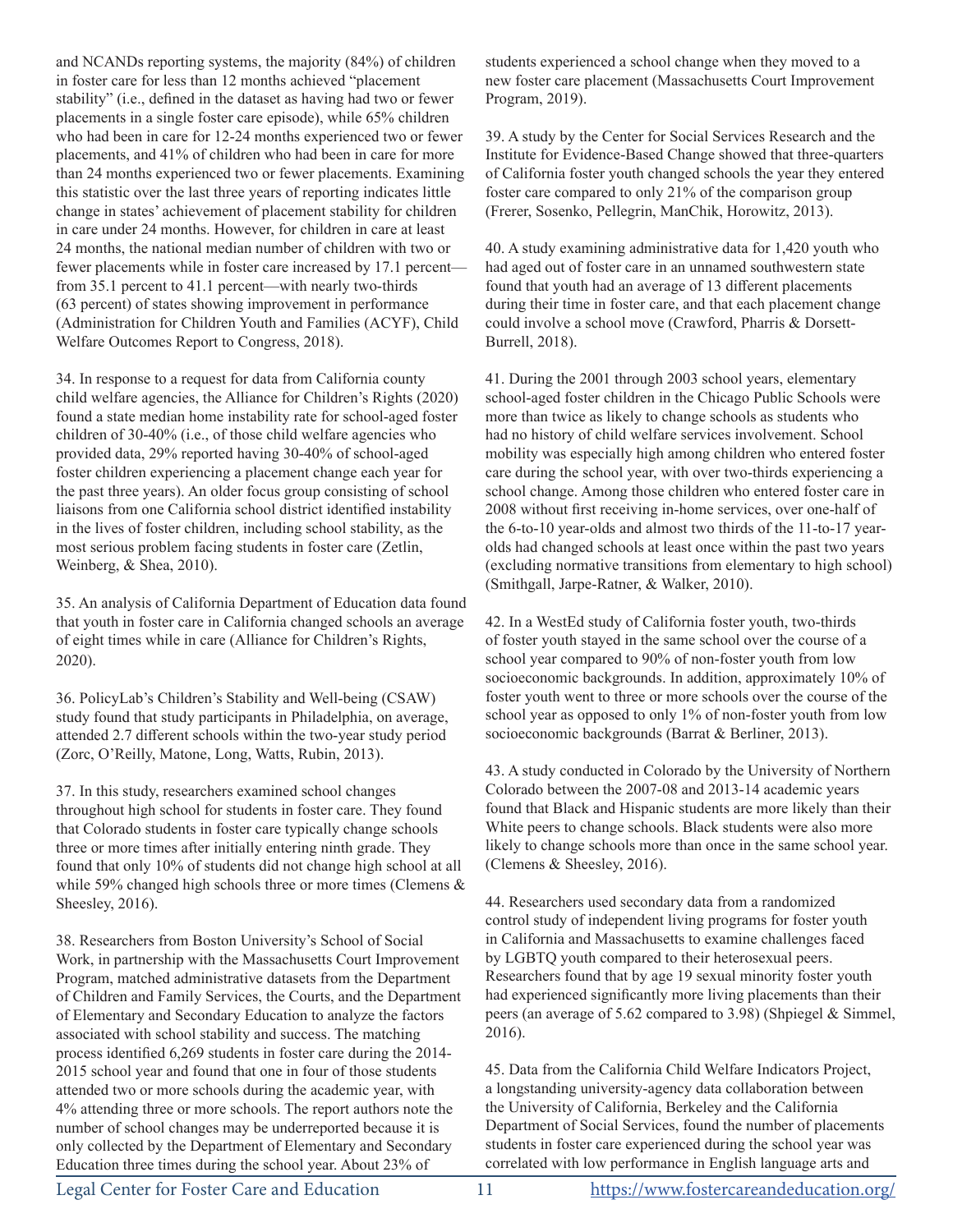mathematics, particularly among students who experienced three or more placements. Among students who experienced three or more placements, 50% scored below or far below basic in English language arts and 44% scored in the lowest two levels in mathematics (Wiegmann, Putnam-Hornstein, Barrat, Magruder & Needell, 2014).

46. A study by the Center for Social Services Research and the Institute for Evidence-Based Change showed that over a threeyear period, California foster youth performed worse than a comparison group on standardized tests in math and English, and saw fewer gains over this period (Frerer, Sosenko, Pellegrin, Manchik, Horowitz, 2013).

47. A study of 7,674 youth in 4th through 10th grades in Colorado, who had been in foster care at any point between 2008 and 2014, found that when a foster care placement and school transition co‐occurred, students' academic growth significantly decreased in reading, writing, and math. On average, students' reading scores declined by 3.7 percentile points, writing reduced by 3.0 percentile points, and math declined by 3.5 percentile points. This academic decline continued to impact these students' achievement in the following years (Clemens, Klopfenstein, Lalonde, & Tis, 2018).

48. A Washington State study used state-level administrative data to evaluate the educational outcomes of students involved in the foster care system across several key educational benchmarks. Educational outcomes were tracked for a five-year longitudinal cohort (2012-2017) of Washington State children and youth experiencing foster care. The results indicate students involved in foster care in Washington State: experienced disproportionately less educational success than their peers; were more mobile, with out-of-home placements increasing the frequency of midyear school transitions and decreasing the number of days students spend in school during the academic year; experienced exclusionary school discipline at more than three times the rate of their same-grade peers; met state standards in math, science, and English/language arts at less than half the rate of their samegrade peers; were less likely to graduate high school; and had substantially lower rates of postsecondary education entrance. The results suggest students in the foster care system often face multiple challenges that have potential to impose barriers to school success (Crume, 2020; Chen, Pyle & Aldrich, 2019).

49. In a qualitative study, general education and special education teachers (N=91) in urban schools throughout greater Los Angeles were questioned about their experiences related to the education of foster youth. Teachers reported that foster children's high mobility and frequent school changes created delays with record transfers, delays in evaluation for academic placement, and delay of special education services that resulted in long periods when children did not receive needed services (Zetlin, MacLeod, & Kimm, 2013).

50. A review of administrative data from the Massachusetts Department of Children and Family Services, the Courts, and the Department of Elementary and Secondary Education, found that during the 2014-15 school year, foster children with fewer foster care placement changes were less likely to attend two or

more schools, less likely to be chronically absent, less likely to have a disciplinary action, and less likely to be held back a grade at the end of the school year (Massachusetts Court Improvement Program, 2019).

51. A Chapin Hall study of children in Illinois who enter foster care without first receiving in-home services found that among children ages six to 10 with at least one school change in the past two years, 36% were behind or underperforming compared to 56% of those with no school change. Of children ages 11 to 17, 56% were behind or underperforming as compared to 61% of children with no school changes. The researchers concluded that in many cases, children who were doing well before transferring schools continue to do well after transferring and those who were struggling continue to struggle (Smithgall, Jarpe-Ratner, & Walker, 2010).

52. Data from the California Child Welfare Indicators Project found that students with three or more placements (13%) were more than twice as likely to drop out of high school as students with one placement  $(6\%)$ . Students with one placement were most likely to graduate high school (63%) and students with three or more placements were least likely to graduate high school (43%) (Wiegmann, Putnam-Hornstein, Barrat, Magruder & Needell, 2014).

53. Researchers examined the relationship between school mobility for Colorado students in foster care and their ability to earn a high school diploma or high school equivalency diploma. Results showed students in foster care changed public schools an average of 3.46 times during their first four years of high school. As the number of school changes increased, so did the likelihood that the student would not earn a high school diploma or equivalent (Clemens, LaLonde & Sheesley, 2016).

54. The Government Accountability Office (GAO) conducted discussion groups with youth currently or formerly in foster care in selected states. The foster youth who participated in the survey identified challenges they faced when changing schools including: repeating classes because they were not in classes long enough to receive credit; repeating grades or not graduating on time; adapting to new teaching styles and class schedules; leaving friends and having to make new ones; and losing relationships with teachers and staff (GAO, 2019).

55. See the section of this factsheet on succeeding and graduating high school.

56. Data from the California Youth Transitions to Adulthood Study (CalYouth) were used to examine factors that influence the likelihood of youth in foster care finishing high school and entering college. For this specific analysis, researchers used the CalYouth Study's representative sample of adolescents in California foster care who were between the ages of 16.75 and 17.75 years old in late 2012 and who had been in care for at least six months (N=732). Researchers found that placement instability was linked with lower odds of youth enrolling in college (Okpych, Courtney, & Dennis, 2017). See also the Casey National Alumni study (Pecora et al., 2006), which analyzed outcomes for youth who had been in foster care from 1996-1998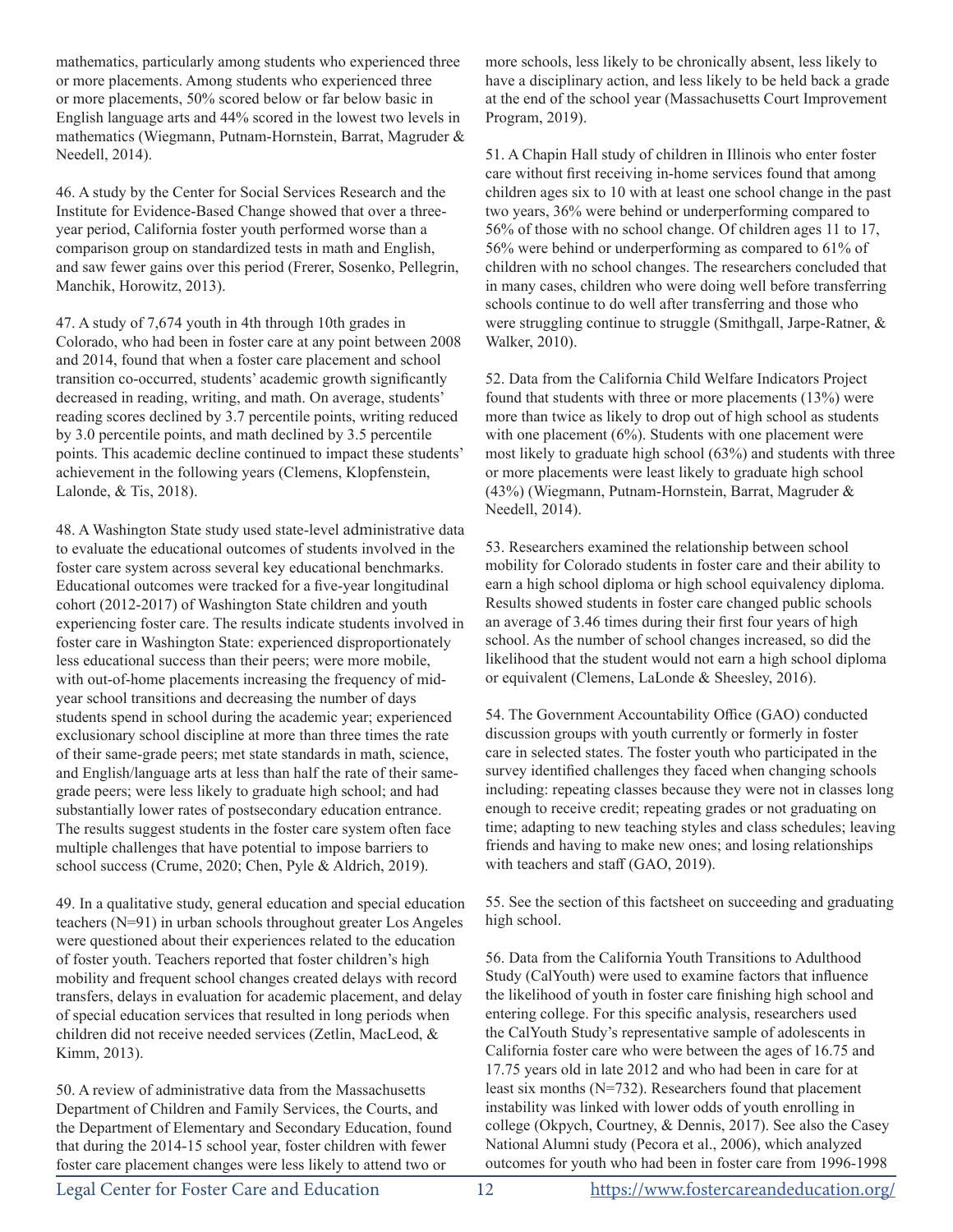(N=1,609) and found fewer placement changes predicted high school completion while in foster care (Pecora, Williams, Kessler, Hiripi, O'Brien, Emerson, Herrick & Torres, 2006).

57. A recent study used the nationally representative sample of adolescent foster youth (i.e., NSCAW Wave II) to test a model of placement-related factors on foster youth's school engagement. Researchers were interested in whether levels of school engagement were influenced by foster youth's perceptions of security in their foster placements, their reports of education-specific involvement by foster caregivers, and the mediating potential of adolescents' expectations for their future. Results indicate that placement security (i.e., fewer placement moves) contributes to more positive future orientations for youth in foster care, which was associated with higher levels of school engagement. The researchers concluded that feelings of placement insecurity can undermine school engagement and multiple school moves hinder students' ability to form strong relationships and connections with school communities (Mihalec‐ Adkins, Christ, & Day, 2020).

58. A study that asked students in foster care about their educational experiences found many of those interviewed discussed how discontinuity and instability in their educational experiences negatively impacted important social relationships. Most youth identified disruptions in social relationships and school placements due to child welfare involvement and the corresponding placement disruptions in school as an important and negative factor in their educational well-being and progress (Levy, et. al. 2014).

59. While qualitative and descriptive in nature, in-depth focus groups were completed with 46 high school youth in foster care in a large urban city in an unnamed midwestern state. Youth who were asked about their experiences in high school reported that school mobility negatively impacted their connections with peers and teachers who might otherwise have been a source of social support. Multiple school moves, particularly mid-year school transfers that disrupt educational continuity, made it hard for students to form strong relationships and connections in school. Students in the study reported often navigating new schools without sufficient support while also having to navigate their maltreatment experiences. Educational instability as a result of changes in residential placement reduced the youth's "sense of belonging," by requiring them to sever ties with their established communities at each school move (Johnson, Strayhorn, & Parler, 2020).

60. One-fifth of the 11-to-17 year-olds of the Illinois children who entered foster care without first receiving in-home services were either not enrolled in school or had been absent for so long that they were effectively not enrolled. Many of these youth had become disengaged from school and remained disengaged after entering foster care (Smithgall, et al., 2010).

61. Failure to immediately enroll foster children in their new school when they change schools during the school year was a major problem identified by the four focus groups conducted in California with representatives from child welfare, education,

and other agencies as well as foster youth and caregivers (Zetlin, Weinberg, & Shea, 2006).

62. The Every Student Succeeds Act (ESSA) of 2015, reauthorizes the Elementary and Secondary Education Act (ESEA). Among its provisions, the law requires states to ensure protections for vulnerable youth in the foster care and juvenile justice systems. These include school stability and transportation, mandatory data reporting, and agency collaboration. For the immediate enrollment requirement of ESSA, see 20 U.S.C. §  $1111(g)(1)(E)(ii-iii)$ . For the points of contact requirements of ESSA, see 20 U.S.C. §1111(g)(1)(E)(iv) and 20 U.S.C. § 1112(c)  $(5)(A).$ 

63. A Chapin Hall study of children in Illinois who enter foster care without first receiving in-home services found about onethird (30.2%) of the six-to-10 year-old children entering foster care missed more than 10 days of school during the past semester or grading period. Some had missed as many as 40 days. Family problems were the principal reasons that children in this age group missed school. Poor school attendance was more prevalent than for younger children. Over half of the children ages 11 to 17 who were enrolled in school at the time they entered foster care had experienced excessive absences (10 days or more) during the previous semester or grading period. The principal reasons for school absences were family problems, running away, and hospitalizations (Smithgall, Jarpe-Ratner, & Walker, 2010).

64. The CSAW study in Philadelphia showed that students had an average 31% daily absence rate in the two months leading up to placement in foster care (Zorc, O'Reilly, Matone, Long, Watts, Rubin, 2013).

65. A study of educational outcomes for children in foster care in Massachusetts found foster children had greater rates of school absenteeism compared to the general student population. The MA Department of Elementary and Secondary Education defines chronic absenteeism as missing 10% or more of school days. This study found that among all students in Massachusetts, 13% were chronically absent during the 2014-15 school year. In contrast, about one-third of the foster care students were chronically absent and the rate increased as the grade increased (20% of pre-K to grade five; 38% of grades 6-8; and 47% of grades 9-12 foster students were chronically absent). The study also found that foster children had greater school drop-out rates than the general student population, with foster youth in grade nine having higher dropout rates (6%) compared to grades 10-12 and to their non-foster care peers (2%) (Massachusetts Court Improvement Program, 2019).

66. A study in San Mateo County, California found the average absence rate for children and youth in foster care was 12% compared to only 6% for nondependent youth. The percentage leaving school mid-year was 17% for children and youthin foster care compared to only 2% for nondependent youth (Castrechini, 2009).

67. Washington State's longitudinal study of educational outcomes for a cohort of children (2012-2017) experiencing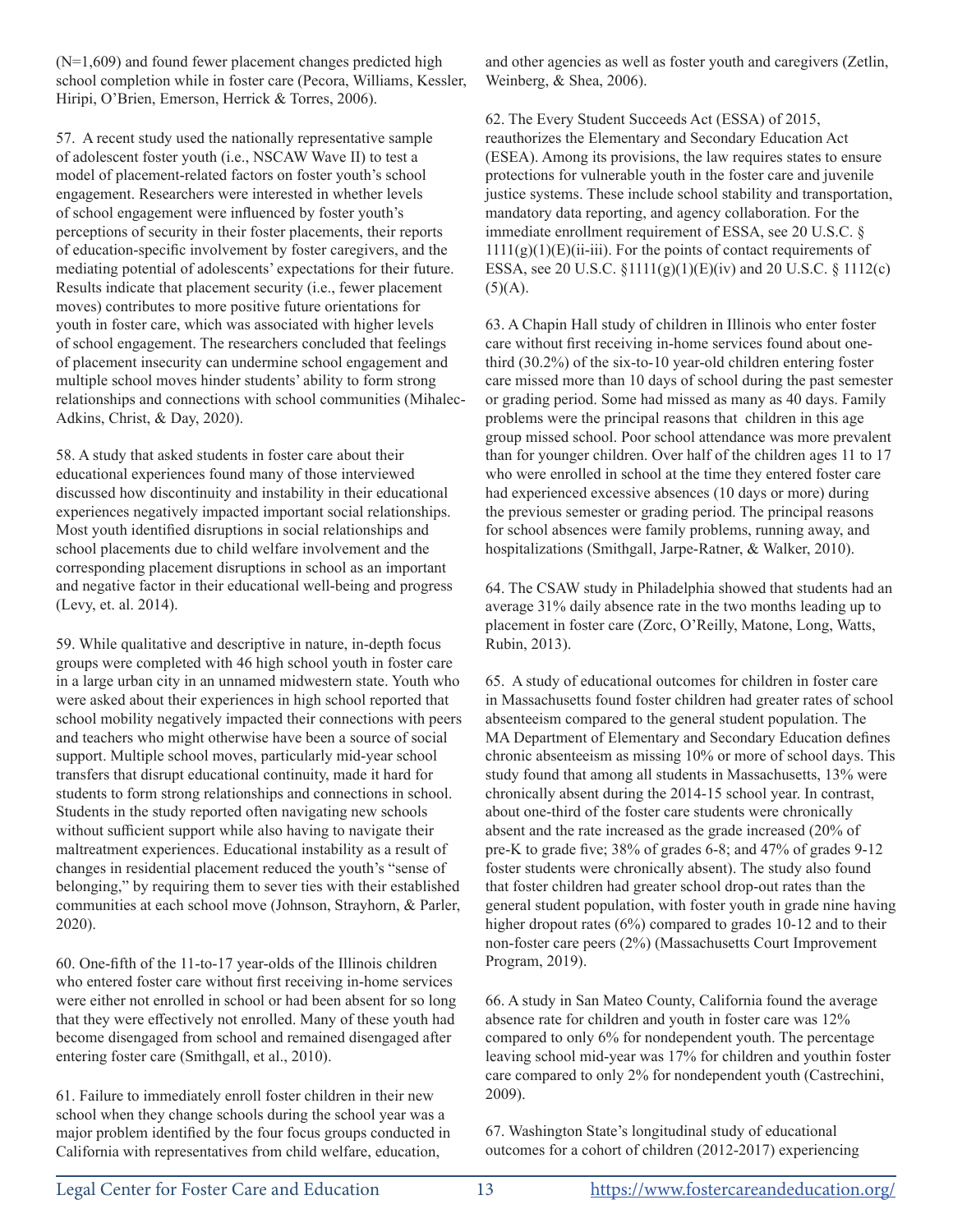foster care found that having more out-of-home placements increased the frequency of midyear school transitions and decreased the number of days students spent in school during the academic year. Missing school days and not staying enrolled was most frequent among ninth graders in foster care, who, on average, attended 123 days of school per year compared to 153 days for a ninth grader not in foster care. At the end of the school year, only 61% of ninth graders in foster care remained continually enrolled for the entire academic year compared to 77% of ninth graders not in foster care. (Crume, 2020; Chen, Pyle & Aldrich, 2019).

68. Children participating in the CSAW study were absent for twice as many days during the school year as the overall student body (Zorc, O'Reilly, Matone, Long, Watts, Rubin, 2013).

69. A study by the PolicyLab at the Children's Hospital of Philadelphia (CHOP) was commissioned by the Mayor's Office of Education and others to examine the outcomes of students involved with the child welfare and/or juvenile justice system. The study found that ninth graders with child welfare agency involvement were absent two-to-four weeks more than students who were never involved during the school year (Hwang, Griffis, Song, & Rubin, 2014).

70. One in four foster youth in California are chronically absent compared to one in 10 for the general student population [https:// www.cde.ca.gove/nr/ne/yr17/yr17rel88asp-CDE Dataquest]

71. Among participants in the CSAW study, children with unstable placements (defined as failing to reach a stable placement within nine months of coming into care), were 38% more likely to be absent from school compared to children with "early placement stability" (defined as finding a stable placement within 45 days of coming into care) (Zorc, O'Reilly, Matone, Long, Watts,Rubin, 2013).

72. An examination of data from the Massachusetts Department of Elementary and Secondary Education found that for children in foster care during the 2014-2015 school year, those with fewer foster care placement changes were less likely to be chronically absent (Massachusetts Court Improvement Program, 2019).

73. A study of Illinois children who entered foster care without first receiving in-home services found that nearly half of the six to 10-year-olds demonstrated behaviors that were deemed problematic by the school and that two-thirds of the 11-to-17 year-olds exhibited problem behaviors, received disciplinary action, or both (Smithgall, Jarpe-Ratner, & Walker, 2010).

74. A study in San Mateo County found that close to one-third of youth in foster care for more than two years (31.8%) had experienced a suspension and 4.1% of these youths had been expelled. Children in foster care for shorter (less than six months) and longer (more than two years) periods of time were more likely to be suspended or expelled (Castrechini, 2009).

75. A study in Washington State found that students involved in foster care receive exclusionary school discipline interventions at much higher rates than their peers. During the 2018-19 academic year, 921 or 14.3% of the 6,455 students involved in foster care in Washington State received a suspension or expulsion, compared to 44,510 or 3.9% of the 1,136,386 students not in foster care. Additionally, in comparison to other student characteristics, such as income status and homelessness, students involved in foster care were far more likely to experience a suspension or expulsion. Students involved in foster care were also excluded from school due to disciplinary measures for more school days, significantly hampering their academic progress (Chen & Aldrych, 2019).

76. Among all students in Massachusetts in the 2014-2015 school year, 4% received a disciplinary action and 3% received an out of school suspension. In contrast, about 14% of foster youth received a school disciplinary action and 12% received an out-of-school suspension. The percentage of those receiving a disciplinary action was highest for foster care students in grades six to eight (Massachusetts Court Improvement Program, 2019).

77. Analysis of administrative data from the Indiana Department of Education and Department of Child Services for the 2018- 2019 school year found that a higher percentage of foster care students are suspended (23.3%) and expelled (1.08%) compared to all students (9.3% and 0.25%, respectively). Expulsion rates are more than four times higher and suspension rates are more than 2 ½ times higher compared to general population students. Foster care students had high suspension rates in each grade with a significant spike in grade eight. The expulsion rate appeared to begin at grade five, with the largest percentage of youth expelled in grade 10. African American students, males, and foster youth with special education needs received more disciplinary actions than their peers (Indiana Department of Education and Department of Child Services, Foster Care Data Report, April 1, 2020).

78. A study of 315 youth in foster care in Oregon found that 33.2% experienced a school discipline event in the two‐year time period of the study. Data for the study came from an existing study of siblings in foster care and administrative educational data. Data were used to examine the effects of youth and contextual characteristics on discipline events over time. Results revealed that being male, in a higher grade, a student of color, living apart from one's siblings, and school mobility significantly predicted discipline events. Additional analyses divided youth into groups based on race, sex, and disability status, taking into account the multiple identities of youth. Results from those analyses suggested that gender, race, and disability status cumulatively inform school discipline experienced among youth in foster care. The authors concluded that for students involved in foster care, these experiences of exclusionary school discipline can be particularly devastating and contribute to social barriers, achievement gaps, and learning delays that increase educational struggles (Kothari, Godlewski, McBeath, McGee, Waid, Lipscomb & Bank, 2018).

79. One focus group consisting of educational advocates and another consisting of school liaisons, all from California, suggested that failure to adequately address the needs of foster children led to emotional and behavior problems with which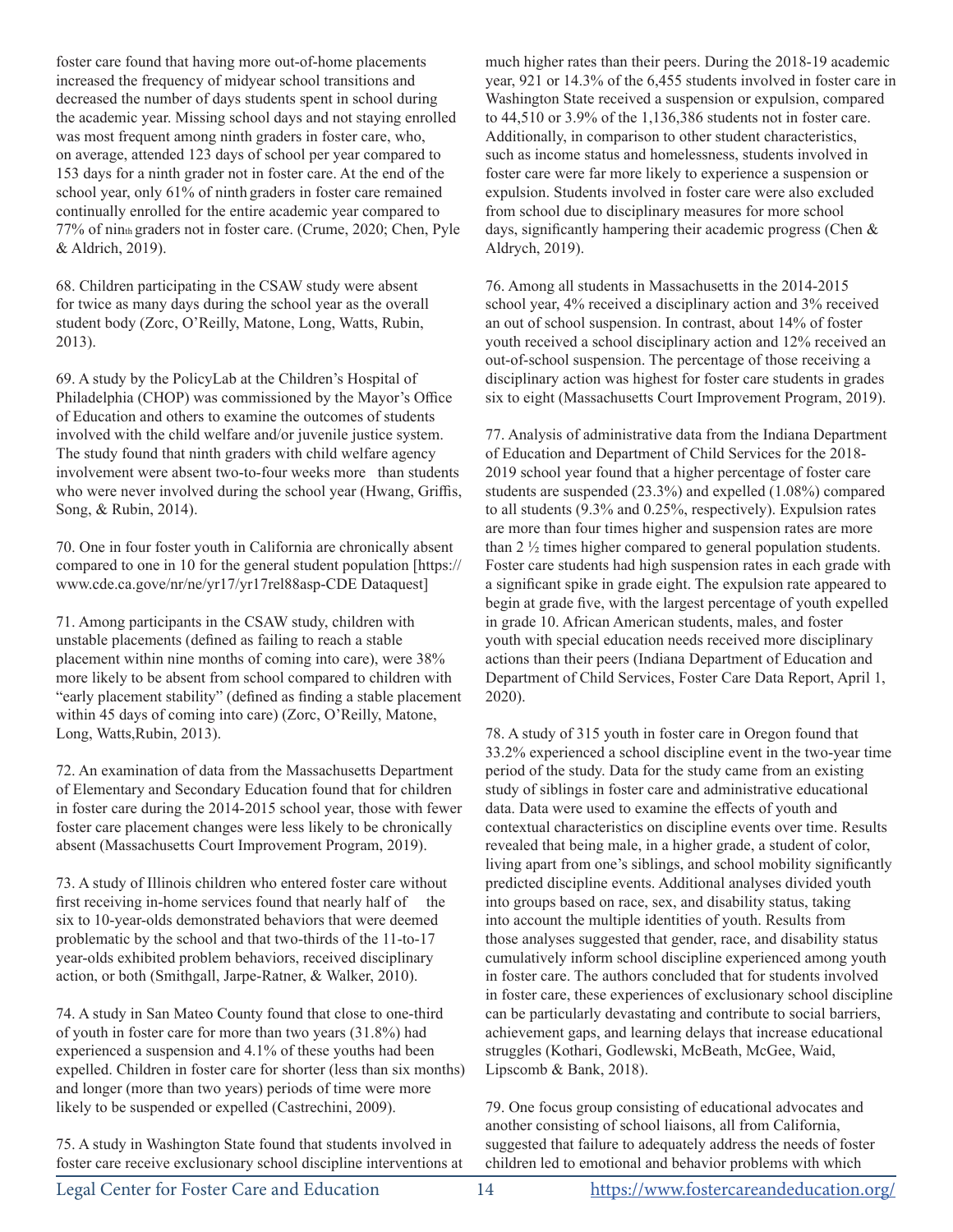schools do not know how cope (Zeitlin, Weinberg & Shea, 2010).

80. A growing body of research identifies adverse childhood experiences (ACEs) as a critical public health issue. ACEs are potentially traumatic experiences and events, ranging from abuse and neglect to living with an adult with a mental illness. They can have negative, lasting effects on health and well-being in childhood or later in life. Children exposed to traumatic events may experience longlasting negative effects that researchers have identified as including brain impairments, issues with physical growth and development, difficulty forming attachments, serious health problems, and significant mental health conditions (Bartlett & Rushovich, 2018; Kang-Yi, & Adams, 2017; McGuire, Cho, Huffhines, Gusler, Brown, & Jackson 2018; Pilkay and Combs-Orme, 2020; Turney, & Wildeman, 2016).

81. Data from Child Trends indicates that Black and Hispanic children in almost all regions of the United States are more likely to experience ACEs than their White and Asian peers (Sacks & Murphey, 2018).

82. Given the histories of maltreatment and complex trauma, it is not surprising that children and youth who are in the foster care system have been found to have high ACE scores, leaving them at risk for mental health and behavioral challenges in school settings (Hambrick, Oppenheim-Weller, N'zi, & Taussig, 2016). ACEs of children in foster care include emotional, physical, or sexual child abuse; neglect; divorce or separation of parents; domestic violence; alcohol or substance abuse; mental illness of family member, incarceration of family member (Deutsch, Lynch, Zlotnick, Matone, Kreider & Noonan, 2015; DeFosset, Gase, Ijadi-Maghsoodi & Kuo, 2017). Research estimates that 20% of abused children in foster care experienced symptoms of posttraumatic stress disorder (PTSD) as a result of an ACE versus the 11% that remained in their original home (Bartlett & Rushovich, 2018). In a study of women experienced the foster care system, study participants reported an average of 5.68 ACEs. Participants' experiences ranged from 97% reporting at least one ACE to 23% reporting nine ACEs (Bruskas & Tessin, 2013).

83. In a study investigating the lifetime exposure of older youth in foster care to various trauma including PTSD, researchers found the overall trauma exposure rate for youth in care was double that in the general population. They also found that females were much more likely to experience sexual trauma and consequently exhibited higher rates of PTSD than males. Approximately 30% of respondents in the study reported experiencing their worst trauma at or after age 16. While the recommendations for this study were geared to improving child welfare policy and practice to account for the trauma experience of children and youth in foster care, the findings also impact the role that schools can and should when responding to students with PTSD and other trauma histories (Salazar, et. al., 2013).

84. A literature review examined the relationship between childhood maltreatment and educational outcomes, finding that children with maltreatment histories often experience impairments in their academic performance—including special education, grade retention, and lower grades—and their mental

well-being. Researchers found that these impairments were particularly likely to be identified among maltreated children in foster care. When maltreatment histories are not addressed adequately, there is a greater likelihood that a child will express anxiety, low mood, aggression, deficits in social skills and poor interpersonal relationships. These behaviors often disrupt their learning and potentially disrupt the classroom setting. Many schools are not adequately equipped to address the impacts of trauma on learning although there is a promising movement of schools becoming more "trauma informed" (Romano, et. al., 2015).

85. Numerous empirical studies and comprehensive literature reviews document the barriers related to foster youth's traumatic life experiences that can impact academic achievement, including: underachieving in reading, comprehension, writing and standardized tests. These behaviors make them more likely to bedisciplined and removed from the classroom far more often than non-foster peers. They also have higher rates of school leaving and are more likely to hav Individual Education Plans (IEPs) that address emotional/behavioral issues when compared to their non-foster peers (e.g., Clemens, Helm, Myers, Thomas, & Tis, 2017; Morton, 2017, 2018; O'Higgins, Sebba, & Gardner, 2017; Souers & Hall, 2016).

86. In a qualitative study involving in-depth interviews of former foster youth who were enrolled in college (N=21; aged 18-24), researchers asked youth to share the challenges they faced to pursuing postsecondary education. The former foster youth identified mental health concerns as significant barriers to their success in college. For the participants in the study, maltreatment, resulting in foster care placement, had resulted in trauma histories and mental health diagnoses. Anxiety, depression, and PTSD were the most common diagnoses reported by participants (Morton, 2017).

87. A study of all Oregon foster youth aged 16-18 found over 30% had identifiable disabilities that fall in the realm of special education and developmental delays in different domains of their lives including physical impairments (Lee, Powers, Geenen, Schmidt, Blakeslee & Hwang, 2018). An earlier study in an Oregon urban school district (Geenan & Powers, 2006) found that 44% of foster children were receiving special education or Section 504 services, and that 30% of those children were placed in the most restrictive learning environment. This finding is consistent with other research finding that one-third to one-half of foster children are identified for special education compared to 10-11% of the general school population (McLeskey, Rosenberg & Westing, 2013; Zetlin, 2006).

88. Just over half of the 11-to-14 year-old foster youth and 45% of the 15-to-18 year-old foster youth in Lucas County (Toledo), Ohio were identified as having special education needs. Just under one-fifth of the five to 10-year-olds were identified as having special education needs but data were missing for nearly one-third (Theiss, 2010).

89. Using data from the NSCAW-II, a recent study examined receipt of special education services among 1,855 child welfare involved youth. It found that youth in foster care had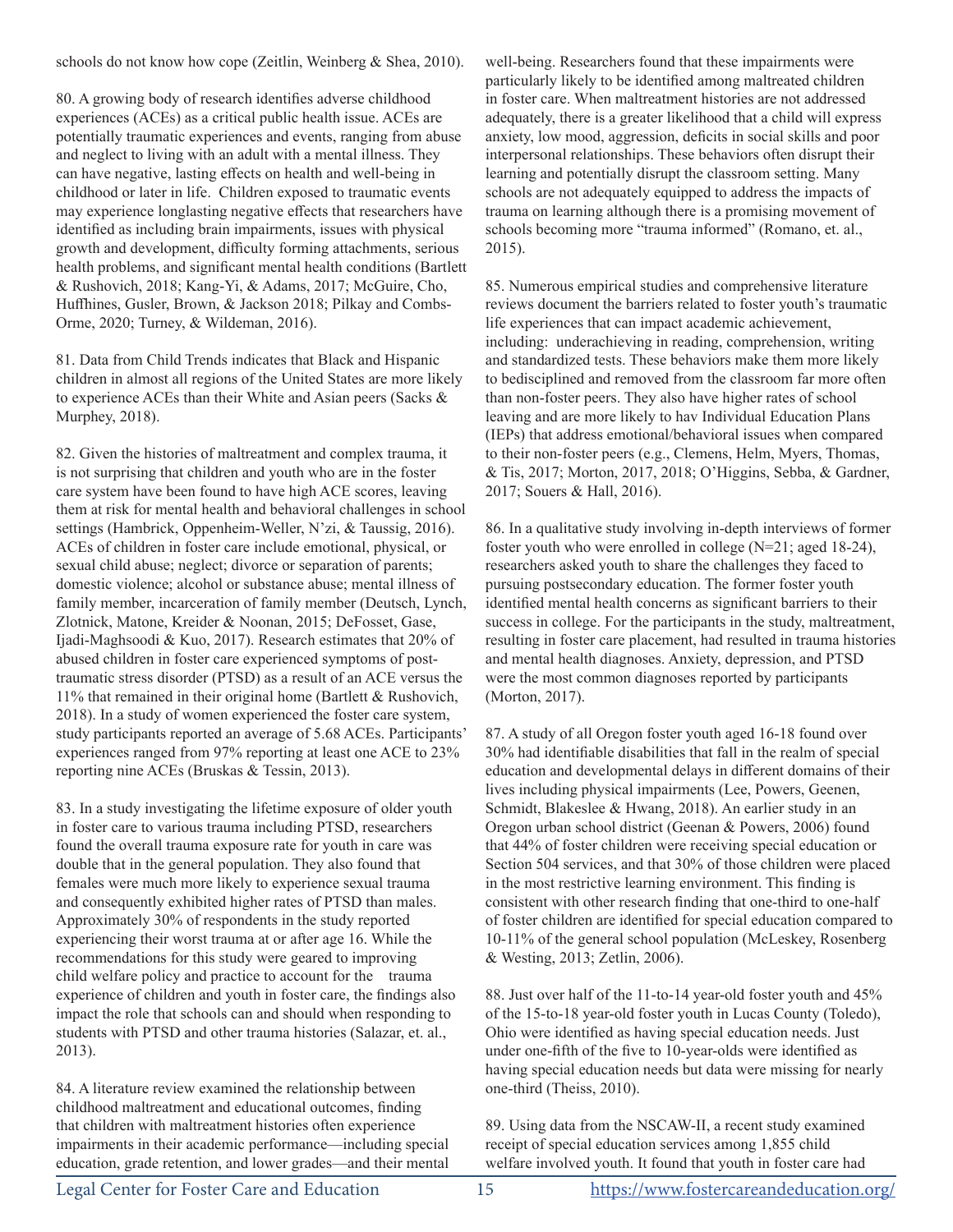approximately 2.7 times higher odds of receiving special education than children being cared for by biological or adoptive parents (Gee, 2020).

90. The high prevalence of special education status among children in foster care has been consistently reported in the literature (Smithgall, Gladden, Howard, George & Courtney, 2004; Geenan & Powers, 2006; Scherr, 2007; Allen & Vacca, 2010). Some estimates show that as many as 25% of children in foster care aged 6–17 years receive special education, which is more than double the rate among children nationally (Casanueva, Smith, Dolan, & Ringeisen, 2011).

91. Children in foster care and in special education in a large urban Oregon school district changed schools more frequently and were in more restrictive settings than special education students who were not in foster care. Moreover, the Individualized Education Plans for foster youth were of poorer quality and less likely to include goals related to postsecondary education or independent living skills than those of special education students not in foster care. The foster youth were also less likely than other special education students to have an advocate present during their transition planning meetings (Geenen & Powers, 2006).

92. Two focus groups consisting of California foster parents and relative caregivers identified the failure of schools to acknowledge their children's needs for services to address learning or behavior problems, and to provide their children with more intensive supports as ongoing problems (Zetlin, Weinberg & Shea, 2010).

93. California school liaisons who participated in the focus group study suggested that some problems that resulted in foster children being referred for special education services may be due to the emotional trauma or frequent school changes they have experienced rather than to learning disabilities (Zetlin, Weinberg, & Shea, 2010).

94. A review of data from the NSCAW-II study found that most children in the child welfare system who potentially needed special education services (across all placement types), did not receive those services. Caregivers of children with a condition that would potentially quality them for Part B or C services in the study reported that half or fewer received early intervention (an Individual Family Service Plan) or special education (an Individualized Education Plan) services (Casanueva, Smith, Ringeisen, Dolan, Testa & Burfeind, 2020); see also Petrenko, Culhane, Garrido & Taussig, 2011.

95. One study found that 84% of the youth whose screenings indicated potential special education needs did not receive related services within 9-12 months. California school liaisons who participated in the focus group suggested that some of the problems that resulted in foster children being referred for special education services may be due to the emotional trauma or frequent school changes they have experienced rather than to learning disabilities (Zetlin, Weinberg, & Shea, 2010).

96. In surveys of general education and special education teachers (N=91) in urban schools throughout greater Los Angeles, teachers reported that foster children's high mobility and frequent school changes delayed of special education services. These delays resulted in long periods when children did not receive needed services (Zetlin, MacLeod, & Kimm, 2013).

97. Congregate care is defined in the Adoption and Foster Care Analysis and Reporting System (AFCARs) as "a licensed or approved setting that provides 24-hour care for children in a group home (7-12 children) or an institution (12 or more children). These settings may include a child-care institution, a residential treatment facility or a maternity home" AFCARs (https://www.acf.hhs.gov/cb/data-research/adoption-fostercare). Research has included different definitions of congregate care. Some studies, for example, include only group homes in their definition while others include group homes, residential treatment centers, and psychiatric and other hospital programs.

98. Studies have indicated a wide range in use of congregate care, with some jurisdictions using few nonfamily settings for placement of foster children, and others placing nearly nine out of 10 children in a group home setting (e.g., Wulczyn, Alpert, Martinez & Weiss, 2015; Chadwick Center & Chapin Hall, 2017). In 2018, for 50% of states, 3.1% of children entering foster care under age 12 were placed in group homes or institutions —an improvement over the previous reporting period (3.9% in 2014, with 65% of states demonstrating an improvement in this statistic) (Child Welfare Outcomes Report to Congress, 2018). Other national level analyses have found approximately one in seven foster youth are placed in a group setting, and amongst teens, one in three are placed in congregate care (The Annie E. Casey Foundation, 2015). Chow et al. (2014) found the majority of youth who lived in congregate care were older, male, African American, and were youth with developmental delays and/ or learning disabilities, as well as mental health and physical needs (Chow, Mettrick, Stephan & Von Waldner, 2014). Other analyses of group care placement settings found that African American and Latino youth were more likely than White youth to be placed in group settings (e.g., African American youth were 18% more likely to be placed in a group home setting than their White peers), and boys were more likely than girls to be in group placements (e.g., boys were 29% more likely to be placed in group placements than girls) (Wulczyn, Alpert, Martinez & Weiss, 2015; Chadwick Center & Chapin Hall, 2017).

99. Child welfare and probation records in Los Angeles County were examined to investigate the relationship between group home placements and the risk of juvenile delinquency among foster youth. Foster youth with at least one group home placement were compared to a matched sample of foster youth in other types of placements (N=8,226). Results indicated the risk of delinquency was approximately 2.5 times greater for adolescents with at least one group home placement compared with youth in the other foster care settings (Ryan, Marshall & Herz & Hernandez, 2008).

100. A study compared outcomes for a matched sample of behaviorally troubled children receiving intensive in-home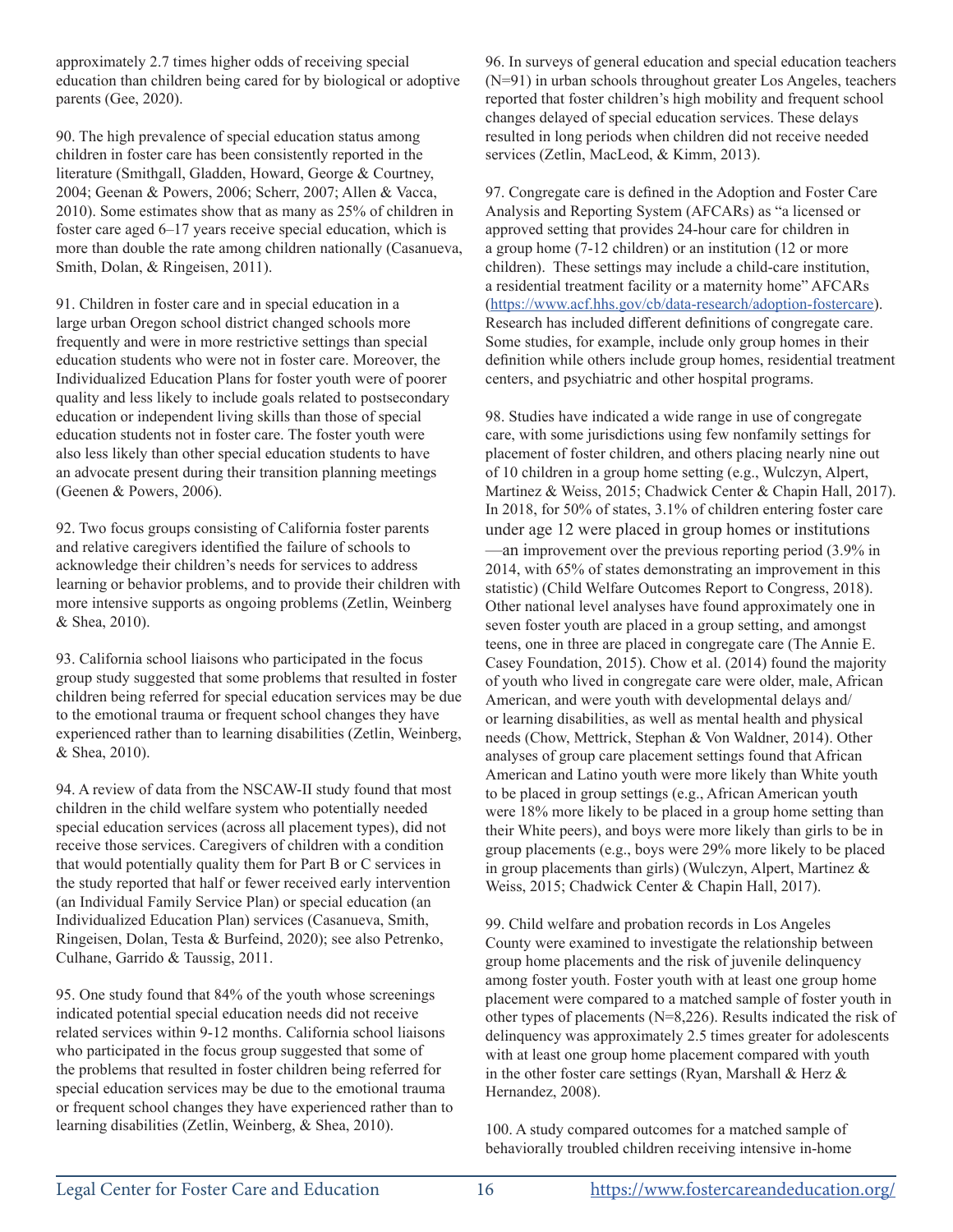therapy with those residing in group home settings and receiving residential care services (N=786). It found that youth in the group home/residential care setting had more justice system involvement, made less progress in school, and had less placement stability (Barth, Greeson, Guo, Green, Hurley, & Sission, 2007).

101. The Invisible Achievement Gap-Part 2 report of children in foster home settings in California found that children in family-like foster care placements were more than twice as likely as youth in group care placements to test at proficiency levels in math and English language arts. Among students placed in group homes, 61% tested below basic proficiency levels in English language arts and 66% tested at the two lowest levels of proficiency in math (Wiegmann, Putnam-Hornstein, Barrat, Magruder & Needell, 2014). In another exploratory study of characteristics of foster youth residing in group homes (N=30 group homes in a mid-Atlantic unnamed state), researchers found the majority of youth who lived in congregate care were typically older, male, African American, and were youth with developmental delays and/or learning disabilities, as well as youth with mental health and physical needs (Chow, Mettrick, Stephan & Von Waldner, 2014). (For a recent, comprehensive review of educational challenges faced by youth in congregate care, see Armstrong, Duren-Green & Kruger, 2020).

102. Students in congregate care placements in Massachusetts had higher rates of attending two or more schools, and higher rates of chronic absenteeism. They also received more disciplinary actions, and were retained in school at higher rates than other types of foster care placements (Massachusetts Court Improvement Program, 2019).

103. Analyses linking statewide, individual-level student education and child welfare data of K-12 students in foster care in California, indicated that 72% of children placed in kinship care attended one school, 21% attended two schools, and 7% attended three or more schools. For youth placed in group homes, however, findings indicated that 49% had attended one school, 29% attended two schools, and 21% attended three or more schools. Analyses found foster care placement instability and placement in more restrictive settings were strongly correlated with heightened school mobility. Overall, the study found that youth in congregate care, on average, were three times as likely to attend three or more schools – a finding prior research has associated with poorer educational outcomes (Wiegmann, Putnam-Hornstein, Barrat, Magruder, & Needell, 2014).

104. See previous research summarized and cited in section on school stability and education outcomes for examples.

105. A California Department of Social Services report to the legislature (2015) indicated that just 35% of youth in a congregate care setting in the state will graduate high school, compared to 49% of those residing in foster homes.

106. Weigmann et al. (2014) found that in students grades 9-12 who were living in group homes were the most likely of all placement types to have dropped out of school. Students in kinship and guardianship placements were the most likely of

foster care grade-12 students to graduate from high school at the end of the school year (64% and 71%, respectively). In contrast, students in group homes (35%) were among the least likely to graduate (Weigmann, Putnam-Hornstein, Barrat, Magruder & Needell, 2014).

107. Analyses of child welfare and school administrative data from a longitudinal study in Colorado found that for each month that a student remains in a family foster care setting, the risk of dropping out of school decreases by 2.4% (assuming there are no additional school changes during this time). For a full 12 months more of family-like foster care, the risk of foster youth school dropout decreases to 32.7% (compared to being either in congregate care or not in out-of-home care). In addition, for every three months students were placed in family-like foster care settings, their academic growth percentile was 2.1 points better than those students who were either at home or in congregate care (Clemens & Sheesley, 2018; Clemens, Klopfenstein, Lalonde & Tis, 2018). See also similar findings from California's Invisible Achievement Gap-Part 2 study, Weigmann et. al, 2014).

108. Interviews with foster youth (N=21; aged 18-25) who had been in congregate care (defined in the study as group homes, residential treatment centers, mother-child facilities and maternity facilities) in New York City's child welfare system examined the effectiveness of efforts to prepare youth for life after foster care, and postdischarge outcomes for youth, particularly when discharged to independent living. The study also included interviews with professional stakeholders, including representatives of child welfare agencies providing congregate care, children's attorneys, social workers, and judges (N=56). Results indicated that professionals and young adults alike were concerned about the quality of their independent living preparation in congregate care, as well as their preparation to pursue further education and work-related goals (Freundlich & Avery, 2006).

109. A multimethod study involving surveys, focus groups, and interviews of youth placed in residential care in Pennsylvania (N=394) found that 56% of youth attended an onsite residential school program (only 10% of the youth attended regular public schools). Outcomes for the onsite schools were not positive, with 52% of caseworkers reporting the curriculum at onsite schools was not grade-level appropriate. Instruction hours were also limited. Almost half of the foster youth surveyed reported they had been taught in a classroom with children of varying ages and abilities and that school consisted largely of using independent worksheets (Styer, 2011).

110. In a 2017 survey, 80% of attorneys and 76% of judges agreed with the following statement: "Children in foster care should only be placed in nonfamily settings (shelters, group care, residential treatment) when such placements are therapeutically or medically necessary" (American Bar Association, 2018).

111. The Chadwick Center in San Diego and Chapin Hall examined the California Evidence-Based Clearinghouse for Child Welfare (CEBC)—a registry of programs that can be used by professionals serving children and families in child welfare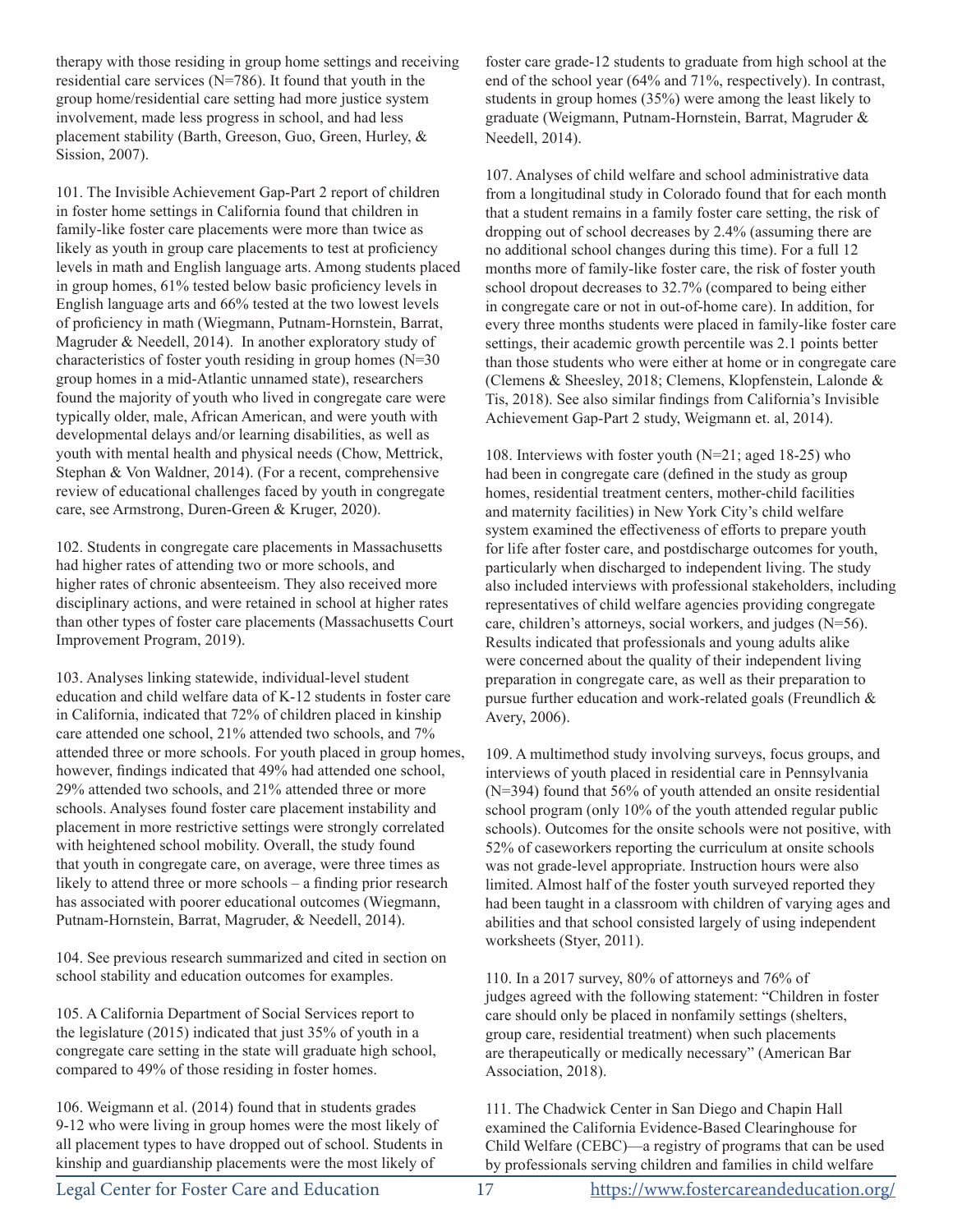systems – to identify alternative interventions to congregate care for youth with clinical needs (e.g., behavioral and mental health needs). They also looked for interventions with strong research support for their effectiveness (i.e., are evidence-based or well supported by research). These programs are briefly summarized in the review, along with the authors' general recommendations for reducing unnecessary use of congregate care (Chadwick Center & Chapin Hall, 2017).

112. Nationally, the percentage of men and women aged 22–44 who had been in foster care and lacked a high school diploma or General Education Development/Diploma (GED) (24.9% for men; 21.3% for women) was just over twice the percentage of those who had never been in foster care (12.0% and 9.6%, respectively) (National Health Statistics Report, January 22, 2020). The National Center for Education Statistics also reports that compared to the national graduation rate of 84% in 2017, 65% of youth in foster care receive a high school diploma or GED by 21 years of age (National Center for Education Statistics, 2018).

113. In 2019-2020, 58% of foster youth graduated high school in California compared to 85% of non-foster care youth. Graduation rates in the California data are calculated as the percentage of students who graduate high school with a traditional high school diploma within four years from the time they enter ninth grade (California Department of Education, Foster Youth in California Schools 2019-2020, retrieved from: Foster Youth in California Schools - Student Group Information (CA Dept of Education). A California study conducted by WestEd in 2013 also found that graduation rates for 12th-grade foster youth was 58% compared to 84% for all 12th-grade students in the state. Researchers found the graduation rate for foster youth to be the lowest of any at-risk group examined in the study (Barrat & Berliner, The Invisible Achievement Gap, 2013).

114. In Washington State, researchers found overall graduation rates among all students have been steadily increasing over the last five years – an increase that was also observed among students involved in the foster care system. Despite these gains however, researchers found that less than half of students involved in the foster care system graduated from high school with their high school class. Among the class of 2019, the state average for high school graduation was 80.9%. In contrast, students involved in foster care in the class of 2019 graduated at only 46.2%. This trend was particularly pronounced for Black, Indigenous, and People of Color (BIPOC) students, as less than 40% of BIPOC students involved in Washington's foster care system graduated from high school (Chen, Pyle, & Aldrich, 2019).

115. In Oregon, only 35% of youth in foster care completed high school compared to 77% of youth not residing in foster care (Oregon Department of Education, 2019).

116. A review of secondary data from a multistate evaluation of youth programs found that LGBTQ foster youth (N=405) were less likely to receive a high school diploma or GED when compared to their heterosexual foster youth peers (43% vs. 63%). LGBTQ foster youth were also less than half as likely to obtain

a diploma or GED even after controlling for demographics, victimization histories, and child welfare experiences (Shpiegel & Simmel, 2016).

117. In 2014, the Colorado Department of Education began reporting on graduation, completion, and mobility rates for students in foster care. This was primarily accomplished through a five-year trend study (2007- 2012) conducted by the University of Northern Colorado. The study compared statewide averages for students across three demographic characteristics and unique populations. Students were placed into three groups: students who had been or were in foster care during the 2007-08 to 2011- 12 school years, students who were homeless over this same time period, and students who were neither homeless nor in foster care during this period with all students being in ninth grade at the start of the 2007-08 school year. The report primarily served as a measure of whether students graduated within four years of entering ninth grade. The study found that although the ontime graduation rate for Colorado students as a whole steadily improved, the rates for students in foster care remained stable (no improvement) and well below their non-foster care peers. Students in foster care dropped out one or more times more than non-foster peers, and they dropped out earlier in their educational careers than other populations of students (e.g., students who were homeless). The overall graduation rate for students in foster care included in the Class of 2013 was 27.5%, compared to the state graduation rate of 76.9%, and the graduation rate of students who are homeless which was 42% (Clemens, 2014; Parra & Martinez, 2015).

118. This report calculated that raising the graduation rate of one year's cohort of youth aging out of foster care to the national average would increase earnings and tax revenues totaling over \$2 billion with an estimated impact in excess of \$61 million in the first year alone (Jim Casey Youth Opportunities Initiative, 2013).

119. In a review of California child welfare and education data compiled from 10 districts and county offices around the state of California in 2016-2017, only 54% of foster youth graduated from high school in four years compared to 83% percent of their non-foster youth peers (Pipeline to Success Report, October 2019).

120. More than one-third of the Casey National Alumni Study participants reported that they had repeated a grade in school (Pecora, et al., 2006) and the 17 and 18 year-old Midwest Study participants were 1.7 times more likely to report that they had repeated a grade than a nationally representative sample of 17 and 18 year-olds (Courtney, et al., 2004).

121. Data from the Indiana Department of Education show that for 2018-19, foster care students (3.2%) were retained in kindergarten through grade 11 more than three times as often when compared to all Indiana students (1%) (Indiana Department of Education Foster Care Data Outcomes Report, 2018-2019 school year, April 2020).

122. Findings of a study by the Center for Advanced Studies suggest that an achievement gap exists for youth in child welfare compared to youth without child welfare involvement. The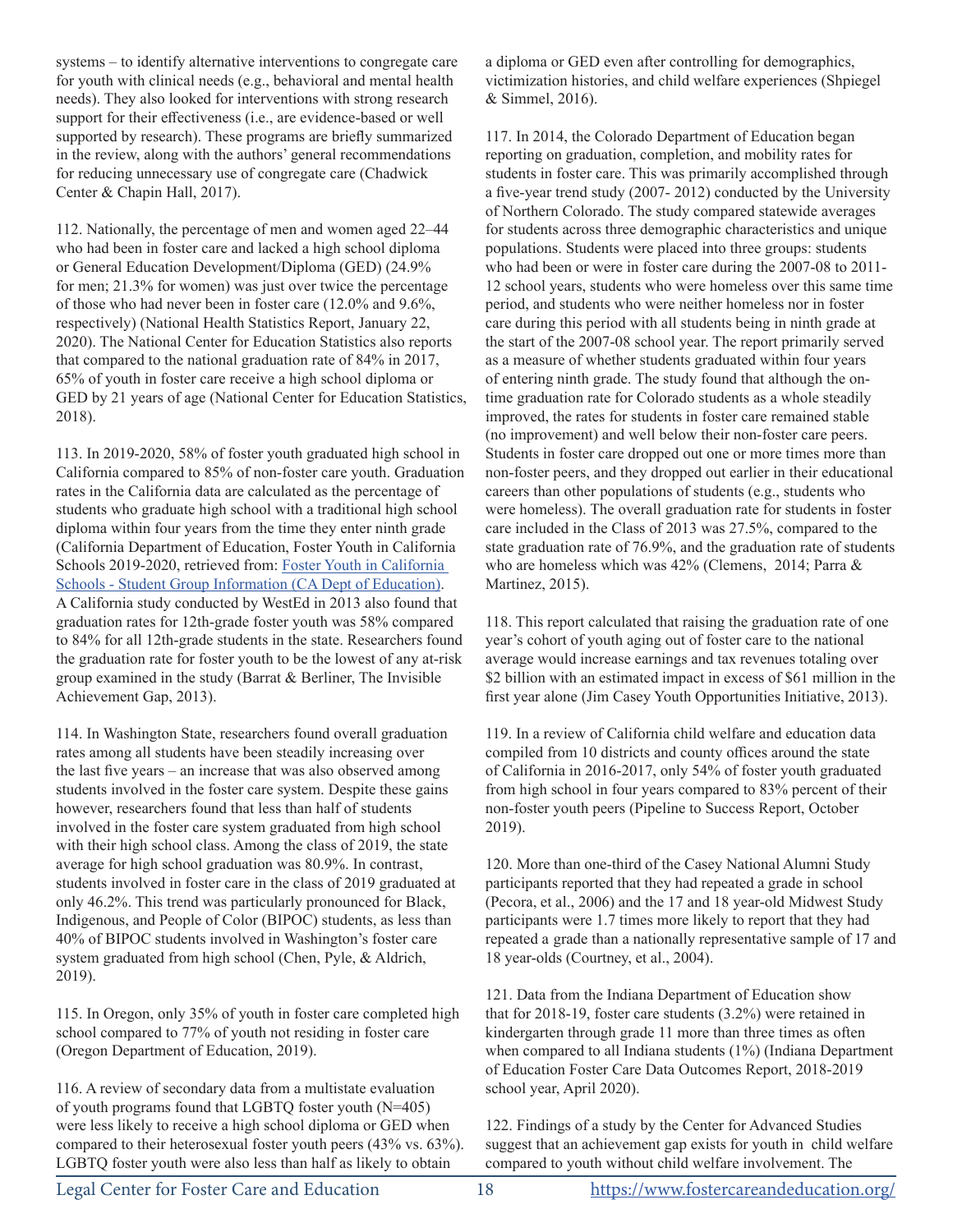proportion of youth proficient on the Minnesota Comprehensive (MCA-II) math and reading tests were consistently lower in the child welfare population than for the general population, even after controlling for race and socioeconomic status (Piescher, Colburn, LaLiberte, & Hunt, 2014).

123. For the academic year 2018-2019, youth in foster care in Washington State were more likely to perform lower on state assessments compared to their non-foster care counterparts, with only 22.4% meeting grade-level standards in science (compared to 46.8% of non-foster youth), 21.67% meeting grade-level standards in math (compared to 49.1% of non-foster youth) and 32.7% meeting grade-level standards in English language arts (compared to 59.8% of non-foster youth) (Chen, Pyle & Aldrich, 2019).

124. One study using state-level child welfare and education administrative data to examine educational outcomes for youth in foster care in Colorado (N=7,674 youth in  $4<sup>th</sup>$  through  $10<sup>th</sup>$ grades who were also in foster care at any point between 2008 and 2014), found that youth involved in foster care started each school year below grade level and then continued to fall further behind year over year (Clemens, et al., 2018).

125. In Indiana, foster care students had substantially higher rates of waivers for graduation requirements than all students (35.6% of foster care students received a wavier compared to 12.1% of all students). This finding indicates that foster students may be struggling to meet proficiency benchmarks or credit requirements when compared to their peers (Indiana Department of Education Foster Care Data Outcomes Report, 2018-2019 school year, April 2020).

126. Analysis of California child welfare and education data from 10 districts and county offices around the state in 2016- 2017, found that foster youth were (regardless of their race/ ethnicity) more likely to achieve a lower grade point average (GPA) than their peers across all high school grade levels. While it is important to note that the researchers did not control for the length or intensity of a child's experience in foster care in their analyses, they did find the average cumulative high school GPA for foster youth was nearly one whole grade point lower than their non-foster youth peers (Pipeline to Success Report, October 2019).

127. Researchers reported the odds of graduating from high school among foster care alumni in the Northwest Study were 4.6 times higher if they had experienced a low rate of placement change (i.e., less than .5 per year) and 2.7 times higher if they had experienced a moderate rate of placement change (i.e., .50 to .99 per year) than if they had experienced a high rate of placement change (i.e., at least one per year). In addition, their odds of graduating from high school were twice as high if they had experienced six or fewer school changes than if they had experienced 10 or more (Pecora et al., 2009).

128. A Colorado study examining the effects of child welfare placement and school moves on academic success of foster youth (N=7,674 youth in 4th through 10th grades in Colorado who

were also in foster care at any point between 2008 and 2014). Researchers found that placement changes and school moves had a statistically significant negative relationship with student academic growth, which worsened when child welfare placement and school instability occurred together. The study found that each time a transition in child welfare placement and school co-occurred, academic growth was reduced on average by 3.7 percentile points in reading, 3.0 percentile points in writing, and 3.5 percentile points in math (Clemens et al., 2018).

129. The rate of high school completion for foster care alumni in both the Northwest Alumni Study and the Casey National Alumni Study was comparable to the 2008 high school completion rate of 85% among 18-to-24 year-olds in the general population. However, 29% of the Northwest Alumni Study participants and 19% of the Casey National Alumni Study completed high school with a GED rather than a high school diploma compared to 6% of 18-to-24 year-olds in the general population (Pecora, et al, 2005; Pecora, et al., 2006).

130. In Washington State, students involved in foster care were far more likely than their peers to earn a GED credential rather than a traditional high school diploma (Chen, Pyle & Aldrich, 2019).

131. American Indian/Alaskan Native foster care alumni were about as likely to complete high school as non-Hispanic White alumni in the Casey National Alumni Study but were significantly less likely to have a high school diploma and significantly more likely to have a GED (O'Brien, et al., 2010).

132. Although the African American foster care alumni in the Casey National Alumni Study were about as likely to have completed high school as their non-Hispanic White counterparts, they were significantly less likely to have completed high school with a regular diploma (Harris, et al., 2009).

133. Likewise, African American foster care alumni in the Northwest Study were significantly more likely to have completed high school than their non-Hispanic White counterparts, but significantly less likely to have a high school diploma (Dworsky, et al., 2010).

134. While an older study, a comprehensive review of academic literature about the GED credential found minimal value of the certificate in terms of labor market outcomes. Reviewers also found little support for the premise that the GED can serve as a pathway to college, as few individuals actually use the GED to obtain postsecondary credentials (Heckman, Humphres & Mader, 2010).

135. Analyzing data from the National Youth in Transition Database (NYTD) Outcome survey, NYTD service files, and the Adoption and Foster Care Analysis and Reporting System (AFCARS), researchers compared educational outcomes for foster youth who had received Independent Living Services (ILS) to those who did not participate in ILS (N=4,206). ILS was defined in the study as receiving any, or a combination of, academic support, career preparation, employment or vocational training, mentoring or education financial assistance during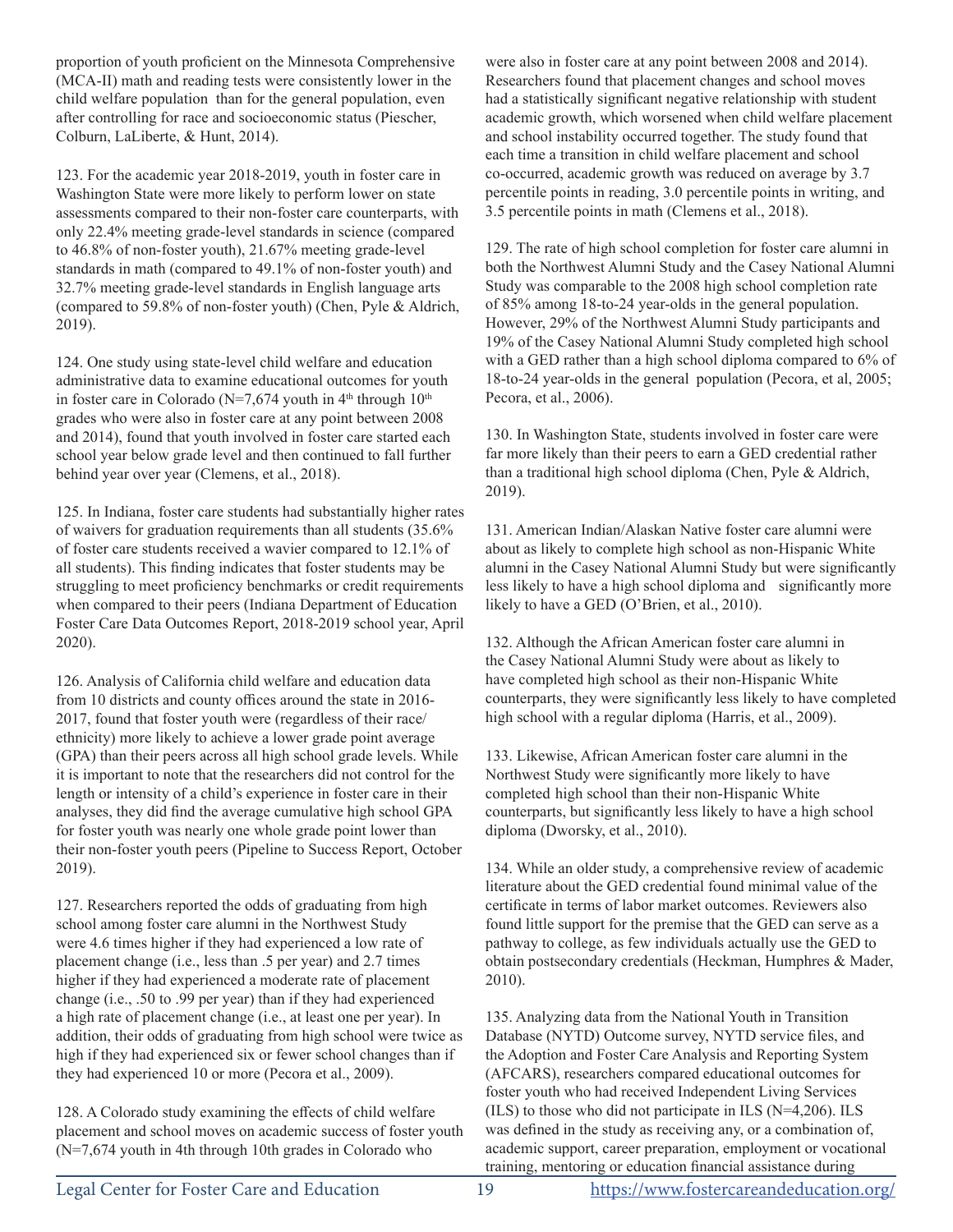the ages of 17-18. Researchers also used statistical techniques (propensity score matching) to adjust for any potential selection bias and preexisting differences between youth who received ILS and youth who did not (e.g., race and ethnicity, sex, disability, previous experience of homelessness, reasons for removal from family, placement type, length of time in care, and the number of placements). With respect to high school completion, the study found that youth using ILS were significantly more likely than those who did not use ILS to complete a high school education. The study also found that youth using ILS were significantly more likely to complete postsecondary education and to work full-time (Kim, Ju, Rosenberg & Farmer, 2019).

136. Research has found that extending foster care to age 21 has educational benefits for youth. The CalYouth study data found, for example, that each additional year in extended foster care increased the probability that youth completed a high school credential by approximately eight percentage points (Courtney, Okpych & Park, 2018).

137. The Take Charge program (now called My Life), an educationally focused mentoring program, for youth who were living in foster care and receiving special education services, was evaluated using a randomized control trial method in two studies in an urban school district in Oregon. In the first study, 69 youth ages 16-17 were enrolled and the second study enrolled 133 youth ages 14-17. Youth in the intervention groups received individualized coaching by trained staff as well as group mentoring by "near-peer foster care alumni" over the academic year. Control group youth did not receive the program services. Across the two studies, positive outcomes were noted in self-determination and mental health (as rated by youth and parents), independent living activities, use of transition services, self-identified educational goals and accomplishments, educational planning knowledge and engagement in their own education plans, postsecondary preparation, and overall quality of life. There were no significant differences, however, between the intervention and control groups in GPA or school attitude (Geenen, Powers, Cunningham, McMahon, & Nelson, 2013; Powers, Geenen, Powers, Pommier-Satya, Turner, Dalton & Swank, 2012). In a follow up randomized control trial study (N=288), researchers found that when compared to the control group, the My Life group had greater postintervention and oneyear follow-up gains on several indicators of self-determination. Findings also suggest that My Life foster youth participants with low-to-average risks in terms of placement stability, placement restrictiveness, and traumatic stress levels seem to benefit the most from the program (Blakeslee, Powers, Geenan, Schmidt, Nelson, Fullerton, George, McHugh & Bryant (2020).

138. An evaluation of a tutoring/mentoring program (School Success) for K-12 youth in foster care (N=615) in 18 school districts in Ohio found that the academic skills of participants (measured at pre- and post-involvement in the program) were improved. Most children and youth in the program progressed to their appropriate grade level while improving their overall grade point averages from 1.74 to 2.56 in core academic subjects. Program participants demonstrated one-year improvements that were significant when compared with those of their non-foster care peers: Basic reading and comprehension skills improved

58%; math reasoning and comprehension skills improved 50%; basic writing skills improved 48%; and overall academic skills improved 51%. These improvements were seen across both gender and race, with almost equal gains made by minority and nonminority children and youth (Mallet, 2012).

139. One of the major provisions of Preventing Sex Trafficking and Strengthening Families Act of 2014 is the development of standards for foster care recipients' "participation in age or developmentally appropriate extracurricular, enrichment, cultural, and social activities" 42 U.S.C.A. § 675(10). One study examined if participating in extracurricular activities was associated with completing high school and attending college among a sample of older youth transitioning from foster care in Missouri (N = 312). Results of interviews conducted with the foster youth indicate that better self-reported grades and greater educational aspirations are associated with extracurricular participation. Although participation in extracurricular activities was associated with graduating from high school in the study sample, it was not associated with starting college by age 19 (White, Scott & Munson, 2018).

140. Nineteen young adults who were in foster care were interviewed about turning points in their lives that led them to complete a postsecondary education or were on track to complete one. Participants identified "safe havens" as a turning point, including school and home environments that provided a refuge from stresses in other parts of their lives. Participants noted that schools were spaces where they could demonstrate their academic competencies or gain access to new knowledge, helping them find relief from distress and opportunities to set goals (Haas, 2016).

141. CalYouth study data indicate that by age 23, most former foster youth (86.5%) aspire to complete a college degree with 77.1% wanting to complete a four-year degree or higher. With respect to degree completion, 10.8% of former foster youth had actually earned a college degree by age 23, including 6% who earned a two-year degree and 4.8% who earned a four-year degree (Courtney et al, 2020). In another analysis of CalYouth and Midwest study data, researchers found that by age 21, 31- 52% of former foster youth enrolled in college and by age 25, 8% had earned a college degree (Okypych & Courtney, 2019).

142. In a recent study examining college preparedness, researchers examined the path from high school to college among a sample of 500 former foster youth enrolled at a large, urban Northeastern public university. Overall, the study found former foster youth were "underprepared" for college work. When compared to non-foster youth on standard college admission predictors of success, former foster youth had lower SAT scores, advance placement (AP) course and exam participation and performance. Once in college, former foster youth had lower rates of successful completion/degree attainment when compared to peers without foster care experience (Sandh, Donaldson & Katz, 2020).

143. Forty-three percent of foster care alumni in the Northwest Alumni Study had completed any postsecondary education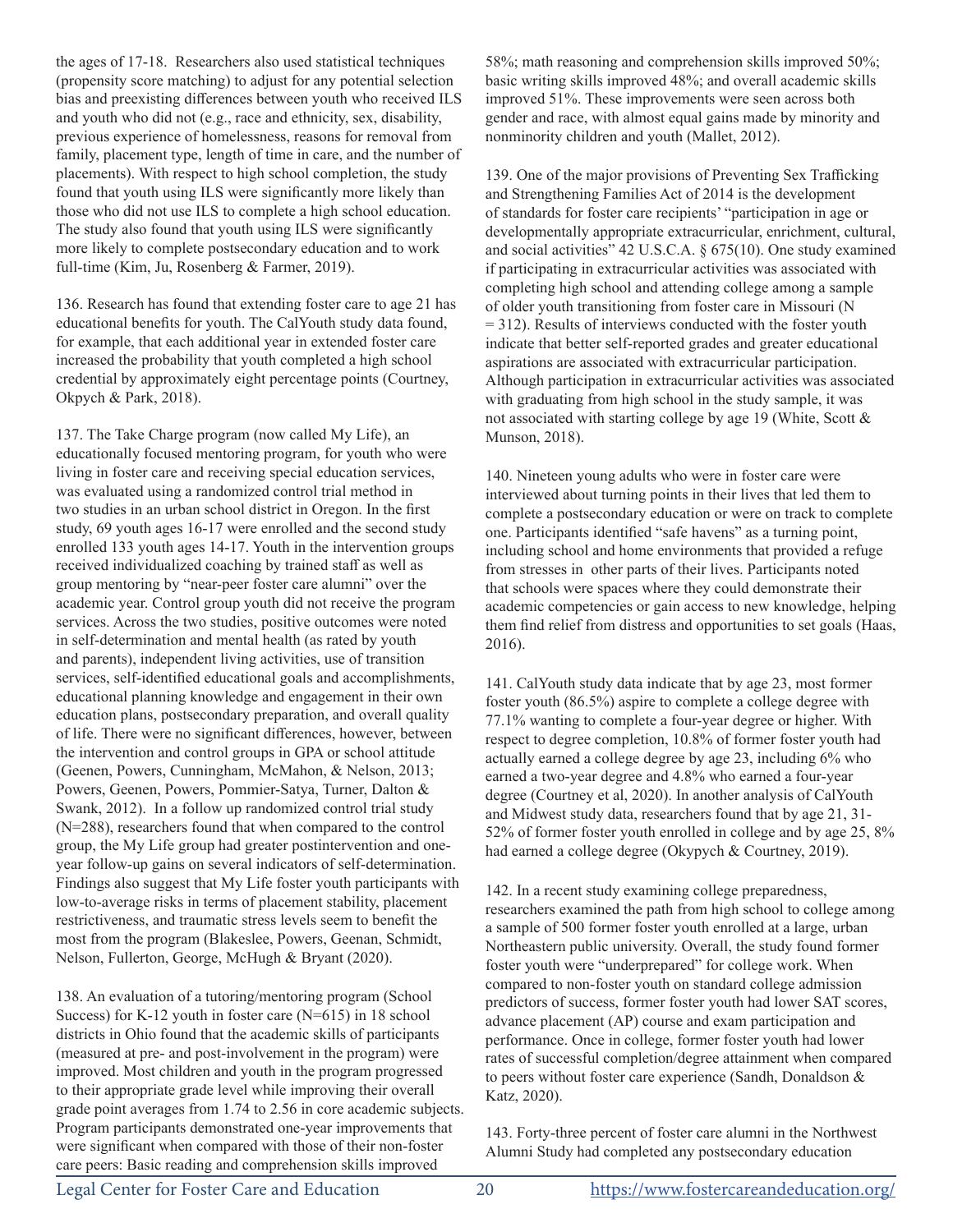and almost half of the foster care alumni in the Casey National Alumni Study, however only 2% of the former and 9% of the latter had at least a bachelor's degree (Pecora, et al., 2006; Pecora, et al., 2005).

144. Forty-seven percent of participants in the Midwest study had completed at least one year of college at age 26, but only 8% had obtained a postsecondary degree. By comparison, 46% of 26-year-olds in the nationally representative National Longitudinal Study of Adolescent Health sample had obtained a two- or four-year degree (Courtney et al., 2011).

145. Compared to students in foster care in 2019 in the United States, 46% of *all* 25‐ to 29‐year‐olds earned at least an associate degree and 36% earned at least a bachelor's degree, and college enrollment overall has increased since 2000 from 35% of high school graduates to 40% (McFarland, Hussar, Zhang, Wang, Hein, Diliberti, Cataldi, Bullock & Barmer, 2019).

146. One study using administrative data from Michigan State University showed that former foster youth were more likely to drop out of college compared to a comparison group of youth who were never in foster care but were from low-income backgrounds and were first generation college students. The study showed that 34% of former foster youth dropped out before earning a degree compared to 18% for the comparison group (Day, Dworsky, Fogarty, Damashek, 2011).

147. For the former foster youth in the CalYouth study who were in college, only 25% had been reading at or above their grade level at age 17 (Courtney et al., 2017). Among first-year college students, foster youth earn an average of 9.3 college credits compared to 15.1 earned by non-foster youth (Pipeline to Success Report, 2019).

148. One study found that mobility in foster care was significantly associated with going to college, with more frequent placement changes decreasing youths' odds of enrolling in college (Okpych et al., 2017). Okpych and Courtney (2017) also found placement type differences, with youth living in kinship foster homes significantly more likely to enroll in college than youth living in foster homes with nonrelatives. Courtney and Hook (2017) found that youth residing in a group care setting were less likely to advance in their educational attainment than were youth in foster care homes with nonrelatives. In the Northwest Alumni study, researchers found the odds of graduating from college were 3.7 times higher for foster care alumni if they had experienced six or fewer school changes than if they had experienced 10 or more (Pecora, et al., 2009).

149. CalYouth study data were analyzed to examine the effect of one additional year in foster care on a number of outcomes. At age 21, one year of extended foster care (EFC) was significantly associated with an increased likelihood of high school graduation and enrollment in college. However, among the youth who made it to college at 21, the amount of time spent in extended foster care was not significantly related to the likelihood they would persist in college through two semesters or to the total number of semesters they completed (Courtney, Okpych, & Park, 2018).

150. A Washington State study examined education attainment among foster youth who participated in EFC compared to former foster youth who did not participate in EFC. The sample for analysis was all youth who turned 18 while in an out-of-home placement in Washington State's child welfare system between 2006 and 2018 (N=5,751). The study used rigorous statistical methods (i.e., propensity score matching) to ensure the sample of youth aging out of care who did not participate in EFC were as similar as possible to those that did participate in EFC. Researchers found that students who participated in EFC had significantly better high school graduation rates and rates of postsecondary enrollment. Researchers also found that compared to White youth, Native American youth were less likely, and Latino youth were more likely, to participate in EFC (Miller, Bales, & Hirsch, 2020).

151. Research has found generally that increasing the number and quality of significant support figures (e.g., mentors) available to youth increases their chances of healthy development (e.g., Masten, Cutuli, Herbers & Reed, 2009). In an early study examining the impact of a mentoring program for foster youth, the odds of enrolling in college were found to be 4.6 times higher for foster youth who participated in a Washington State mentoring program than for nonmentored peers with similar characteristics even after controlling for other factors (Burley, 2009).

152. The Massachusetts Adolescent Outreach Program uses licensed social workers to coach/mentor older youth (ages 15 to 20) who are transitioning from foster care to help them develop and engage in independent living skills, including applying for jobs and college. A randomized control trial study of the program (N=194) found positive impacts for the program on college enrollment and retention, obtaining important documents (e.g., birth certificate, license) and receiving assistance with education, employment, housing, and financial management. There were no differences, however, between the control and intervention groups on several other target indices, including employment, economic well-being, stable housing, delinquency, pregnancy, or preparedness for independence. No racial/ethnic disparities in program effect were detected. (Courtney, Zinn, Johnson, & Malm, 2011; Greeson, Garcia, Kim, & Courtney, 2015).

153. While a review of the academic literature to date indicates the need for more evaluation of campus-based support programs serving foster care alumni (e.g., Schelbe, Day, Geiger, & Piel, 2019; Schelbe, Randolph, Yelick, Cheatham & Groton, 2018), some emerging evidence indicates the strong value of foster youth participating in campus support programs. In one study, for example, foster youth who participated in a campus support program were twice as likely to persist in college than those who did not (Okpych, Park, Sayed & Courtney, 2020).

154. A qualitative study of a campus-based program in an unnamed western state university aimed at providing support to foster youth enrolled in college provides insight into foster youth's experience with such programs. Thirty former foster youth participated in in-depth interviews about the benefits of the program as well as the difficulties they continued to face in being successful college students. Students valued the relational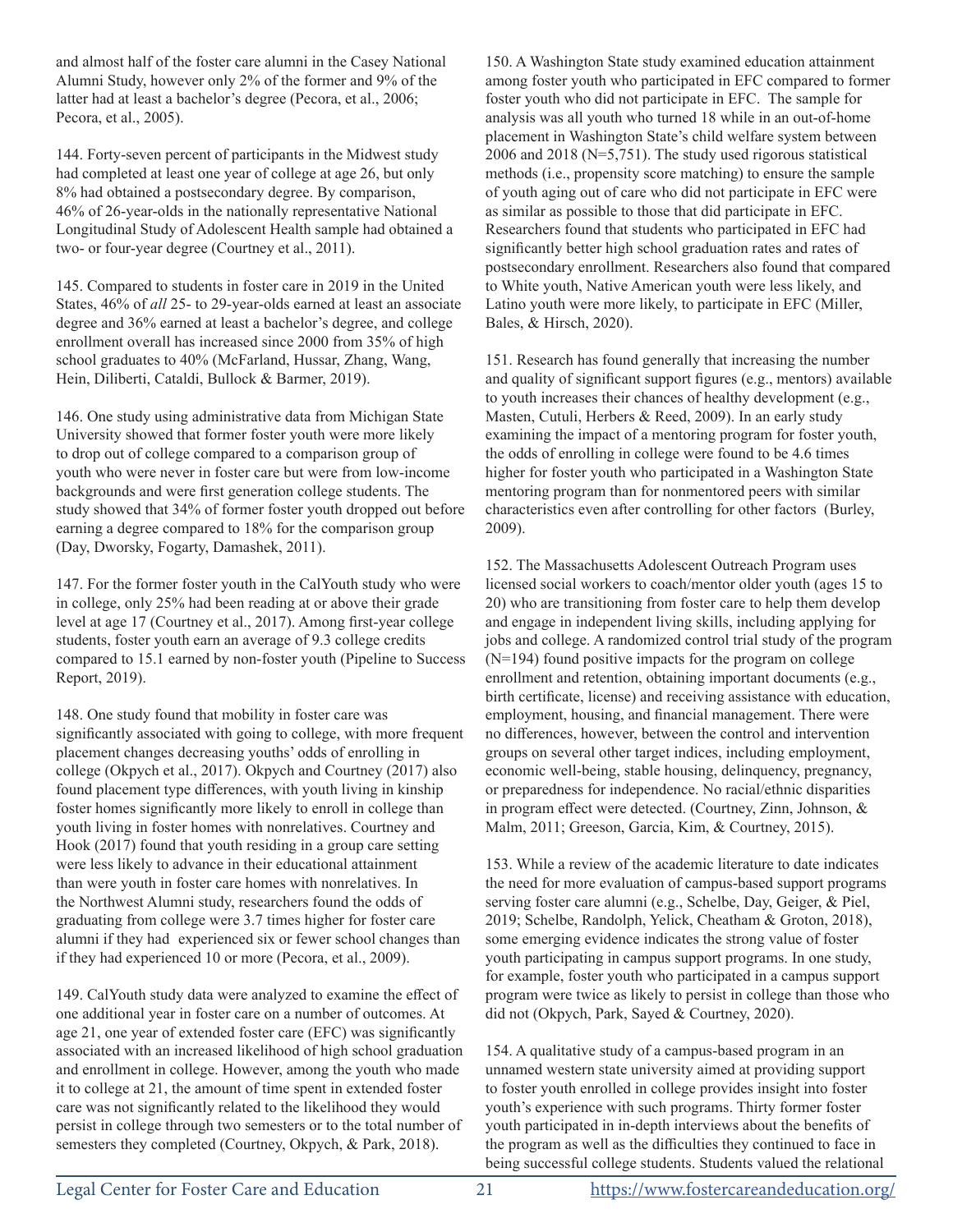aspects of the program the most, noting that the "most important benefit" they received from the program was a sense of belonging to a community of people who had similar backgrounds and experience. Participants explained that the most common challenge they experienced in college was being academically successful. This challenge arose, most often, because they had to adjust to the expectations associated with the "university student" role (e.g., time investment required in courses, balancing academic requirements with other responsibilities including work and friends). They also reported not being fully prepared by their high school experience to be successful college students (Oppsal & Eman, 2018).

155. Kim et al. (2019) analyzed the National Youth in Transition Database (NYTD) Outcome survey and service files and AFCARS data to test whether Independent Living Service (ILS) had an effect on educational attainment of a matched sample of foster care youth (N=4,206). The researchers found that ILS significantly increased the high school graduation rates among students involved in foster care and increased the likelihood that they would go on to postsecondary education opportunities (Kim, Ju, Rosenberg, & Farmer, 2019).

156. CalYouth Wave 4 study data show that over two-thirds (67.6%) of former foster youth at age 23 who were enrolled in postsecondary education were using a scholarship, loan, or some other type of financial aid to help pay for educational expenses. Among youth who were currently or recently enrolled in college, Pell Grants and Educational Training Vouchers (ETVs) were the most common ways they were paying for college. Among youth who were currently or recently enrolled in college, 50.6% had some involvement in a campus support program for foster youth, largely due to the many available campus-based support programs in California, such as Guardian Scholars. (Courtney et al., 2020).

157. A national study using the National Youth in Transition Database (NYTD) found that states with tuition waivers, on average, have postsecondary enrollment rates 29% higher than states without tuition waivers (Watt Kim & Garrison, 2018).

158. To examine the impacts of Education and Training Vouchers (ETVs) and campus support programs (CSPs) on postsecondary education persistence for college students with foster care backgrounds, researchers drew on data from the CalYouth study and National Student Clearinghouse. The study sample included 401 former foster youth who had enrolled in college. Researchers controlled for youth characteristics such as educational background, foster care history, child welfare services, and postsecondary institution characteristics, and compared persistence in college for youth who had used ETVs and CSPs with those who had not. The study found ETV receipt and CSP involvement increased the expected odds of college persistence. Moreover, foster youth who participated in a campus support program were two times more likely to persist in college than those who did not participate (Okpycha, Park, Sayed & Courtney, 2020).

159. In a study analyzing administrative data (N=4,263) from the Texas Department of Family and Protective Services and Texas

Higher Education Coordinating Board, researchers found that foster youth who used tuition waivers were 3.5 times more likely to graduate with a bachelor's degree within six years of turning 18. However, the study also found the tuition waiver program to be underutilized. Youth who would be eligible for a tuition waiver (identified by examining available information in administrative datasets), were tracked to see if they actually used a waiver. Analyses determined that 40% of youth who were eligible to use a tuition waiver did not use one (Watt & Faulkner, 2020).

160. American Indian/Alaskan Native foster care alumni in the Casey National Alumni Study were about as likely as their non-Hispanic White counterparts to have experienced some postsecondary education. However, they were significantly less likely to have actually completed their postsecondary education and graduated from college when compared to non-Hispanic White students. No significant differences were found in postsecondary educational outcomes between the non-Hispanic White and African American alumni (O'Brien, et al., 2010).

161. Using the NYTD, researchers examined the educational attainment of White, African American, Hispanic, and American Indian/Alaska Native emancipated youth. Results reveal that Hispanic youth had the highest rates of postsecondary enrollment. African American youth were 36% more likely to enroll in higher education than White youth but White youth were more likely to be employed compared to African American youth – a finding consistent with other research studies (e.g., Dworsky et al., 2010; Watt, Kim & Garrison, 2018). American Indian/Alaska Native former foster youth were the least likely of any group to enroll in higher education (Watt & Kim, 2019).

162. Washington State data about former foster youth enrollment in any postsecondary education were examined for 2016-2017 by race/ethnicity of the student and compared to non-foster care students. The rate of postsecondary enrollment for all foster care youth was 37.6% (compared to 54.7% of non-foster care youth). The postsecondary enrollment rates by race/ethnicity were: 35.5% for White foster youth (55.7% for White non-foster youth); 43.6% for African American foster youth (53.5% for African American non-foster youth); 38.1% for Latinx foster youth (47.2% for Latinx non-foster youth); 56.4% for Asian foster youth (72.5% for Asian non-foster youth); and 29.7% for American Indian/Alaska Native foster youth (36.9% for American Indian/Alaska Native non-foster youth (Chen, Pyle & Aldrych, 2019).

163. A study of former foster youth participating in eight campus support programs in California and Washington State found that although former foster youth clearly appreciated the concrete services and supports they received (e.g., financial support, housing, transportation assistance), it was the less tangible benefits that they valued the most, such as having someone to turn to or someone who believed in them and feeling understood or part of a family. Moreover, some of the challenges participants reported were similar to those faced by many young people from low-income families when they go away to school. Other concerns, particularly those relating to having a stable place to live, were probably related to their status as former foster youth (Dworsky & Perez, 2010).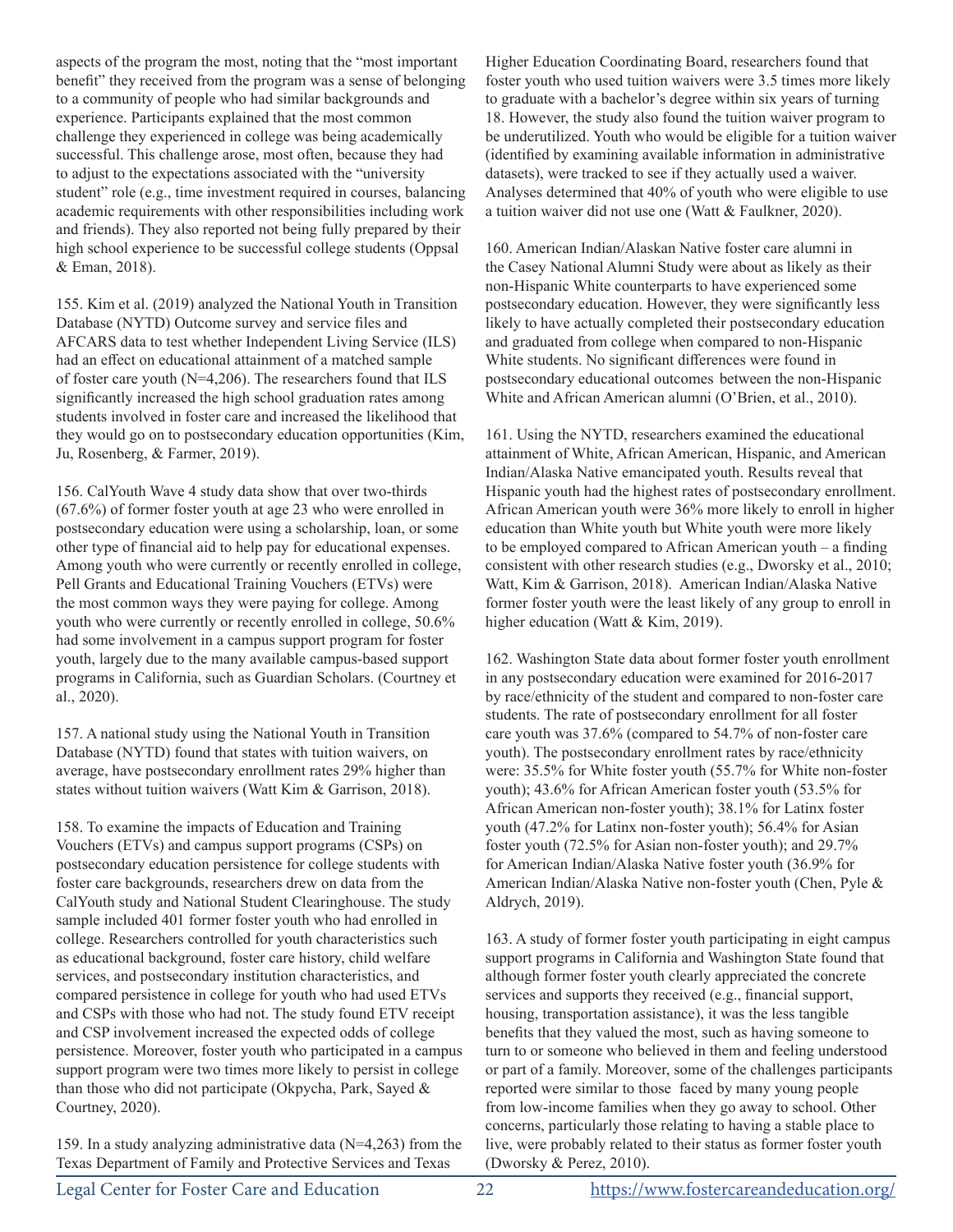164. A study examining the testimony of 43 high school and college-age foster youth in front of policymakers in Michigan identified a lack of supportive relationships with caring adults as the most frequently cited barrier to graduating from high school or applying to/attending college (Day, Riebschleger, Dworksy, Damashek, Fogarty, 2012).

165. For youth in the CalYouth Wave 4 (age 23) study who were not currently enrolled in school, 35% reported that they had faced at least one barrier to continuing their education. When asked about barriers, participants identified needing to work full time, concerns about affording college, and childcare responsibilities as the "major reason" for not pursuing school. More women than men reported that there was something preventing them from continuing their education (41.5% of women compared to 24.1% of men), with childcare responsibilities cited as a more common barrier to pursuing education for women (Courtney et al, 2020).

166. A longitudinal, qualitative study explored how foster care alumni enrolled in a university perceived the barriers they faced as they pursued their bachelor's degree. Twenty-one students representing six colleges and universities were interviewed and surveyed multiple times over a two-year period. By the end of the study, one-third of the participants had dropped out of college. A major theme that emerged from participants' narratives about their experiences was that their "survivalist self-reliance" acted as both a support and a barrier. On one hand, it propelled them to succeed without support. On the other hand, it contributed to their sense of isolation and inability to seek help. Additionally, participants reported struggling with a lack of self-confidence, challenges in forming relationships with others, and challenges with mental health stemming from traumas they had experienced that hurt their ability to carry out daily activities, such as attending classes and completing assignments (Morton, 2017 & 2018).

167. Using 10 years of state child welfare, K-12, and higher education administrative data (from 2008 to 2018) for former foster youth in Colorado (N=12,199), and in-depth interviews with 23 former foster youth, researchers examined postsecondary enrollment and persistence for up to three years after exiting high school (average age 21). The study found that only 13.4% of youth who were in foster care during high school began postsecondary education by age 21, and even fewer persisted beyond their first semester or year in college. Interviews with youth about their experience in foster care and school indicate that postsecondary goals, educational planning, access, retention, and success were influenced by both school and child welfare systems. Youth reported that having (or not having) their basic needs met (i.e., physiological needs as well as the need to feel safe, loved, and a sense of belonging) influenced their educational goal setting. Youth in the study attributed their ability to explore and apply for postsecondary education to access to multiple systems-level supports. They identified the following supports as particularly helpful: informed caseworkers who helped them prepare and navigate postsecondary application and enrollment; scholarship programs, in addition to federal financial aid; alternative financial supports for youth with criminal backgrounds; advocates and mentors in navigating systems; and

communication across child welfare and school systems (Myers, Lalonde, Tsai, Clemens, Sheesley, & Tolliver, 2020).

168. Researchers conducted analyses focusing on the increase in postsecondary educational attainment among foster youth who are allowed to remain in care until they are 21 years old. They also studied the resulting increase in lifetime earnings associated with postsecondary education among these foster youth. Researchers estimated that lifetime earnings would increase an average of two dollars for every dollar spent on keeping foster youth in care beyond age 18 (Peters, Dworsky, Courtney, Pollack, 2009).

169. Research indicates that postsecondary educational attainment is associated with increased earnings later in life and is a key factor in achieving self-sufficiency among youth as they transition to adulthood—including among youth with foster care experience (DeCoursey & McKlindon, 2020).

170. Among youth formerly in care, results from regression analyses indicate that, compared to individuals with no high school credential, a GED or certificate of completion predicts no benefits in earnings or likelihood of being employed; a diploma predicts an earnings benefit; and some college, a two-year degree, and a four-year degree or greater predict larger benefits in earnings and likelihood of employment (Okpych & Courtney, 2014).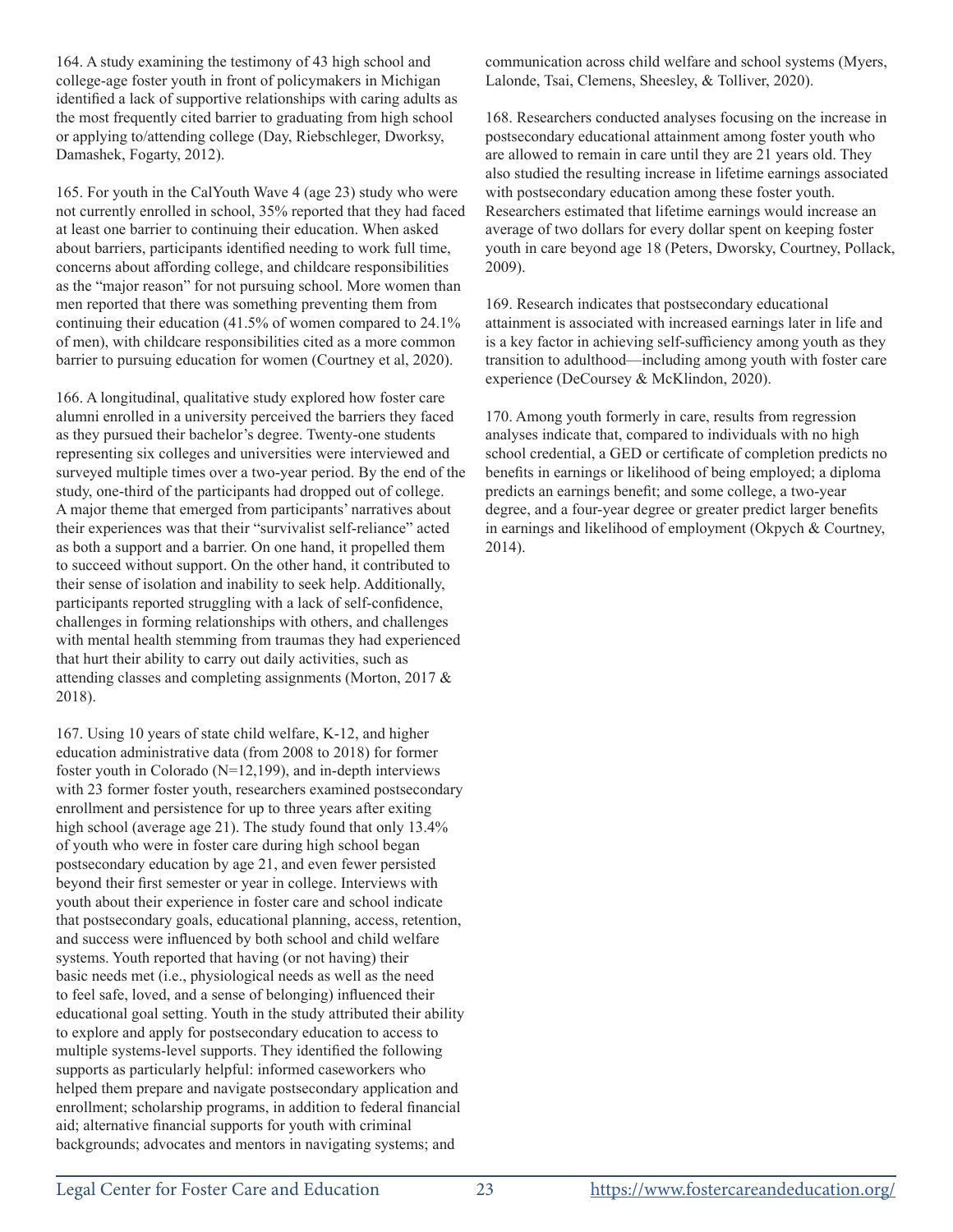# References

Administration for Children and Families (ACYF) (2018). Child Welfare Outcomes Report to Congress. Retrieved from https:// www.acf.hhs.gov/cb/data-research/adoption-fostercare

AFCARs Data Report #27 (2020). FY 2019 Estimates as of June 23, 2020. U.S. Department of Health and Human Services, Administration for Children and Families, Administration on Children, Youth and Families, Children's Bureau.

Agat, J.P., Champine, R.B., DeSouza, L.M., Johnson, S.K. & Lerner, R.M. (2014) Activity involvement as an ecological asset: Profiles of participation and youth outcomes. *Journal of Youth Adolescence*, 43, 919-932.

Allen, B., & Vacca, J.S. (2010), Frequent moving has a negative affect on the school achievement of foster children makes the case for reform, *Children and Youth Services Review*, 32, 829- 832.

Alliance for Children's Rights (2020). Our Findings: School Stability for CA's Youth in Foster Care. December 15, 2020. Retrieved from Our Findings: School Stability for CA's Youth in Foster Care | Alliance for Children's Rights (allianceforchildrensrights.org)

Annie E. Casey Foundation (2015). Sustaining momentum: Improving educational stability for young people in foster care. Baltimore, MD: Annie E. Casey Foundation. Retrieved from https://www.aecf.org/resources/sustaining-momentum

Armstrong, K., Duren-Green, T. & Kruger, A. (2020). Educational outcomes for foster youth in congregate care: What school helping professionals need to know. *Journal of Foster Care*, 1(1), 1-12.

Arnett (2014). The new life stage of emerging adulthood at ages 18-29 years: Implications for mental health. *Lancet Psychiatry*. 1(7): 569-76.

Avant, D.W., Miller-Ott, A.E. & Houston, D.M. (2021). "I needed to aim higher:" Former foster youths' pathways to college success. *Journal of Child and Family Studies*, 30, 1043-1058.

Barrat, V.X., & Berliner, B. (2013). The Invisible Achievement Gap, Part 1: Education Outcomes of Students in Foster Care in California's Public Schools. San Francisco: WestEd.

Barth, R. P., Greeson, J. K., Guo, S., Green, R. L., Hurley, S., & Sisson, J. (2007). Outcomes for youth receiving intensive inhome therapy or residential care: A comparison using propensity scores. *American Journal of Orthopsychiatry*, 77(4), 497.

Bartlett, J.D. & Rushovich, B. (2018). Implementation of trauma systems therapy-foster care in child welfare. *Children and Youth Services Review,* 91, 30-38.

Benbenishty, R., Siegel, A., & Astor, R. A. (2018). School-related

experiences of adolescents in foster care: A comparison with their high-school peers. *American Journal of Orthopsychiatry, 88*(3), 261–268.

Berger, L., M., Cancian, M., Han, E., Noyes, J. & V. Rios-Salas, V. (2015). Children's academic achievement and foster care. Institute for Research on Poverty. (2015). Does Foster Care Lower School Achievement? *Focus on Policy*, No. 5. Madison, WI: Author.

Blakeslee, J. E., Powers, L. E., Geenen, S., Schmidt, J., Nelson, M., Fullerton, A., George, K., McHugh, E., & Bryant, M. (2020). Evaluating the My Life self-determination model for older youth in foster care: Establishing efficacy and exploring moderation of response to intervention. *Children and Youth Services Review,* 119, 105419.

Bond, L., Butler, H., Thomas, L., Carlin, J., Glover, S., Bowes, G., & Patton, G. (2007). Social and school connectedness in early secondary school as predictors of late teenage substance use, mental health, and academic outcomes. *Journal of Adolescent Health*, 40, 357-e18.

Bramlett, M. D. & Radel, L.F. (2014). Adverse family experiences among children in nonparental care, 2011–2012. National Health Statistics Report, 74, p. 1. Retrieved from http:// www.cdc.gov/nchs/data/nhsr/nhsr074.pdf

Brennan, M. A., Barnett, R. V., & Baugh, E. (2007). Youth involvement in community development: Implications and possibilities for extension. *Journal of Extension*, 45(4), 203-213.

Brennan, M. A., Barnett, R. V., & McGrath, B. (2009). The intersection of youth and community development in Ireland and Florida: Building stronger communities through youth civic engagement. *Community Development*, 40, 331-345.

Bruskas, D. & Tessin, D.H. (2013). Adverse childhood experiences and psychosocial well-being of women who were in foster care as children. *Medicine*, 17(3), 131-141.

California Department of Education (2016). California department of education releases new information to help students in foster care. Retrieved from http://www.cde.ca.gov/nr/ ne/yr16/yr16rel63.asp.

California Department of Social Services. (2015). California' Child Welfare Continuum of Care Reform. Retrieved from CCR Legislative Report - Current Version (ca.gov)

Calvin, E. M. (2000). Make a difference in a child's life: A manual for helping children and youth get what they need in school: advocating for children and youth who are out of home or in foster care. Seattle: TeamChild and Casey Family Programs.

Casaneuva, C.E., Goldman-Fraser, J., Lederman, C. & Katz, L. (2010). In Graham, M. A (2011). Opportunities in florida's child welfare system to address the developmental needs of infants and toddlers. *Zero to Three Journal*, 31, no. 3, p.60.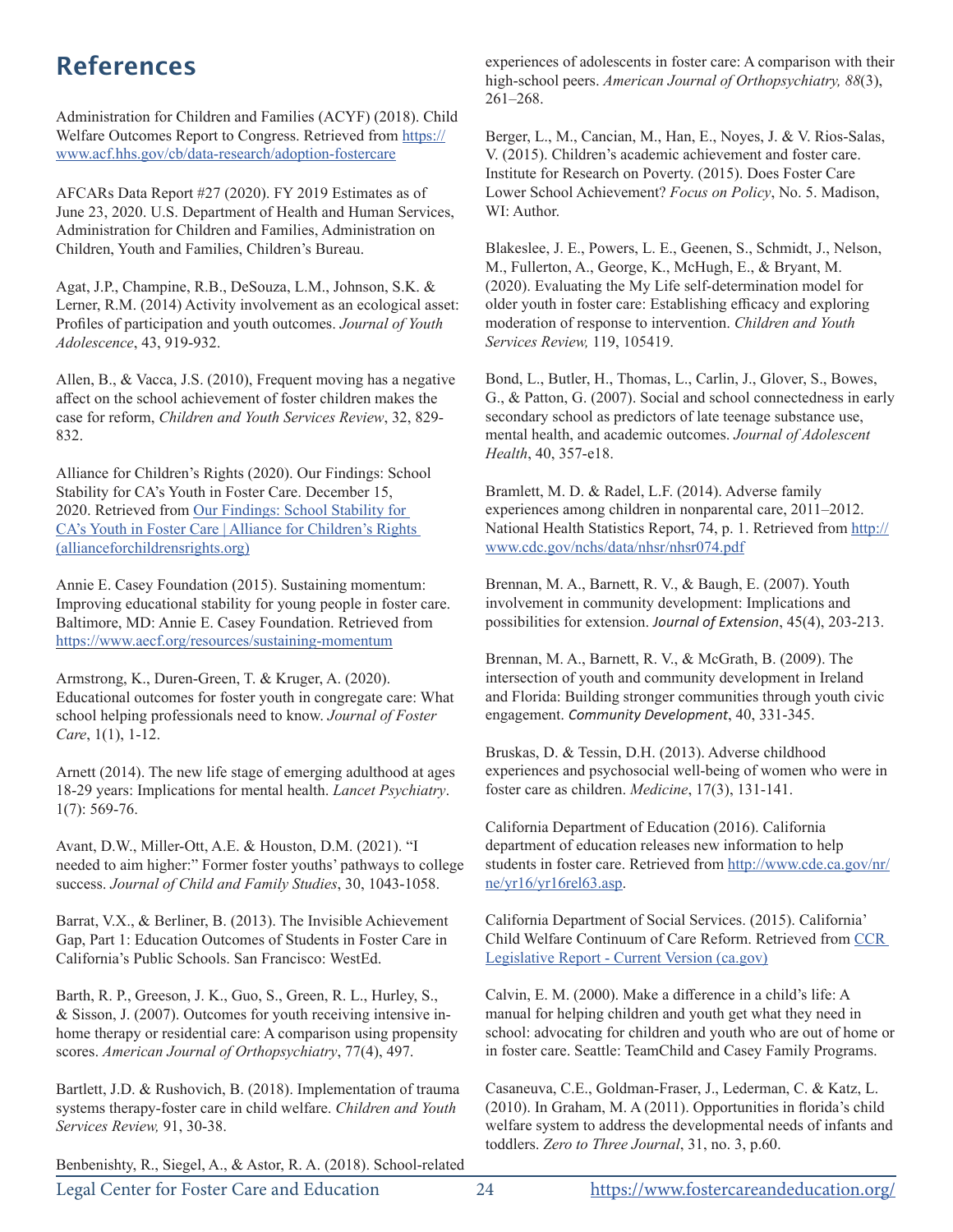Casanueva, C. E., Smith, K., Dolan, M., & Ringeisen, H. (2011). NSCAW II baseline report: Maltreatment. Washington, DC: Office of Planning, Research and Evaluation, Administration for Children and Families, US Department of Health and Human Services.

Casanueva, C., Smith, K., Ringeisen, H., Dolan, M., Testa, M. & Burfeind, C. (2020). NSCAW Child Well-Being Spotlight: Children Living in Kinship Care and Nonrelative Foster Care Are Unlikely to Receive Needed Early Intervention or Special Education Services. OPRE Report #2020-31, Washington, DC: Office of Planning, Research and Evaluation, Administration for Children and Families, U.S. Department of Health and Human Services.

Castrechini, S. (2009). Educational outcomes in court-dependent youth in San Mateo County. Issue Brief: Court Dependent Youth. Stanford, CA: John W. Gardner Center for Youth and Their Communities.

Chadwick Center and Chapin Hall. (2017). *Using evidence to accelerate the safe and effective reduction of congregate care for youth involved with child welfare*. San Diego, CA & Chicago, IL: Collaborating at the Intersection of Research and Policy. Retrieved from Data-Driven Solutions are Key to Reductions in Congregate Care—Chapin Hall

Chamberlain, P., Feldman, S. W., Wulczyn, F., Saldana, L., & Forgatch, M. (2016). Implementation and evaluation of linked parenting models in a large urban child welfare system. *Child Abuse & Neglect*, 53, 27-39.

Chen, V., Pyle, K. & Aldrich, T. (2019). Education Outcomes for Children and Youth Experiencing Foster Care. Education Research and Data Center, Olympia, Washington. Retrieved from R5045-OFM-Foster-Grant-Study (1).pdf

Cheung, C., Lwin, K. Jenkins, J. M. (2012). Helping youth in care uscceed: Influence of caregiver involvement on academic achievement, *Children and Youth Services Review*, 34(6), 1092- 1100.

Child Trends. (2010). Child Trend DataBank: Head Start. Retrieved from http://www.childtrendsdatabank.org/?q=node/352

Chow, W. Y., Mettrick, J. E., Stephan, S. H., & Von Waldner, C. A. (2014). Youth in group home care: Youth characteristics and predictors of later functioning. *Journal of Behavioral Health Services & Research*, 41(4), 503-519.

Clemens, E.V. (2014). Graduation and Dropout Rates for Colorado Students in Foster Care: 5-year Trend Analysis (2007- 08 to 2011-12). Colorado Department of Education.

Clemens, E.V., Helm, H.M., Myers, K., Thomas, C. & Tis, M. (2017). The voices of youth formerly in foster care: Perspectives on educational attainment gaps. *Children and Youth Services Review, 79, 65-77.*

Clemens, E.V., Lalonde, T.L., & Sheesley, A.P. (2016). The relationship between school mobility and students in foster care earning a high school credential. *Children and Youth Services Review*, 68, 193-201.

Clemens, E.V., Klopfenstein, K., Lalonde, T.L. & Tis, M. (2018). The effects of placement and school stability on academic growth trajectories of students in foster care. *Children and Youth Services Review,* Elsevier, 87(C), pages 86-94.

Clemens, E.V., Klopfenstein, K., Tis, M., Lalonde, T.L. (2017). Educational stability policy and the interplay between child welfare placements and school moves, *Children and Youth Services Review*, 83.

Clemens, E.V. & Sheesley, A.P. (2016). Educational stability of Colorado's students in foster care: 2007-2008 to 2013- 2014. Retrieved from http://www.unco.edu/cebs/foster-care-research/ pdf/reports/Every\_Transition\_Counts\_V.1\_Interactive.pdf.

Clemens, E.V. & Sheesley, A.P. (2018). Educational Success of Colorado Students in Foster Care What We Have Learned and Future Directions for Actionable Research. Colorado Evaluation and Action Lab.

Cole, S.F., Eisner, A., Gregory, M., & Ristuccia, J. (2013). Helping Traumatized Children Learn: Creating and Advocating for Trauma-Sensitive Schools. Boston, MA: Massachusetts Advocates for Children. Retrieved January 14, 2014 from https:// neushi.org/student/programs/attachments/shi\_Trauma2.pdf

Courtney, M.E., Dworsky, A., Brown, A., Cary, C., Love, K., & Vorhies, V. (2011). Midwest evaluation of the adult functioning of former foster youth: Outcomes at age 26. Chicago, IL: Chapin Hall at the University of Chicago.

Courtney, M.E., Dworsky, A., Cusick, G.R., Havlicek, J., Perez, A., & Keller, T. (2007). Midwest evaluation of the adult functioning of former foster youth: Outcomes at age 21. Chicago, IL: Chapin Hall Center for Children at the University of Chicago.

Courtney, M.E., Dworsky, A., & Lee, J. (2010). Midwest evaluation of the adult functioning of former foster youth: Outcomes at age 23 and 24. Chicago, IL: Chapin Hall at the University of Chicago.

Courtney, M.E., Dworsky, A., & Lee, J. & Raap, M. (2010). Midwest evaluation of the adult functioning of former foster youth: Outcomes at age 23 and 24. Chicago, IL: Chapin Hall at the University of Chicago, p. 22-24.

Courtney, M.E., Dworsky, A., Ruth, G., Keller, T., Havlicek, J. & Bost, N. (2005). Midwest Evaluation of Adult Functioning of Former Foster Youth: Outcomes at Age 19. Chicago, IL: University of Chicago, Chapin Hall Center for Children, p. 21.

Courtney, M. E., & Hook, J. L. (2017). The potential educational benefits of extending foster care to young adults: Findings from a natural experiment. *Children and Youth Services Review*, 72, 124–132.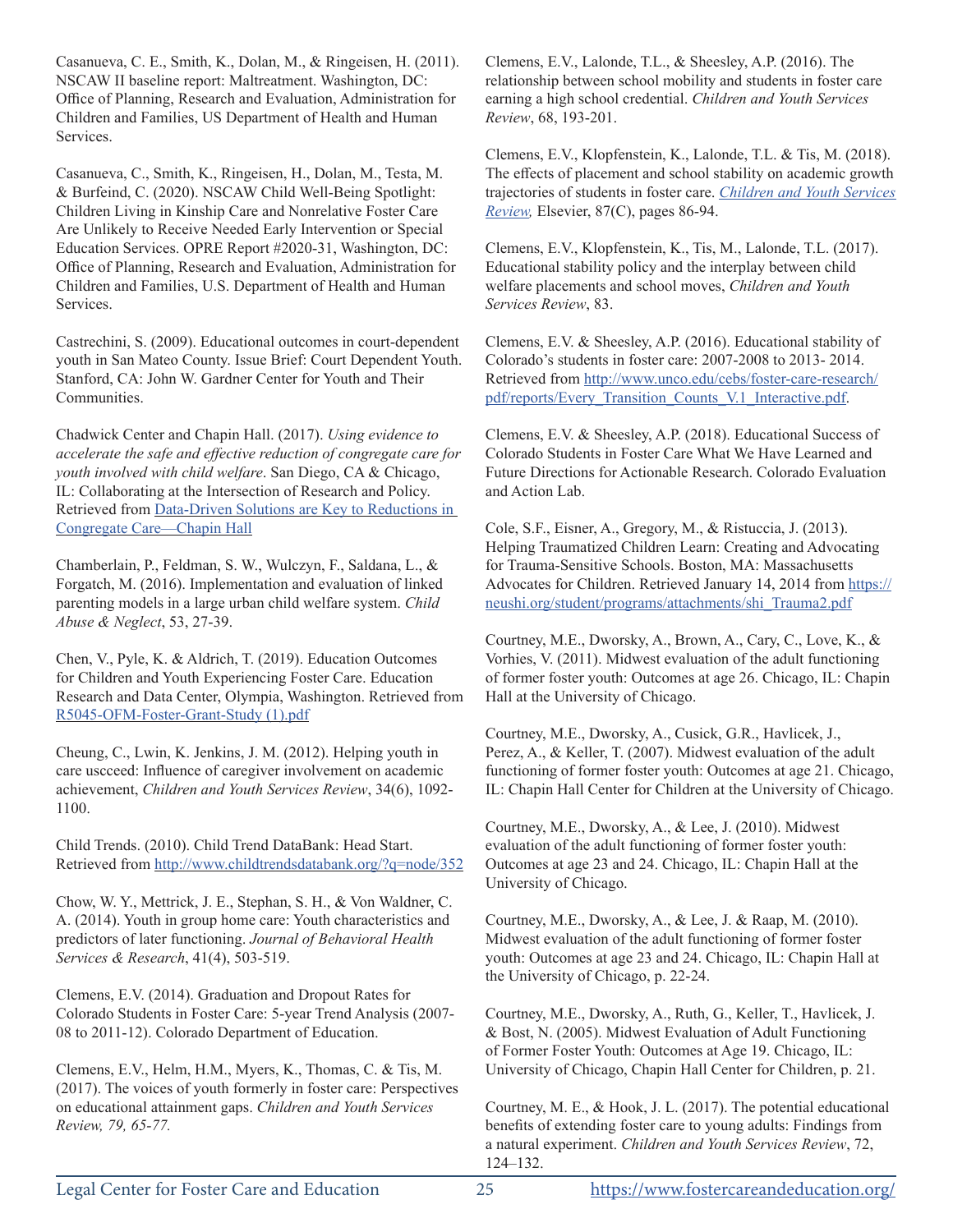Courtney, M. E., Okpych, N. J., Charles, P., Mikell, D., Stevenson, B., Park, K., Kindle, B., Harty, J., & Feng. H. (2016). Findings from the California Youth Transitions to Adulthood Study (CalYOUTH): Conditions of Youth at Age 19. Chicago, IL: Chapin Hall at the University of Chicago.

Courtney, M.E., Okpych, J.H., Feng, H., Park, S., Powers, J., Nadon, M., Ditto, D.J., & Park, K. (2020). Findings from the California Youth Transitions to Adulthood Study (CalYOUTH): Conditions of Youth at Age 23. Chicago, IL: Chapin Hall Center for Children at the University of Chicago.

Courtney, M.E., Okpych, N.J., & Park, S. (2018). Report from CalYOUTH: Findings on the relationship between extended foster care and youth's outcomes at age 21. Chicago, IL: Chapin Hall at the University of Chicago.

Courtney, M.E., Terao, S., & Bost, N. (2004). Midwest evaluation of the adult functioning of former foster youth: Conditions of youth preparing to leave state care. Chicago, IL: Chapin Hall Center for Children at the University of Chicago.

Courtney, M.E., Zinn, A., Johnson, H. & Malm, K. (2011). Educational and Economic Benefits Found for Foster Youth in Massachusetts Outreach Program. Chicago, IL: Chapin Hall Center for Children at the University of Chicago.

Crawford, B., Pharris, A.B. & Dorsett-Burrell, R. (2018). Risk of serious criminal involvement among former foster youth aging out of care. *Children and Youth Services Review*, 93, 451-457.

Crooks, C.V., Chiodo, D., Thomas, D. & Hughes (2009) Strengths-based programming for First Nations Youth in schools: Building engagement through healthy relationships and leadership skills. *International Journal of Mental Health and Addiction*, 8, 160–173.

Crume, T. (2020). Educational Outcomes of Children Impacted by Foster Care in Washington State. Partners for our Children. Retrieved from WA Foster Care Education Outcomes Report final 1.pdf (partnersforourchildren.org)

Day, A., Dworsky, A., Fogarty, K., Damashek, A. (2011). An examination of post-secondary retention and graduation among foster care youth enrolled in a four-year university, *Children and Youth Services Review*, 33(11), 2335-2341.

Day, A., Riebschleger, J., Dworksy, A., Damashek, A., Fogarty, K. (2012). Maximizing educational opportunities for youth aging out of foster care by engaging youth voices in a partnership for social change, *Children and Youth Services Review*, 34(5), 1007- 1014.

DeFosset, A.R., Gase, L.N., Ijadi-Maghsoodi, R. & Kuo, T. (2017). Youth descriptions of mental health needs and experiences with school-based services: Identifying ways to meet the needs of underserved adolescents. *Journal of Health Care for the Poor and Underserved*. 28(1), 1191-1207.

Deutsch S.A., Lynch A., Zlotnik S., Matone M., Kreider A., & Noonan K. (2015). Mental health, behavioral and developmental issues for youth in foster care. *Current Problems in Pediatric and Adolescent Health Care,* 45(10), 292-297.

Dornbusch, S.M., Erickson, K.G., Laird, J. & Wong, C.A. (2001). The relation of family and school attachment to adolescent deviance in diverse groups and communities. *Journal of Adolescent Research*, 16(4), 396-422.

Duke, T., Farruggia, S.P. & Germo, G.R. (2017). "I don't know where I would be right now if it wasn't for them": Emancipated foster care youth and their important non-parental adults. *Children and Youth Services Review,* 76, 65-73.

Dworsky, A., & Courtney, M. (2010). Does extending foster care beyond age 18 promote postsecondary educational attainment? Chicago: Chapin Hall at the University of Chicago.

Dworksky, A. & Perez, A. (2009). Helping former foster youth graduate from college through campus support programs. *Children and Youth Services Review*, 32(2), 255-263.

The Every Student Succeeds Act, Pub. L. No. 114–95 (December 10, 2015).

Farrington, C. A., Roderick, M., Allensworth, E., Nagaoka, J., Keyes, T. S., Johnson, D., W., Beechum, N. O (2012). Teaching Adolescents to Become Learners: The Role of Noncognitive Factors in Shaping School Performance: A Critical Literature Review. Consortium on Chicago School Research, Chicago. Retrieved at ED542543.pdf

Felitti, V.J., Anda, R.F., Nordenberg, D., Williamson, D.F., Spitz, A.M., Edwards, V., Koss, M.P., & Marks, J.S. (1998). Relationship of childhood abuse and household dysfunction tom any of the leading causes of death in adults: The Adverse Childhood Experiences (ACE) Study. *American Journal of Preventative Medicine*, 14(4), 245-258.

Flynn, R. J., Marquis, R. A., Paquet, M. P., Peeke, L. M. (2011). Effects of Tutoring by Foster Parents on Foster Children's Academic Skills in Reading and Math: A Randomized Effectiveness Trial. Retrieved from http://www.socialsciences. uottawa.ca/crecs/eng/documents/ef\_tu\_foster\_parents.pdf.

Frerer, K., Sosenko, L.D., Pellegrin, N., Manchik, V., Horowitz, J. (2013). Foster youth stability: A study of California foster youths' school and residential changes in relation to educational outcomes. Retrieved from http://www.iebcnow.org/wp-content/ uploads/2016/12/pub\_foster\_youth\_stability\_2013.pdf

Fruendlich, M. & Avery, D.P. (2006). Preparation of youth in congregate care for independent living. *Child & Family Social Work* 12(1), 64-72.

Gee, K.A. (2020). Predictors of special education receipt among child welfare-involved youth. *Children and Family Services Review*, 114, 105018.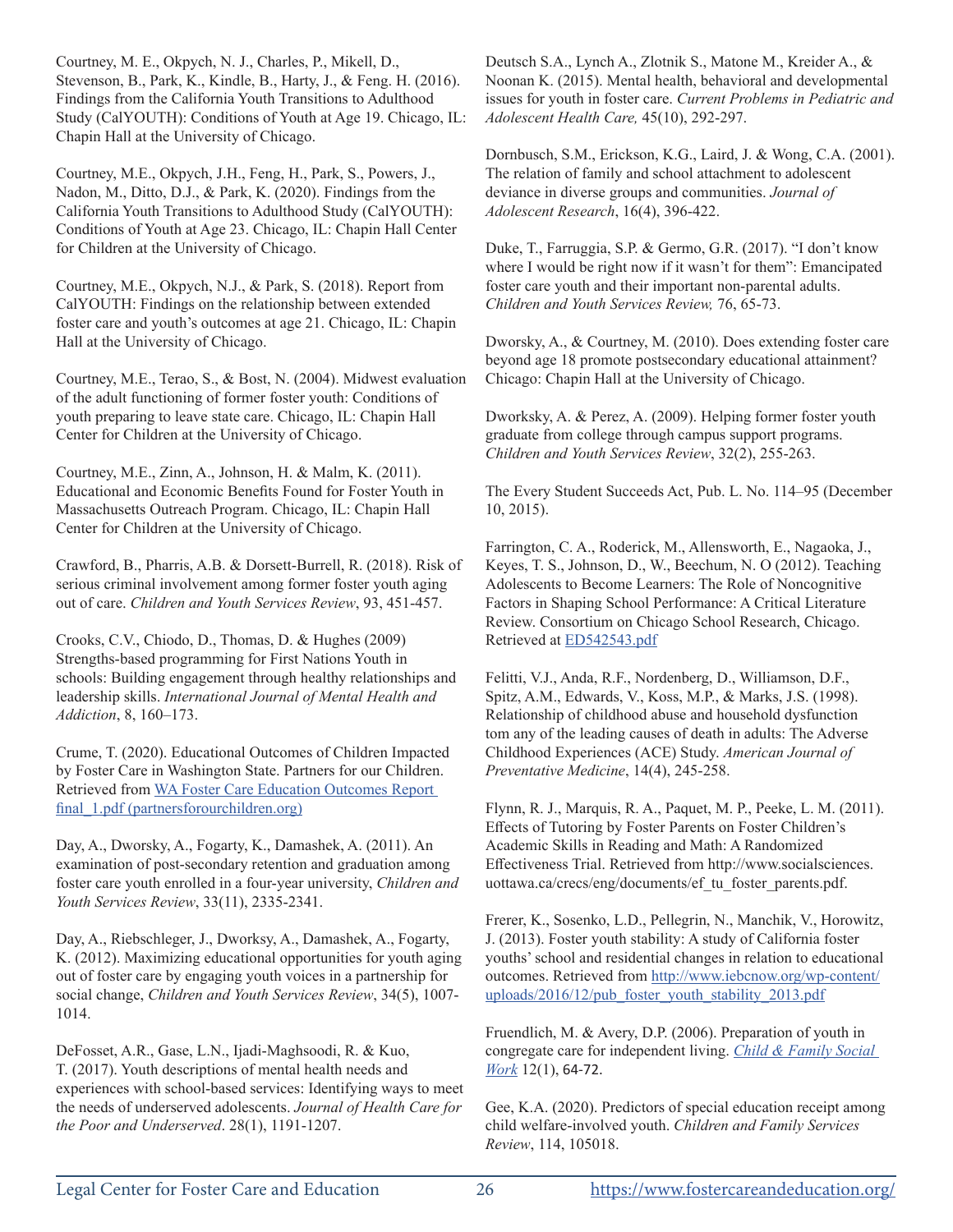Geenen, S., & Power, L. (2006a). Are we ignoring youths with disabilities in foster care? An examination of their school performance. Retrieved from http://www.rtc.pdx.edu/PDF/ pbAreWeIgnoringFosterYouth.pdf.

Geenen, S. & Powers, L. (2006). Transition planning for foster youth. *Journal for Vocational Special Needs Education,* 28(2), 4-15.

Geenen, S., Powers, L. E., Phillips, L. A., McKenna, J., Winges-Yanez, N., Croskey, A. et al (2015). A randomized field-test of a model for supporting young people in foster care with mental health challenges to participate in higher education. *Journal of Behavioral Health Services Research*, 42(2) 150-171.

Geenen, S., Powers, L.E., Powers, J., Cunningham, M., McMahon, L., Nelson, M., Dalton, L.D., Swank, Pl, & Fullerton, A. (2013). Experimental study of a self-determination intervention for youth in foster care. *Career Development and Transition for Exceptional Individuals*, 36(2) 84–95.

Greeson, K.P., Garcia, A.R., Kim, M. & Courtney, M.E. (2015). Foster youth and social support: The first RCT of independent living services. *Research on Social Work Practice*, 25(3) 349- 357.

Government Accountability Office (GAO) (2019). *Foster Care: Education Could Help States Improve Educational Stability for Youth in Foster Care.* GA0-19-616, Publicly Released Oct 02, 2019.

Haas, M., Allen, Q., & Amoah, M. (2014). Turning points and resilience of academically successful foster youth. *Children and Youth Services Review*, 44, 387-392.

Hambrick E.P., Oppenheim-Weller S., N'zi A.M., Taussig H.N. (2016). Mental health interventions for children in foster care: A systematic review. *Children and Youth Services Review*, 70, 65- 77.

Harris, M. S., Jackson, L. J., O'Brien, K., & Pecora, P. J. (2009). Disproportionality in education and employment outcomes of adult foster care alumni. *Children and Youth Services Review*, 31, 1150-1159.

Heckman, J., Humphries, J., & Mader, N. (2010). The GED. Working Paper 16064. Cambridge, MA: National Bureau of Economic Research.

Hernandez, L., Day, A., & Henson, M. (2016). Increasing College Access and Retention of Foster Care Youth: A Review of Tuition Waiver Programs. *Center for Research Policy*, Brief #6. Herrenkohl, E., Herrenkohl, R. & Egolf, B. (2003). The psychosocial consequences of living environment instability on maltreated children. *American Journal of Orthopsychiatry*, 73, 367-380.

H.R. 6893 (110th): Fostering Connections to Success and Increasing Adoptions Act of 2008. Retrieved January 14, 2014 from http://www.gpo.gov/fdsys/pkg/BILLS-110hr6893enr/pdf/ BILLS-110hr6893enr.pdf

Hwang, S., Griffis, H., Son, L., & Rubin, D. (2014). Supporting the Needs of Students Involved with the Child Welfare and Juvenile Justice System in the School District of Philadelphia. Philadelphia, PA: PolicyLab.

Indiana Department of Education and Department of Child Services (2020). Foster Care Data Outcomes Report, 2018- 2019 school year. Retrieved from HEA1314-2020fostercaresboereport.pdf (b-cdn.net)

Jim Casey Youth Opportunities Initiative. (2012). Promoting Development of Resilience Among Young People in Foster Care. Retrieved from http://jimcaseyyouth.org/sites/default/files/ documents/Issue%20Brief%20-%20Resilience.pdf.

Jim Casey Youth Opportunities Initiative. (2013). Cost Avoidance: The Business Case for Investing in Youth Aging out of Foster Care. Retrieved from http://jimcaseyyouth.org/ sites/default/files/Cost%20Avoidance%20Issue%20Brief\_ EMBARGOED%20until%20May%206. pdf

Johnson, R.M., Strayhorn, T.L. & Parler, B. (2020). I just want to be a regular kid: A qualitative study of sense of belonging among high school youth in foster care. *Children and Youth Services Review*, 111, 104832.

Johnson, J., Perrigo, J.L., Deavenport-Saman, A., Wee, C., Imagawa, K.K., Schonfeld, D.J. & Vanderbilt, D. (2021). Effect of home environment on academic achievement in child protective service-involved children: Results from the second national survey of child and adolescent well-being study. *Child Abuse and Neglect*, January, 104806.

Kang-Yi C.D. & Adams, D.R. (2017). Youth with behavioral health disorders aging out of foster care: A systematic review and implications for policy, research, and practice. *Journal of Behavioral Health Services and Research*, 44(1), 25-51.

Kerbow, D. (1996). Patterns of urban student mobility and local school reform. *Journal of Education for Students Placed at Risk*, 1(2), 147−169.

Kim, Y., Ju, E., Rosenberg, R. & Farmer, E.M.Z. (2019). Estimating the effects of independent living services on educational attainment and employment of foster care youth. *Children and Youth Services Review,* 96, 294-301.

Klein, S., Fries, L. & Emmons, M.M. (2017). Early care and education arrangements and young children's risk of foster placement: Findings from a National Child Welfare Sample. *Children and Youth Services Review*, 83, 168-178.

Kothari, B.H., Godlewski, B., McBeath, B.B., McGee, M., Waid, J., Lipscomb, S. & Bank, L. (2018). A Longitudinal Analysis of School Discipline Events Among Youth in Foster Care. *Children & Youth Services Review*, 93, 117–125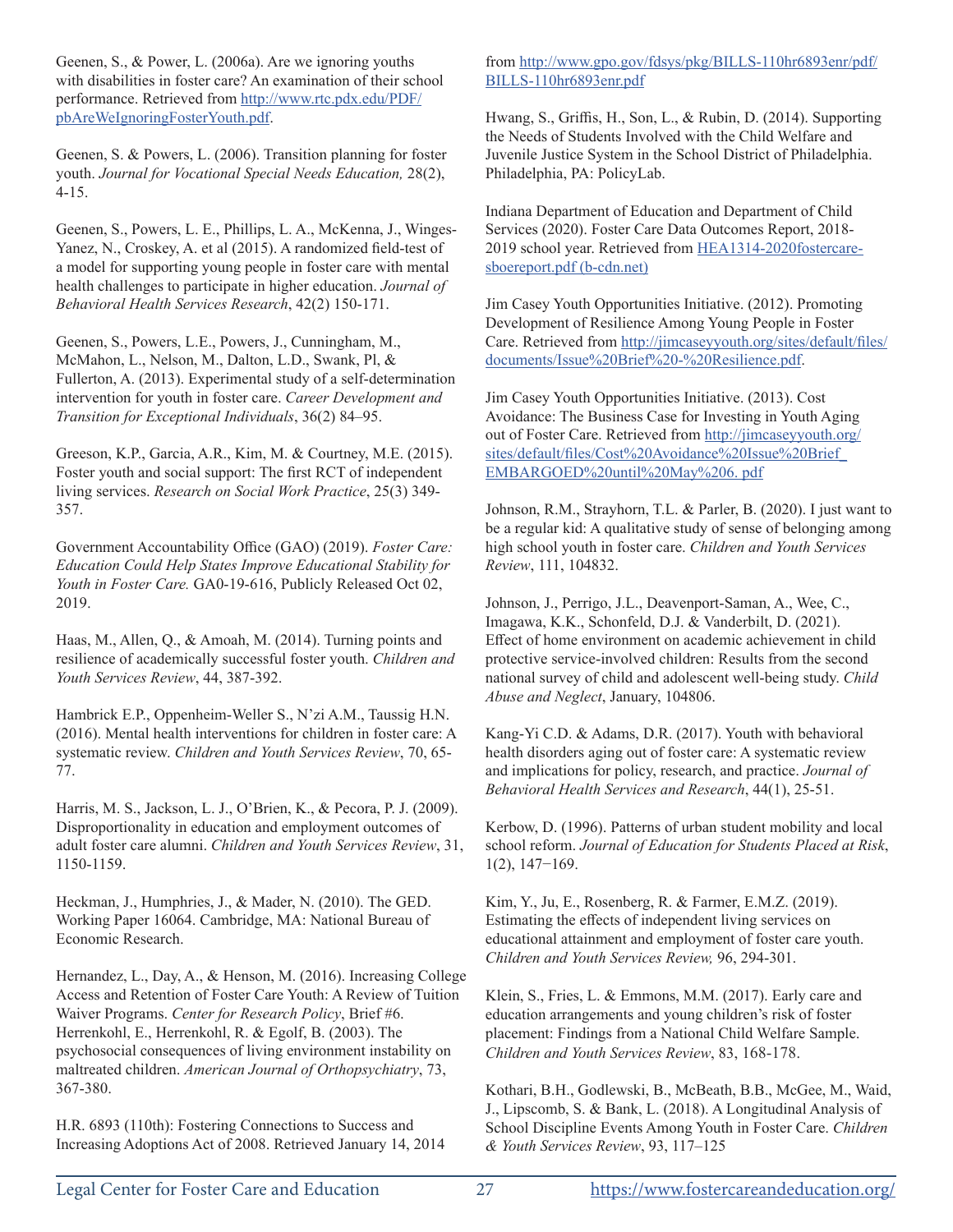Kovan, N., Mishra, S., Susman-Stillman, A., Piescher, K.N., & LaLiberte, T. (2014). Differences in the early care and education needs of young children involved in child protection. *Children and Youth Services Review*, 46, 139-145.

Larson, A.M. (2010). Cross systems comparisons of children in treatment foster care: Using agency data to study cross- systems child outcomes. *Children and Youth Services Review*, 32, 89-97.

Levy, M., Garstka, T.A., Lieberman, A., Thompson, B., Metzenthin, J., & Noble, J. (2014). The Educational Experience of Youth in Foster Care. *Journal of At-Risk Issues*, 18(2).

Lewis-Morrarty, E., Dozier, M., Bernard, K., Terracciano, S.M., Moore, S.V. (2012). Cognitive flexibility and theory of mind outcomes among foster children: Preschool follow up results of a randomized clinical trial. *Journal of Adolescent Health*, 51(2), S17-S22.

Lipscomb, S.T., Pratt, M., Schmitt, S.A., Pears, K.C, & Kim, H.K. (2013). School readiness in children living in non-parental care: Impacts of Head Start. *Journal of Applied Developmental Psychology*, 34, 28-37.

Lloyd, C., Barth, R. (2011). Developmental outcomes after five years for foster children returned home, remaining in care, or adopted, *Children and Youth Services Review*, 33, 1383-1391.

Ludden, A. B. (2011). Engagement in school and community civic activities in rural adolescents. *Journal of Youth Violence*, 40, 1254-1270.

Maher, E.J., Darnell, A. Landsverk, J. & Zhang, J. (2015). The Well-Being of Children in the Child Welfare System: An analysis of the second National Survey of Child and Adolescent Well-Being (NSCAW-II) Casey Family Programs.

Mahoney, J. (2000). School extracurricular activity participation as a moderator in the development of antisocial patterns. *Child Development,* 71(2), 502–516.

Mallett, C.A. (2012). The school success program: Improving maltreated children's academic and school-related outcomes. *Children and Schools*, 34(1), 13-26.

Massachusetts Court Improvement Program (2019). Stable Placement, Stable School: Improving Education Outcomes of Children in Foster Care in Massachusetts. Retrieved from Educ Study Report printer Final March 2019.pdf (mass.gov)

Masten, A.S., Cutuli, J.J., Herbers, J.E. & Reed, M.J. (2009). Resilience in Development in Lopez, S.J. and Snyder, C.R. (Eds.) The Oxford Handbook of Positive Psychology (2nd Edition). Oxford University Press.

McFarland, J., Hussar, B., Zhang, J.X., Wang, K.W., Hein, S., Diliberti, M., Forrest, E., Cataldi, F., Bullock, F.M., & Barmer, A. (2019). The Condition of Education 2019. U.S. Department of Education. Retrieved from The Condition of Education 2019

McGuire, A., Cho, B., Huffhines, L., Gusler, S., Brown, S. & Jackson, Y. (2018). The relation between dimensions of maltreatment, placement instability, and mental health among youth in foster care. *Child Abuse and Neglect*, 86, 10-21.

McGuire, A., Gabrielli, J., Hambrick, E., Abel, M.R., Guler, J. & Jackson, Y. (2021). Academic functioning of youth in foster care: The influence of unique sources of social support. *Children and Youth Services Review*, 121, 105867.

McLeskey, J.L., Rosenberg, M.S. & Westling, D.L. (2013). Inclusion: Effective Practices for All Students, 2nd Edition. Upper Saddle River, N.J., Pearson.

McMillen, C., Auslander, W., Elze, D., White, T., & Thompson, R. (2003). Educational experiences and aspirations of older youth in foster care. *Child Welfare,* 82(4), 475-495.

Merritt, D.M., & Kelin, S. (2015). Do early care and education services improve language development for maltreated children? Evidence from a national child welfare sample. *Child Abuse and Neglect*, 39, 185-196.

Mihalec-Adkins, B. P., Christ, S. L., & Day, E. (2020). An exploration of placement-related psychosocial influences on school engagement among adolescents in foster care. *Children and Youth Services Review*, 108, 104616.

Mihalec-Adkins, B.P. & Cooley, M.E. (2019). Examining individual-level academic risk and protective factors for foster youth: School engagement, behavior, self-esteem, and social skills. *Child & Family Social Work*, 25-2, 256-266.

Miller, M., Bales, D., & Hirsch, M. (2020). Extended foster care in Washington State: Final Report. (Document Number 20-05- 3201). Olympia: Washington State Institute for Public Policy.

Morton, B. (2017). Implications for foster youth when selfreliance and adulthood collide. *Children & Youth Services Review*, 82, 156-161.

Morton, B. (2018). The grip of trauma: How trauma disrupts the academic aspirations of foster youth. *Child Abuse and Neglect,*  75, 73-81.

Myers, K., Lalonde, T., Tsai, C., Clemens, E.V., Sheesley, A.P., & Tolliver, L. (2020). Flattening the College Curve Lessons Learned from Foster Care to Improve Postsecondary Participation for all Youth. University of Denver: Colorado Evaluation and Action Lab. Retrieved from Flattening the College Curve: Lessons Learned from Foster Care to Improve Postsecondary Participation for all Youth (coloradolab.org)

National Center for Education Statistics (2018). Retrieved from National Center for Education Statistics (NCES) Home Page, a part of the U.S. Department of Education

National Center for Health Statistics. Retrieved from National Health Statistics Reports, Number 138, January 22, 2022 (cdc. gov)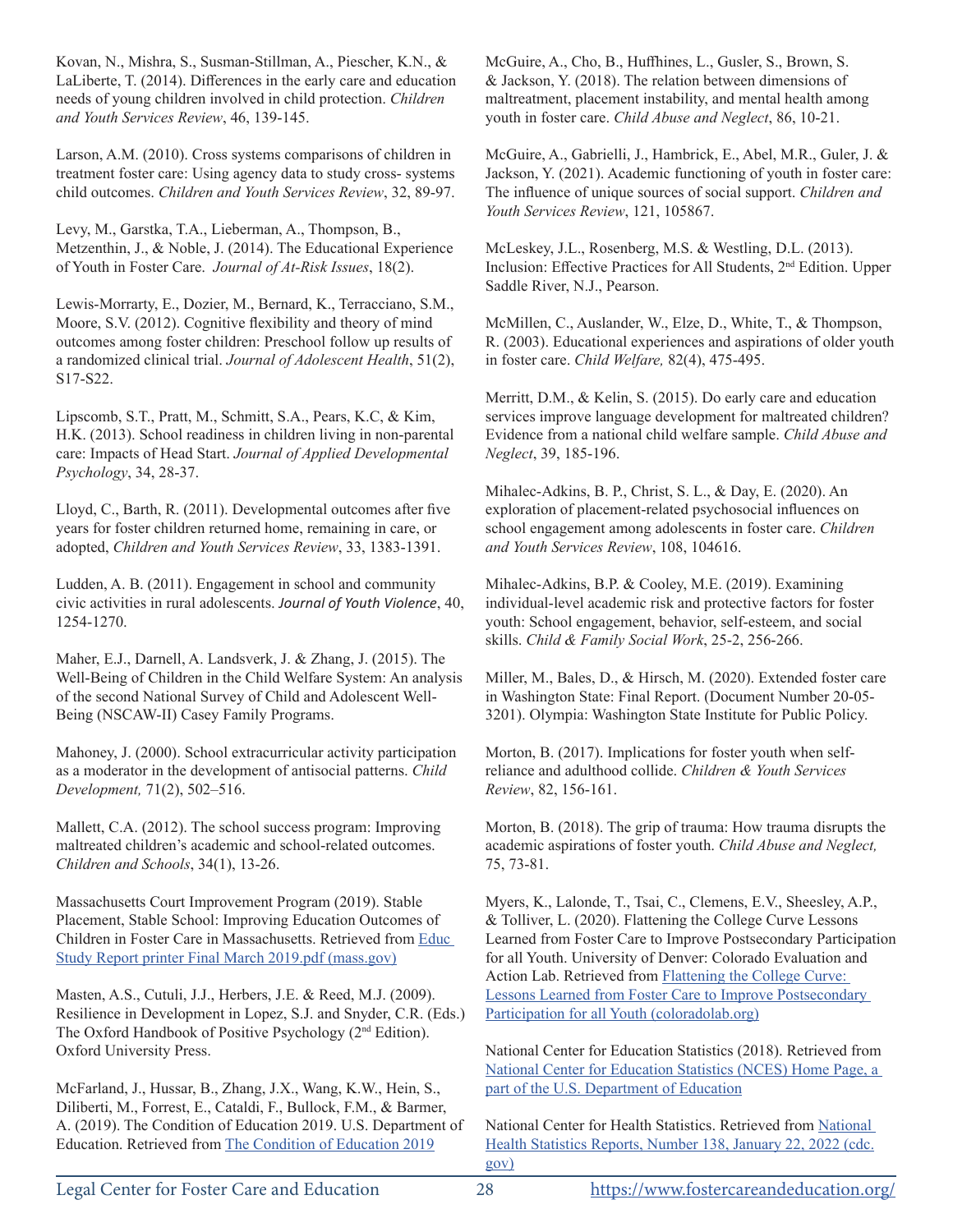National Health Statistics Report, January 22 (2020). Demographic, Health Care, and Fertility-related Characteristics of Adults Aged 18–44 Who Have Ever Been in Foster Care: United States, 2011–2017. Issue #138. U.S. Department of Health and Human Services, Centers for Disease Control and Prevention.

National Youth in Transition Database Data Brief #5 (November 2016). Highlights from the NYTD Survey: Outcomes reported by young people at ages 17.19, and 21 (Cohort 1) Retrieved from https://www.acf.hhs.gov/sites/default/files/cb/nytd\_data\_brief\_5. pdf.

Neal, D. (2017). Academic resilience and caring adults: The experiences of former foster youth. *Children and Youth Services Review*, 79, 242-248.

Niehaus, K., Rudasill, K.M. & Rakes, C.R. (2012). A longitudinal study of school connectedness and academic outcomes across sixth grade. *Journal of School Psychology*, 50(4), 443-460.

Obradovi´c, J., Long, J. D., Cutuli, J. J., Chan, A., Hinz, E., Heistad, D., & Masten, A. S. (2009). Academic achievement of homeless and highly mobile children in an urban school district: Longitudinal evidence on risk, growth, and resilience. *Development and Psychopathology*, 21, 493-518.

O'Brien, K., Pecora, P.J., Echohawk, L.A., Evans-Campbell, T., Palmanteer-Holder, N. & Roller White, C. (2010). Educational and employment achievements of American Indian/Alaska Native Alumni of Foster Care. *Families in Society,* 91(2), 149-157.

O'Brennan, L.M., Waasdorp, T.E. & Bradshaw, C.P. (2014). Strengthening bullying prevention through school staff connectedness. *Journal of Educational Psychology*, 106 (3), 870- 880.

Office of Dropout Prevention and Student Re-Engagement (2017). 2015-2016 state policy report: Dropout prevention and student engagement. Denver, CO: Colorado Department of Education. Retrieved from http://www.cde.state.co.us/ dropoutprevention/2015-16statepolicyondpse.

O'Higgins, A., Sebba, J. & Gardner, F. (2017). What are the factors associated with educational achievement for children in kinship or foster care: A systematic review. *Children and Youth Services Review,* 79, 198-220.

Okpych, N.J. & Courtney, M.E. (2014). Does education pay for youth formerly in foster care? Comparison of employment outcomes with a national sample. *Children and Youth Services Review*, 43, 18-28.

Okpych, N.J. & Courtney, M.E. (2017). "Who goes to college? Social capital and other predictors of college entry for foster care youth." *Journal of the Society for Social Work Research,* 8(4), 563-593.

Okypych, N.J. & Courtney, M.E. (2019). Longitudinal analyses of educational outcomes for youth transitioning out of care in the US: trends and influential factors. *Oxford Review of Education*,

45:4, 461-480.

Okpych, N.J., Courtney, M.E. & Dennis, K. (2017). Memo from CalYOUTH: Predictors of High School Completion and College Entry at Ages 19/20. Chapin Hall Issue Brief.

Okypych, N.J., Park, S., Sayed, S. & Courtney, M.E. (2020). The roles of Campus-Support Programs (CSPs) and Education and Training Vouchers (ETVs) on college persistence for youth with foster care histories. *Children and Youth Services Review,* 111, 104891.

Oppsal, T. & Eman, R. (2018). Invisible vulnerability: Participant perceptions of a campus-based program for students without caregivers. *Children and Youth Services Review,* 94, 216-227.

Oregon Department of Education (2019). Graduation Rates for Students in Foster Care. Retrieved from https://www.oregon.gov/ ode/schools-and-districts/reportcards/reportcards/Pages/default. aspx

Pages, R., Lukes, D.J., Bailey, D.H. & Duncan, G.J. (2020). Elusive longer-run impacts of head start: replications within and across cohorts. *Educational Evaluation and Policy Analysis*, 42 (4), 471–492.

Parra, J., & Martinez, J. (2015). 2013-2014 state policy report: Dropout prevention and student engagement. Denver, CO: Colorado Department of Education. Retrieved from http://www. cde.state.co.us./dropoutprevention/2014statepolicyreport31215

Pears, K.C., Heywood, C.V., Kim, H.K., Fisher, P.A. (2011). Pre-reading deficits in children in foster care, *School Psychology Review*, 40(1), 140-148.

Pears, K.C., Kim, H.K., Fisher, P.A. (2012). Effects of a school readiness intervention for children in foster care on oppositional and aggressive behaviors in kindergarten, *Children and Youth Services Review*, 34(12), 2361-2366

Pecora, P.J., Kessler, R.J., Williams, J., Downs, A. C., English, D.J., White, J. & O'Brien, K. (2010). What Works in Foster Care? Key Components of Success from the Northwest Foster Care Alumni Study. New York: Oxford University Press.

Pecora, P., Kessler, R., Williams, J., O'Brien, K., Downs, C., English, D., White, J., Hiripi, E., White, C., Wiggins, T., & Holmes, K. (2005). Improving family foster care: Findings from the Northwest Foster Care Alumni Study. Seattle, WA: Casey Family Programs.

Pecora, P.J., Whittaker, J.K., Barth, R.P., Borja, S., & Vesneski, W. (2019). The child welfare challenge. (Fourth Edition.) New York City: Taylor and Francis.

Pecora, P., Williams, J., Kessler, R., Hiripi, E., O'Brien, K., Emerson, J., Herrick, M., Torres, D. (2006). Assessing the educational achievements of adults who formerly were placed in family foster care. *Child and Family Social Work,* 11, 220-231.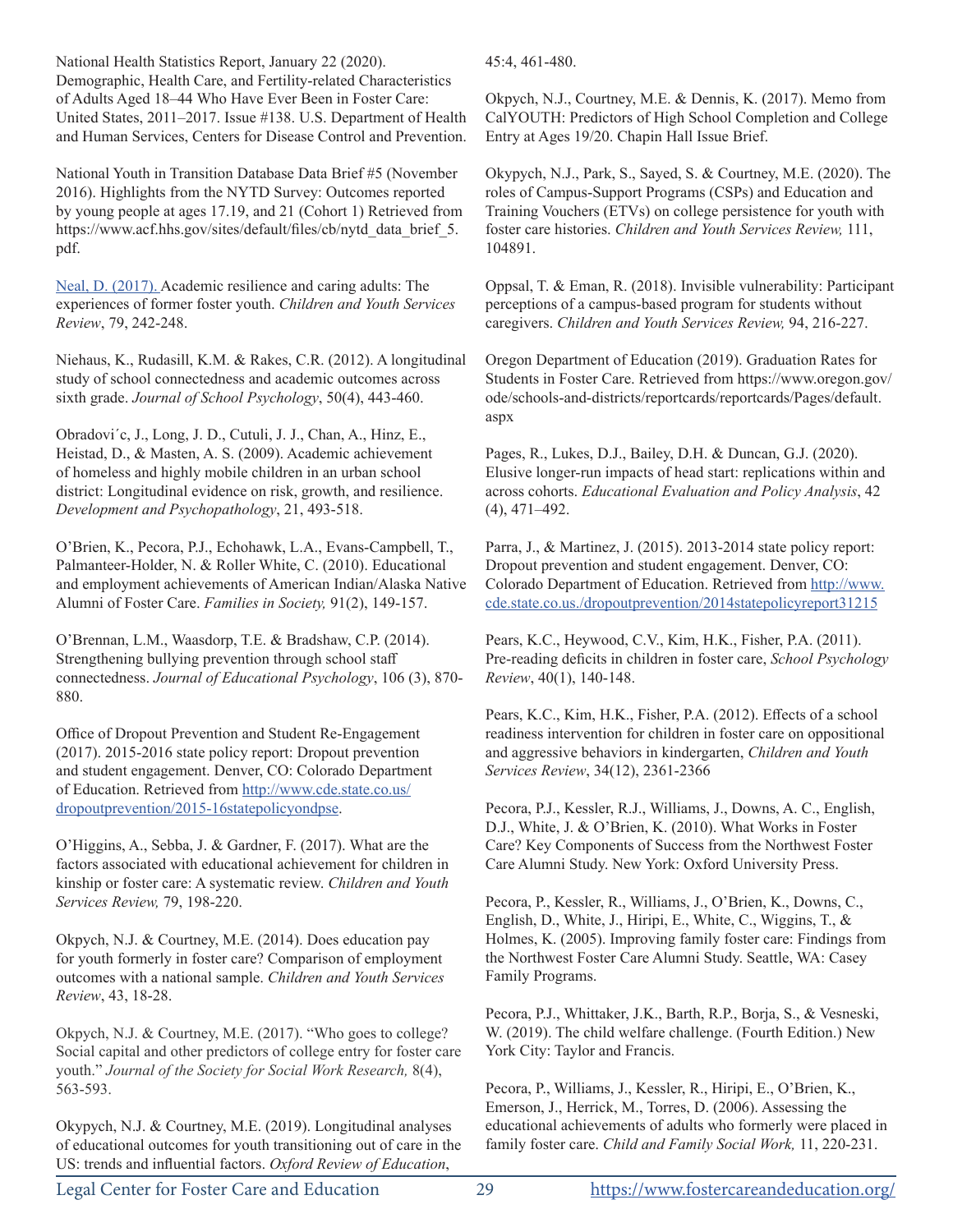Perkins, D.F., Caldwell, L.L. & Witt, P.A. (2018). Resiliency, protective processes, promotion, and community youth development, Chapter 8 in P.A. Witt and L.L. Caldwell (Eds), Youth Development Principles and Practices in Out-of-School Time Settings. Illinois: Sagamore-Venture.

Peters, C., Dworsky, A., Courtney, M., & Pollack, H. (2009). Extending Foster Care to Age 21: Weighing the Costs to Government against the Benefits to Youth. Chapin Hall at the University of Chicago.

Piescher, K., Colburn, G., LaLiberte, T., & Hong, S. (2014). Child protection and the achievement gap. (Minn-LinK Brief No. 21), Available at http://cascw.umn.edu/portfolio\_category/minnlink/

Pilkay, S. & Combs-Orme, T. (2020). Trauma and gene expression: Understanding the connections. *Social Work Research*, 44 (1), 7-20.

Pipeline to Success Report, October (2019). Pipeline to Success: Supporting California Foster Youth from High School to Community College. Educational Rights Partnership and California College Pathways. Retrieved from Pipeline-to-Success-report-web.pdf (jbaforyouth.org)

Powers, L.E., Geenen, S., Powers, J., Pommier-Satya, S., Turner, A., Dalton, L.D., Drummond, D., Swank, P. (2012). My Life: Effects of a longitudinal, randomized study of self-determination enhancement on the transition outcomes of youth in foster care and special education. *Children and Youth Services Review,* 34(11), 2179-2187.

Price, J. M., Chamberlain, P., Landsverk, J., & Reid, J. (2009). KEEP foster-parent training intervention: model description and effectiveness. C*hild & Family Social Work*, 14(2), 233-242.

Romano, E.L., Babschishin, L., Marquis, R. & Frechette, S. (2015). Childhood maltreatment and educational outcomes. *Trauma, Violence & Abuse*, 16 (4), 418-437.

Ryan, J.P., Marshall, J.M., Herz, D. & Hernandez, P.M. (2008). Juvenile delinquency in child welfare: Investigating group home effects. *Children and Youth Services Review*, 30 (9), 1088-1099.

Sacks, V. & Murphey, D. (2018). The Prevalence of Adverse Childhood Experiences, Nationally, by State, and by Race or Ethnicity. Child Trends. Retrieved from The prevalence of adverse childhood experiences, nationally, by state, and by race or ethnicity—Child Trends

Salazar, A.M., Keller, T.E., Gowen, L.K., & Courtney, M.E. (2013). Trauma exposure and PTSD among older adolescents in foster care. *Social Psychiatry and Psychiatric Epidemiology*, 48 (4), 545-551.

Sale, E., Sambrano, S., Springer, J. F. & Turner, C. W. (2003). Risk, protection, and substance use in adolescents: a multi-site model. *Journal of Drug Education*, 33, 91–105.

Sanders, J., & Munford, R. (2016). Fostering a sense of belonging at school—five orientations to practice that assist vulnerable youth to create a positive student identity. *School Psychology International*, 37 (2), 155-171.

Sandh, S., Donaldson, V.M. & Katz, C.C. (2020). Students connected to foster care: An overview of high school experiences. *Children and Youth Services Review*, 103, 104905.

Sattler, K.M.P & Font, S.A. (2018). Resilience in young children involved with child protective services. *Child Abuse and Neglect*, 75, 104-114.

Scales, P.C., Benson, P.L. & Roehlkepartin (2011). Adolescent thriving: The role of sparks, relationships, and empowerment. *Journal of Youth and Adolescence*, 40, pages 263–277.

Schelbe, L., Day, A.G., Geiger, J.M. & Piel, M.H. (2019). The state of evaluations of campus-based support programs serving foster care alumni in higher education. *Child Welfare,* 97(2), 23- 40.

Schelbe, L., Randolph, K.A., Yelick, A., Cheatham, L.P. & Groton, D.B. (2018). Systems theory as a framework for examining a college campus-based support program for the former foster youth. *Journal of Evidence-Informed Social Work*, 15(3):277-295.

Scherr, T. G. (2006). Best Practices in working children living in foster care. In A. Thomas & J. Grimes (Eds.), Best practices in school psychology V (pp. 1547–1563). Bethesda, MD: National Association of School Psychologists.

Scherr, T. G. (2007). Educational experiences of children in foster care: Meta-analyses of special education, retention and discipline rates. *School Psychology International*, 28(4), 419–436

Shea, N., Weinberg, L., Zetlin, A. (2011). Meeting the Challenge: A Preliminary Report on the Education Performance of Foster Youth in Three California Counties. Prepared for the Stuart Foundation.

Shpiegel, S. & Simmel. (2016). Functional outcomes among sexual minority youth emancipating from the child welfare system. *Children and Youth Services Review*, 61, 101-108.

Skakalski, E.L., Murphy, S., Whitehill, E. (2013). Improving Educational Outcomes for Child Welfare-Involved Youth: Allegheny County's Implementation of the Child Welfare Education Screen. Allegheny County Department of Human Services.

Smithgall, C., Gladden, R. M., Howard, E., George, R., & Courtney, M. (2004). Educational experiences of children in out of home care. Chicago, IL: Chapin Hall Center.

Smithgall, C., Jarpe-Ratner, E. & Walker, L. (2010). Looking back, moving forward: Using integrated assessments to examine the educational experiences of children entering foster care. Retrieved December 13, 2010 from http://www.chapinhall.org/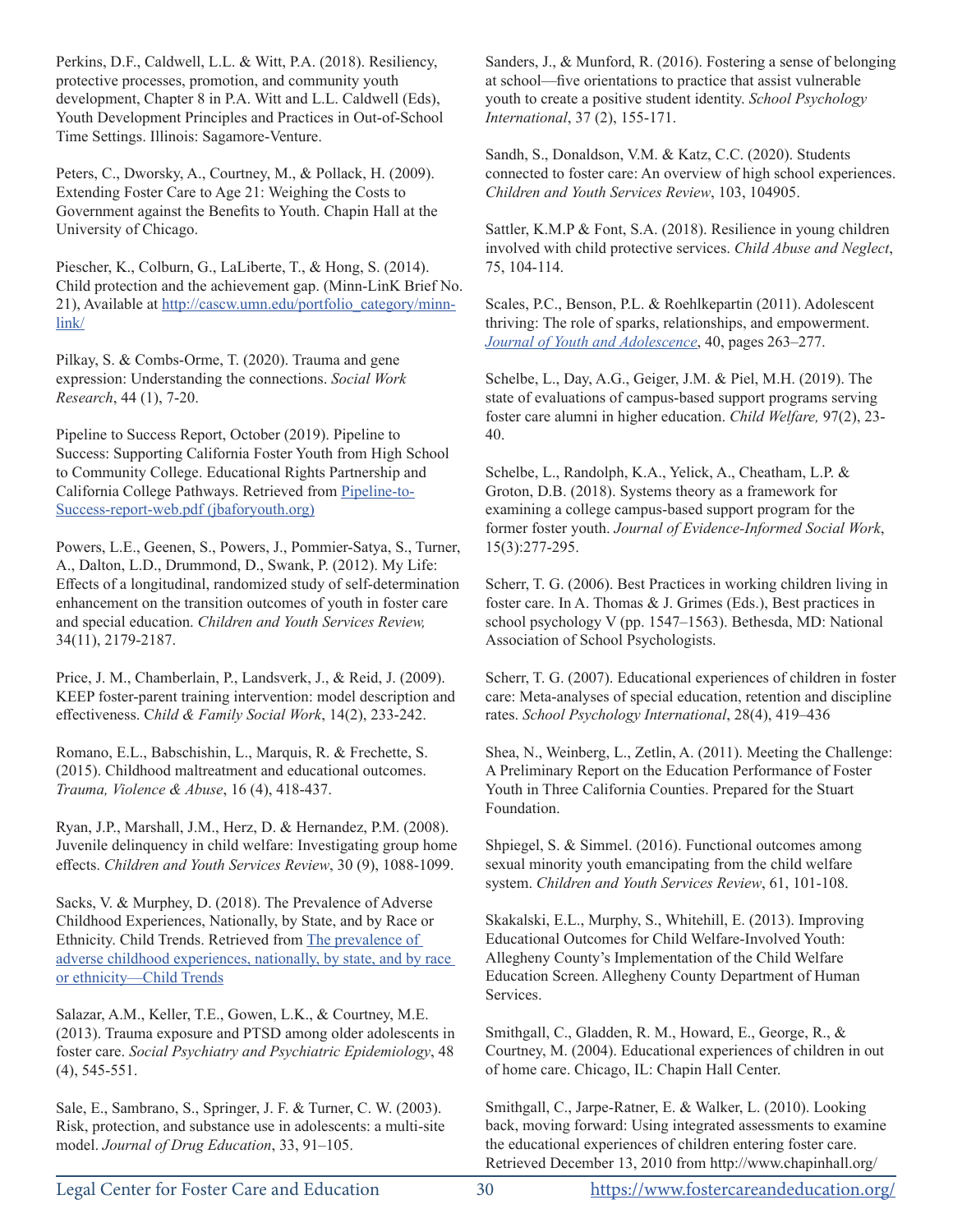research/report/looking-back-moving-forward-usingintegratedassessments-examine- educational-experience.

Souers, K & Hall, P. (2016). Foster Resilient Learners: Strategies for Creating a Trauma Sensitive Classroom. Alexandria, Virginia: ASCD publications.

Somers, C.L., Goutman, R.L., Day, A., Enright, O., Crosby, S. & Taussig, H. (2020). Academic achievement among a sample of youth in foster care: The role of school connectedness. *Psychology in the Schools*, 57 (12), 1845-1863.

Stahmer, A., Leslie, L., Hurlburt, M., Barth, R., Webb, M., Landsverk, J., & Zhang, J. (2005). Developmental and behavioral needs and service use for young children in child welfare. *Pediatrics*, 116(4), 891-900.

Styer, A. (2011). A Report on Education Experiences of Children in Pennsylvania Residential Treatment Facilities. Stoneleigh Foundation. Retrieved from access\_Moving\_the\_Dial\_Styer.pdf (elc-pa.org)

Theiss, D.L. (2010). Promoting educational well-being for foster care youth in Lucas County, Ohio: Exploring the impact of race, age, and service provision on the development of human capital. Retrieved February 24, 2011 from http://etd.ohiolink.edu/view. cgi?acc\_num=osu1268077502

Treehouse (2017). Agency-Wide 2016-2017 School Year Report. Turney, K. & Wildeman, C. (2016). Mental and physical health of children in foster care. *Pediatrics*, Vol. 138 (5): e20161118.

U.S. Census Bureau. (2010). School enrollment in the United States: 2005-2009 American Community Survey: 5 Year Estimates.

U.S. Department of Education, National Center for Education Statistics. (2005). Early Childhood Program Participation Survey of the National Household Education Surveys. Program (ECPP-NHES). Retrieved from http://nces.ed.gov/pubs2006/earlychild/ tables/table\_2.asp

U.S. Department of Education & U.S. Department of Health and Human Services (2016). Guidance on the foster care provisions in title I, part of the Elementary and Secondary Education Act of 1965, as amended by the Every Student Succeeds Act of 2015, June 23, 2016. Retrieved from http://www2.ed.gov/policy/elsec/ leg/essa/edhhsfostercarenonregulatorguide.pdf

Uninterrupted Scholars Act, S. 3472, 112<sup>th</sup> Cong. (2012). Retrieved January 14, 2014 from http://www.gpo.gov/fdsys/pkg/ BILLS-112s3472enr/pdf/BILLS-112s3472enr.pdf

Waasdorp, T. E., Mehari, K. R., Milam, A. J., & Bradshaw, C. P. (2019). Health-related risks for involvement in bullying among middle and high school youth. *Journal of Child and Family Studies*, 28, 2606-2617.

Ward, H., Yoon, S.Y., Atkins, J., & Morris, P. (2009). Children at risk in the child welfare system: Collaborations to promote school readiness. Portland, ME: Edmund S. Muskie School of Public Service, University of Southern Maine.

Watt, T.T. & Faulkner, M. (2020). The Texas tuition and fee waiver program for youth who experienced foster care: An assessment of waiver utilization and impact. *Children and Youth Services Review,* 117; 105285.

Watt, T.T. & Kim, S. (2019). Race/ethnicity and foster youth outcomes: An examination of disproportionality using the national youth in transition database. *Children and Youth Services Review*, 102, 251-258.

Watt, T.T., Kim, S. & Garrison, K. (2018). The relationship between state supports and post-secondary enrollment among youth aging out of foster care: An analysis of the national youth in transition database. *Child Welfare*, 96 (3), 1-20.

White, T., Scott, L.D. & Munson, M.R. (2018). Extracurricular activity participation and educational outcomes among older youth transitioning from foster care. *Children and Youth Services Review*, 85, 1-8.

Wiegmann, W., Putnam-Hornstein, E., Barrat, V. X., Magruder, J., & Needell, B. (2014). The invisible achievement gap, part 2: How the foster care experiences of California public school students are associated with their education outcomes. Retrieved from The Invisible Achievement Gap, Part Two: How the Foster Care Experiences of California Public School Students Are Associated with Their Education Outcomes (stuartfoundation. org).

Witt, P.A., & Caldwell, L.L. (2018). Youth development principles and practices in out-of-school time settings (2nd ed.). Sagamore-Venture Publishing.

Wulczyn, F., Alpert, L., Martinez, Z., & Weiss, A. (2015). Within and between state variation in the use of congregate care. The Center for State Child Welfare Data, Chapin Hall at the University of Chicago. Retrieved from Within and Between State Variation in the Use of Congregate Care—The Center for State Child Welfare Data (chapinhall.org)

Young, K., Eunsu, J., Rosenberg, R. & Farmer, E.M.Z. (2019). Estimating the effects of independent living services on educational attainment and employment of foster care youth. *Children and Youth Services Review,* 96, 294-301.

Zajac, L., Raby, K. L., & Dozier, M. (2019). Attachment state of mind and childhood experiences of maltreatment as predictors of sensitive care from infancy through middle childhood: Results from a longitudinal study of parents involved with child protective services. *Development and Psychopathology,* 31, 113–125.

Zetlin, A. (2006). The experiences of foster children and youth in special education. *Journal of Intellectual & Developmental Disability*, 31(3), 161–165.